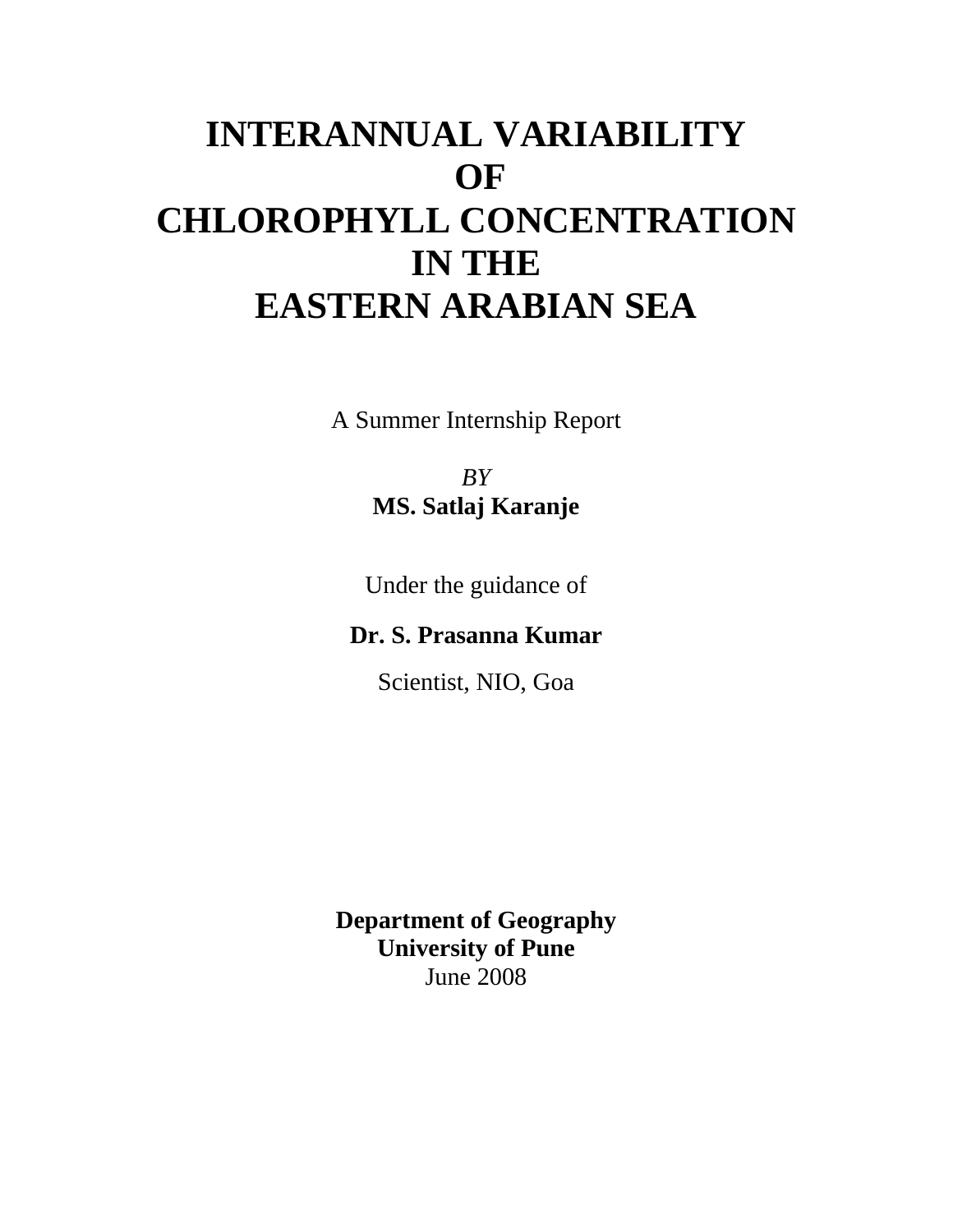### **DECLARATION**

I hereby declare that the work incorporated in this dissertation (as a part of the M.Sc course) is original and carried out at National Institute of Oceanography, Dona Paula, Goa under the guidance of Dr. S. Prasanna Kumar (Senior Scientist, Physical Oceanography Department) and it has not been submitted in part or in full any degree, diploma of any other University.

DATE: 6<sup>th</sup> June 2008 Satlaj Karanje Place: Panaji-Goa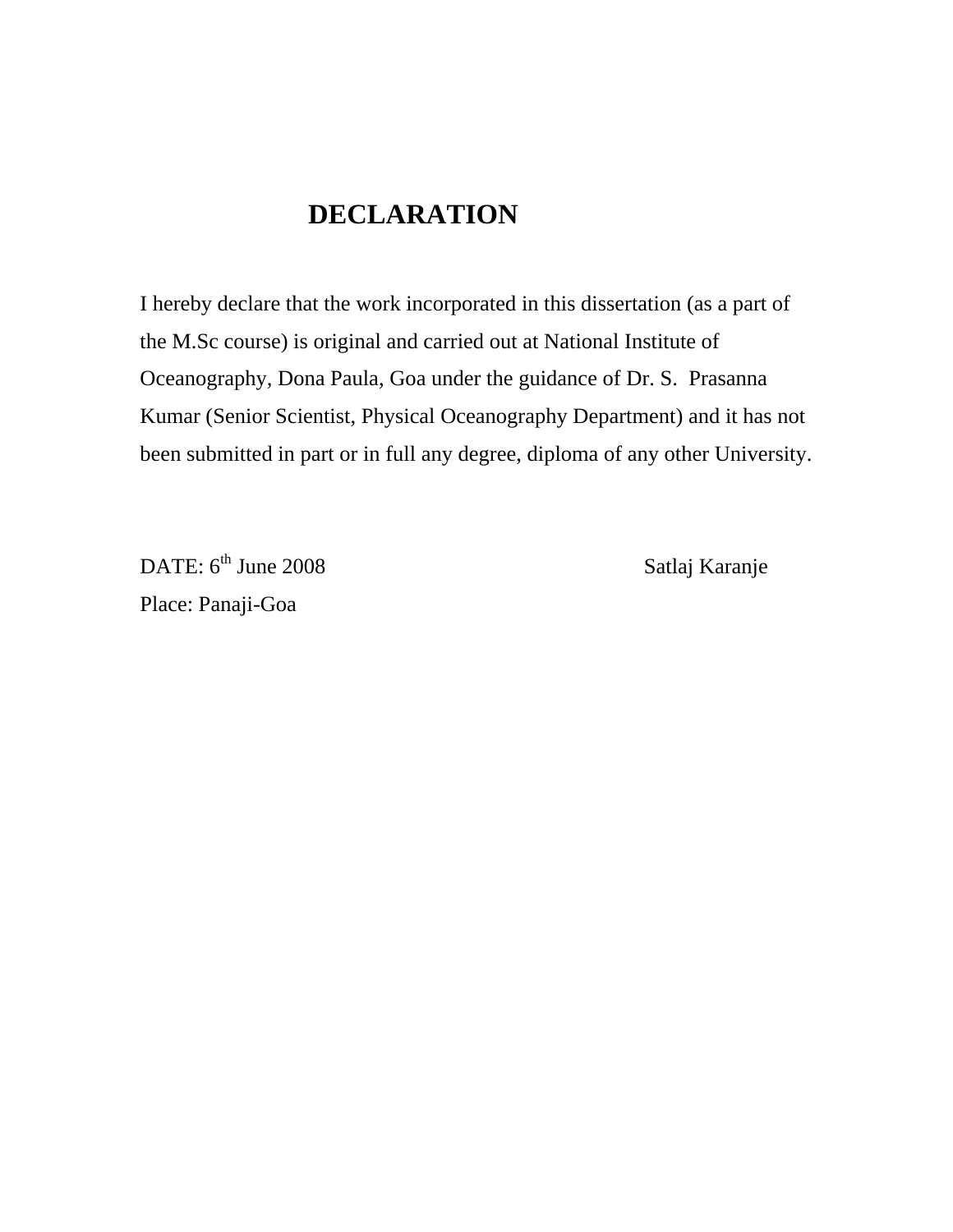#### **National Institute of Oceanography**  *Dona Paula, Goa 403 004, India*



Tel: 91-832-2450300 Fax: 91-832-2450608, 2450602

*Dr. S. Prasanna Kumar*  Scientist F

### **CERTIFICATE**

This is to certify that the dissertation work entitled, "*INTER ANNUAL VARIABILITY OF CHLOROPHYLL CONCENTRATION IN THE EASTERN ARABIAN SEA*" is a bonafide and authentic work carried out by Miss Satlaj Karanje as a part of the summer training programme held at National Institute of Oceanography, Goa, in May-June, 2008 and is according to the results obtained bY her under my guidance and supervision.

 **S. Prasanna Kumar**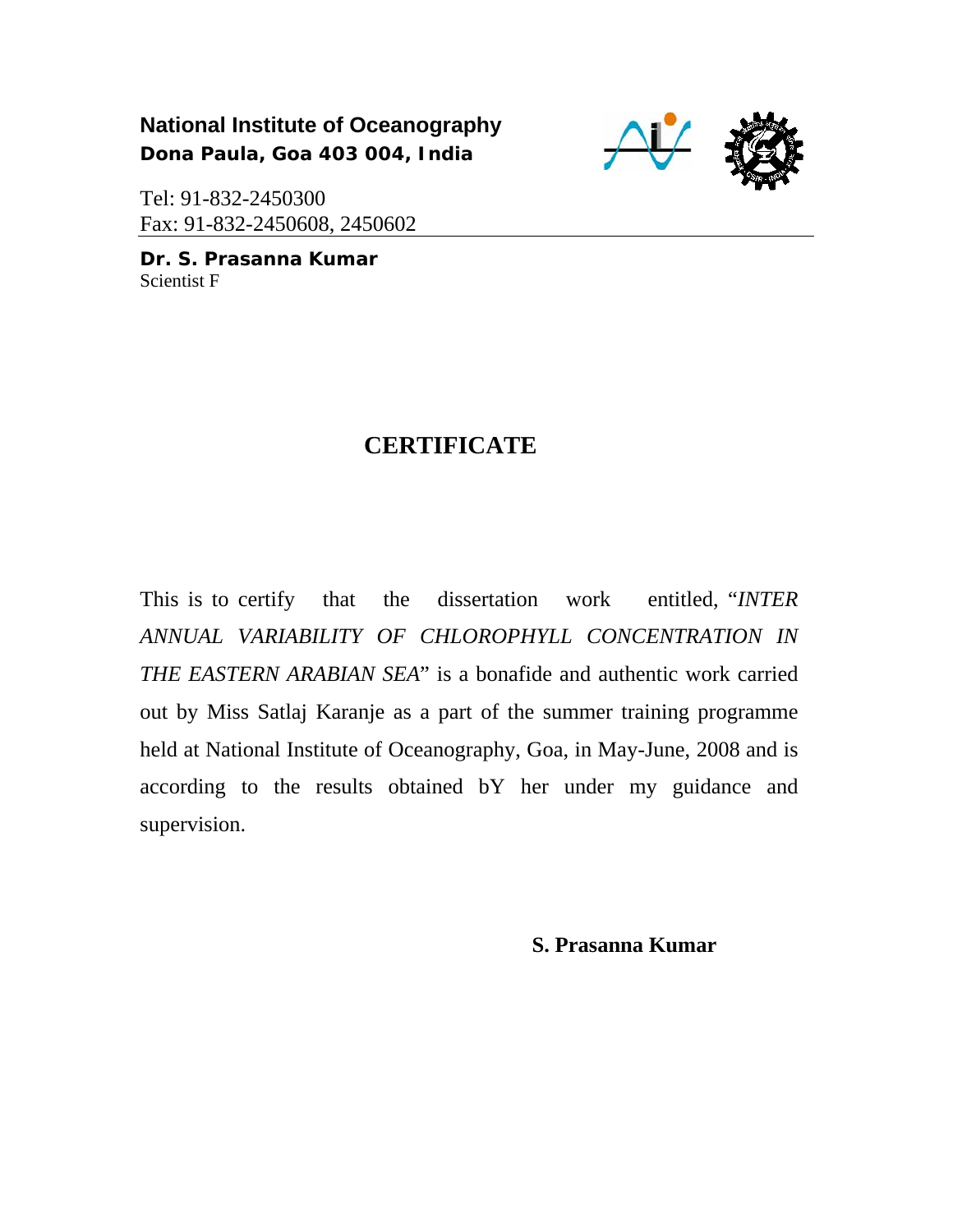# **ACKNOWLEDGEMENT**

I am thankful to Director, N.I.O and HRDG for permitting me to complete my dissertation work at National Institute of Oceanography, Goa.

It gives me immense pleasure to express deep gratitude to my guide Dr. S. Prasanna Kumar, Scientist, Physical Oceanography Department, N.I.O; Goa for his constant and untiring guidance, inspiration, support and encouragement during the course of this dissertation work. I am also grateful to him for motivating me towards new ideas and I take this opportunity to express my indebtedness and respect to him.

Above all, I owe it all to the Almighty for being with me through all the times.

Satlaj Karanje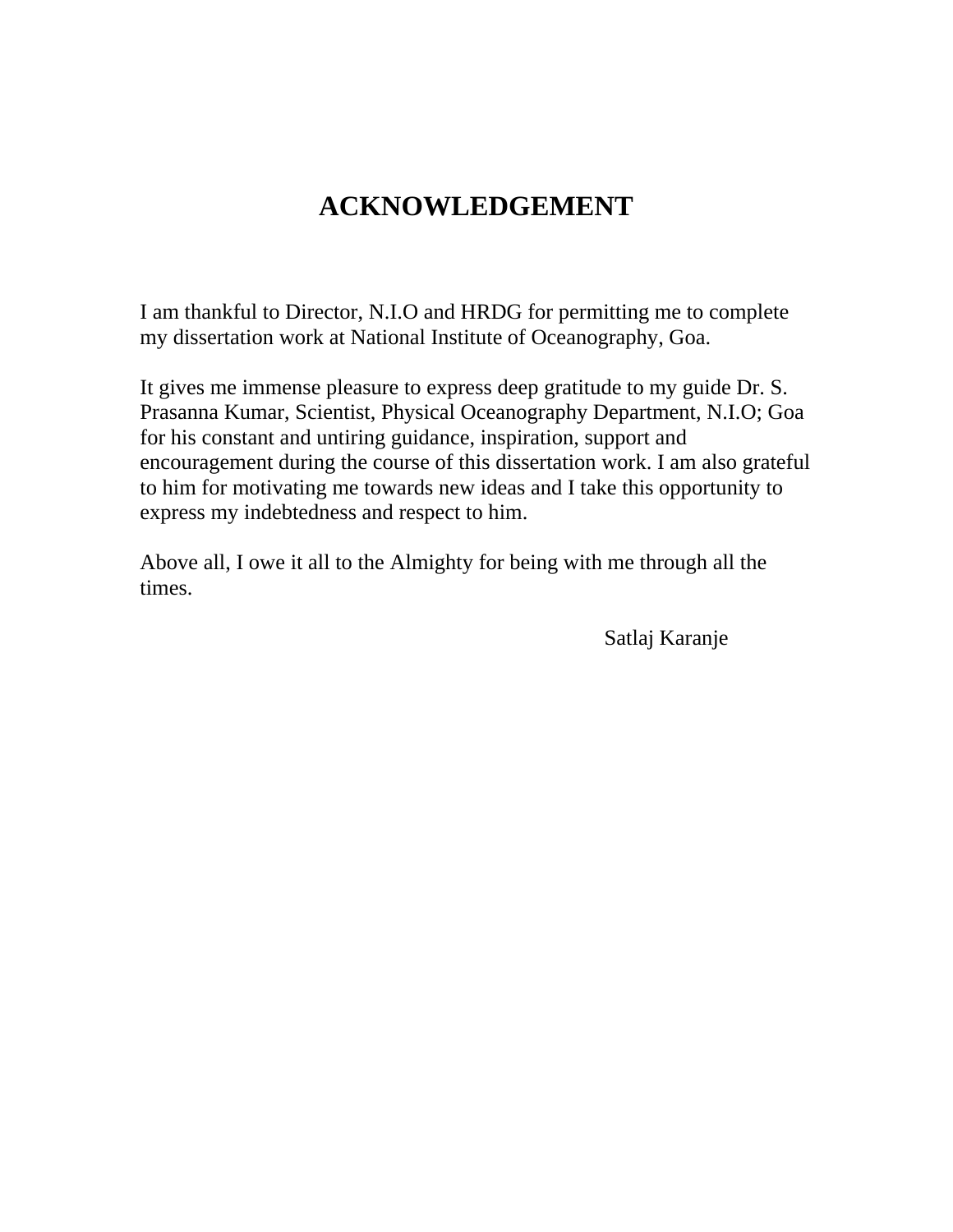# **CONTENTS**

### 1. INTRODUCTION

 Chlorophyll and Phytoplankton in ocean and their Importance.

## 2. DATA DISCRIPTION

Website and system parameters

- Chlorophyll a concentration
- Diffused Attenuation Coefficient

# 3. RESULTS

- Chlorophyll concentration according to Time Variation
- Climatological Chlorophyll concentration
- Annual Chlorophyll concentration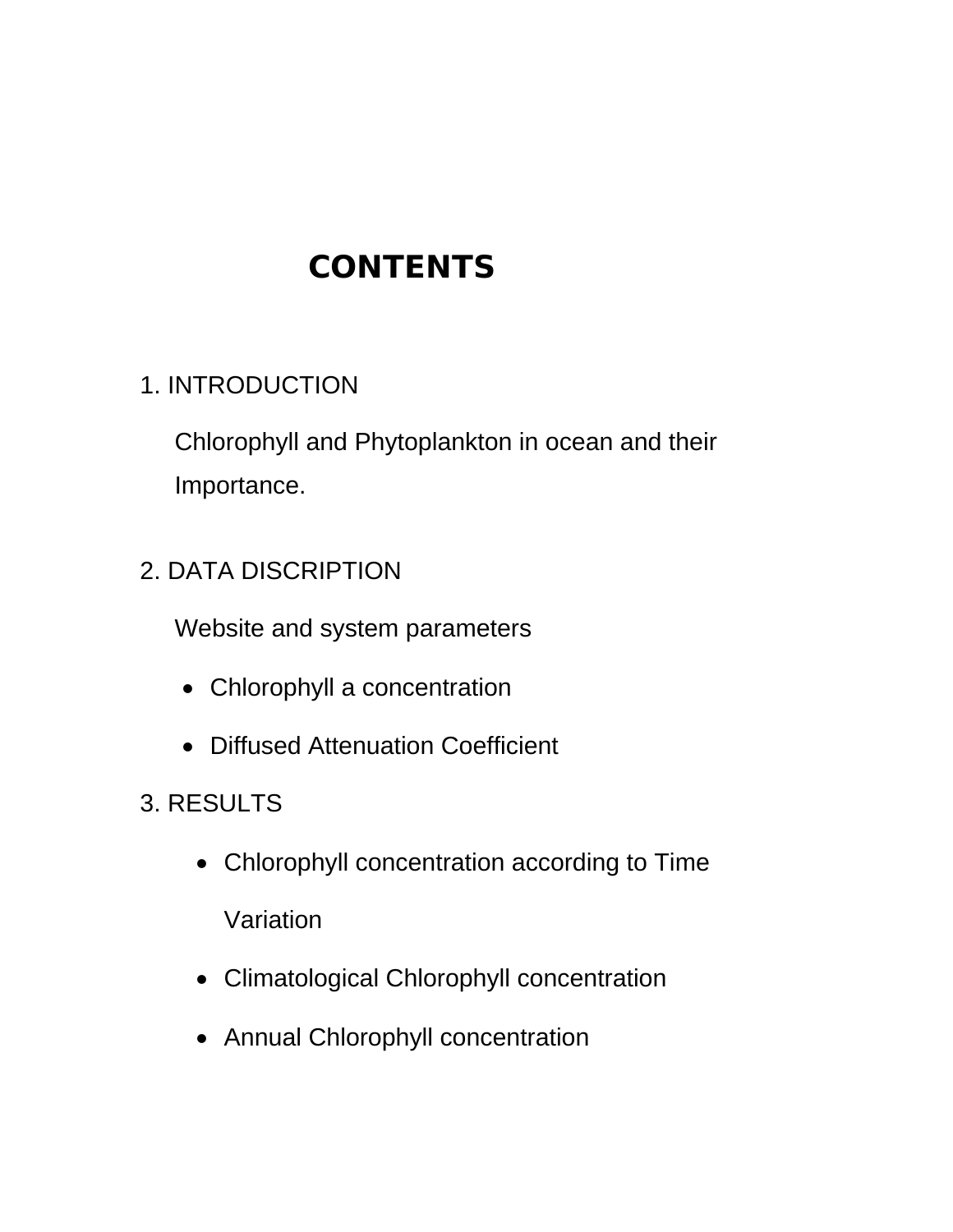# **1. INTRODUCTION**

#### **Introduction**

The sea can be in many different colours. What colours you see depend not only on the weather and light conditions, but also on what the water contains. This is why ocean colour measurements have become an important tool for studying plant life in the ocean.

Calculating chlorophyll from measurements of watercolour is one of the successes of optical oceanography over the last 30 years or so. As a result we can now use satellite measurements to tell us how well plants in the ocean are growing.

Like plants on land, plants growing in water contain chlorophyll, a molecule that allows the plant to trap the energy in sunlight for photosynthesis. Chlorophyll absorbs blue and red light, so it looks green to us. That is why grass and leaves are green.

The most important plants in the sea are phytoplankton - microcscopic plants that float suspended in the water. Where there is a lot of phytoplankton, most of the blue light is absorbed, so the water looks green. Where there are none (or very few), the blue light is not absorbed, so the water looks blue.

The balance between blue and green (the blue-green ratio) to calculate how much chlorophyll in the water contains. This allows them to create worldwide maps of chlorophyll from satellite images of ocean colour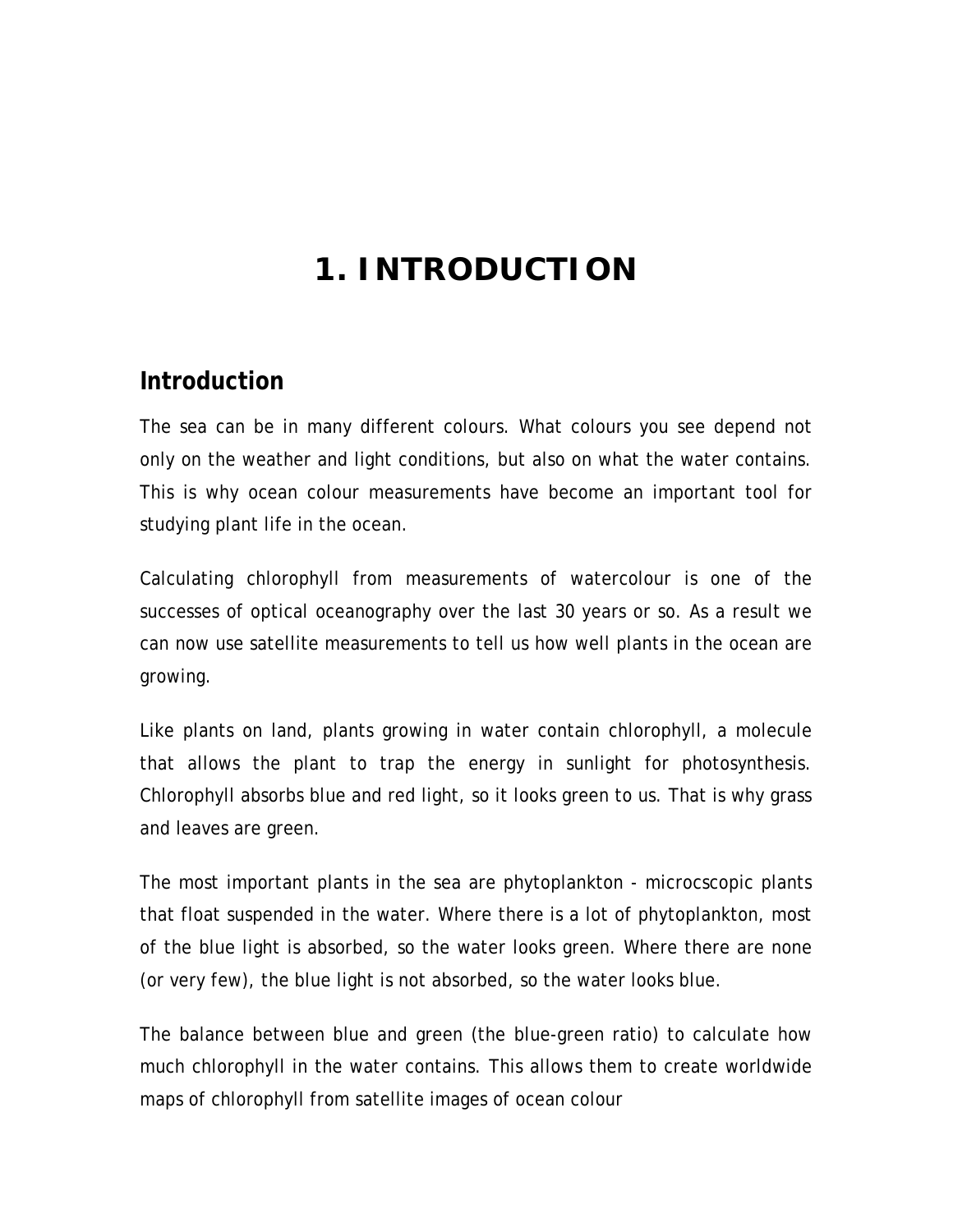Bright green usually tells you there are millions of microscopic plants in the water, but a very similar green can be seen where rivers wash soil into the sea. Optical oceanographers around the world are hard at work trying to tell the two apart.

In the open ocean away from land, particles that scatter light and colour the water green, are almost certainly tiny plants. In this type of water we can now calculate chlorophyll from ocean colour measurement and be confident about the results.

Near land it is not always so simple. Rivers often bring mud and the remains of dead plants into the sea. This mixture has a yellow-brown colour. Where it mixes with seawater the ocean is coloured green, a colour, which is easily mistaken for the green of chlorophyll.

Chlorophyll a concentrations change with the factors that affect phytoplankton growth. Some of those factors are:

- Amount of sunlight
- Nutrient concentrations (nitrate and phosphate)
- Amount of mixing (stratification)
- Water temperature
- Water quality

### **Phytoplankton**

Phytoplankton is microscopic plants that live in the ocean. There are many species of phytoplankton, each of which has a characteristic shape. Collectively, phytoplankton grows abundantly in oceans around the world and is the foundation of the marine food chain. Small fish, and some species of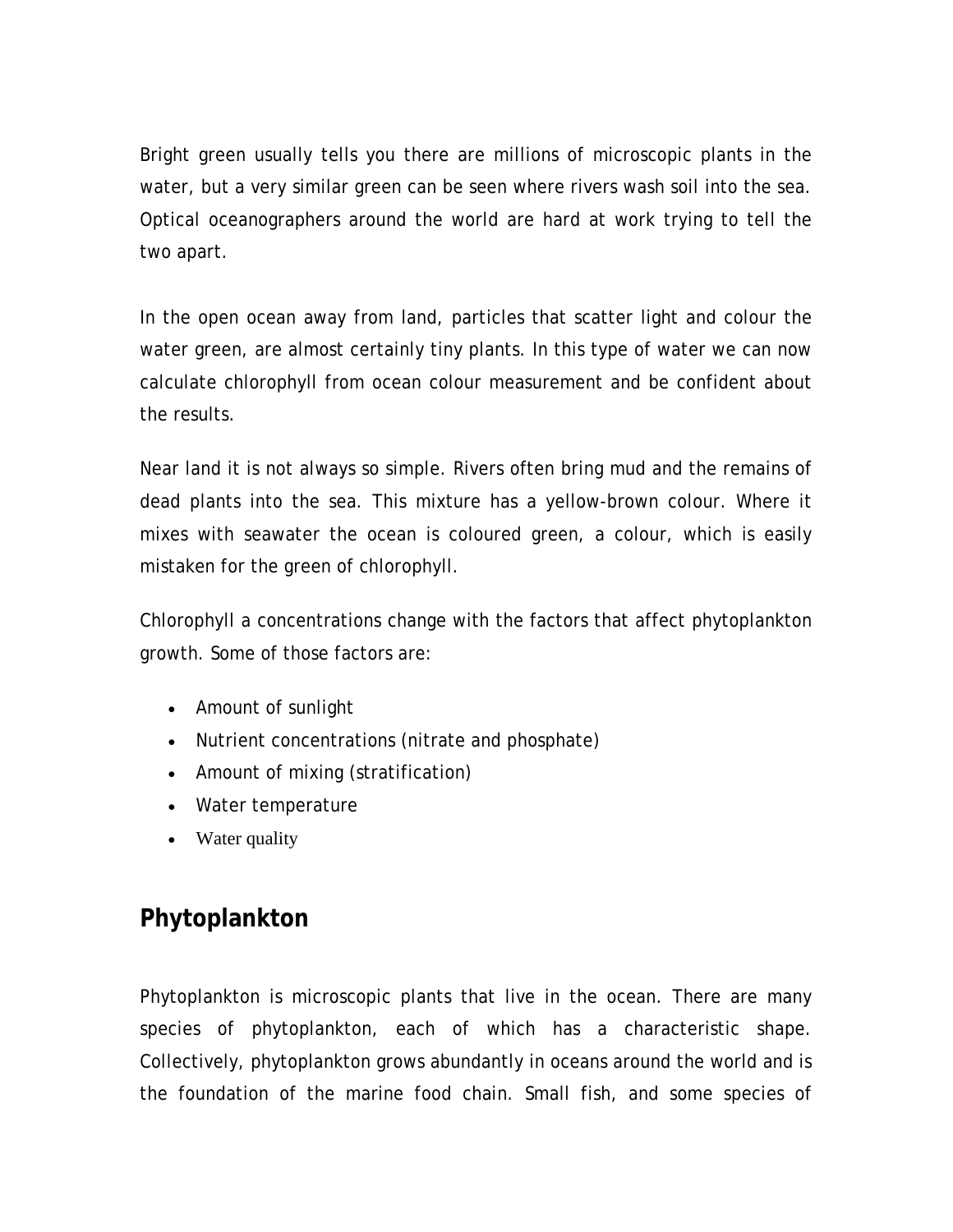whales, eat them as food. Larger fish then eat the smaller fish. Humans catch and eat many of these larger fish. Since phytoplankton depends upon certain conditions for growth, they are a good indicator of change in their environment. For these reasons, and because they also exert a global-scale influence on climate, phytoplankton are of primary interest to oceanographers and Earth scientists around the world.

Like their land-based relatives, phytoplankton requires sunlight, water, and nutrients for growth. Because sunlight is most abundant at and near the sea surface, phytoplankton remains at or near the surface. Also like terrestrial plants, phytoplankton contains the pigment chlorophyll, which gives them their greenish color. Chlorophyll is used by plants for photosynthesis, in which sunlight is used as an energy source to fuse water molecules and carbon dioxide into carbohydrates—plant food. Phytoplankton (and land plants) use carbohydrates as "building blocks" to grow fish and humans consume plants to get these same carbohydrates.

### **Remote Sensing**

Some Earth observing satellites measure the characteristics of light, or radiance, coming from the Earth's surface. To learn about what is in the water using observations from space, we must first know what influences the color of water. Samples of ocean water are taken and their concentrations of phytoplankton and their chlorophyll are analyzed; these concentrations will then be correlated with the measured radiances. As these measurements are made, researchers hope to find consistent relationships between the radiances and the surface variables that are being measured, which will allow them to construct an algorithm. The algorithm will calculate a specific variable, such as chlorophyll concentration, based solely on the radiance data. Satellite data will then be used in these algorithms to calculate the geophysical variables over large areas of the Earth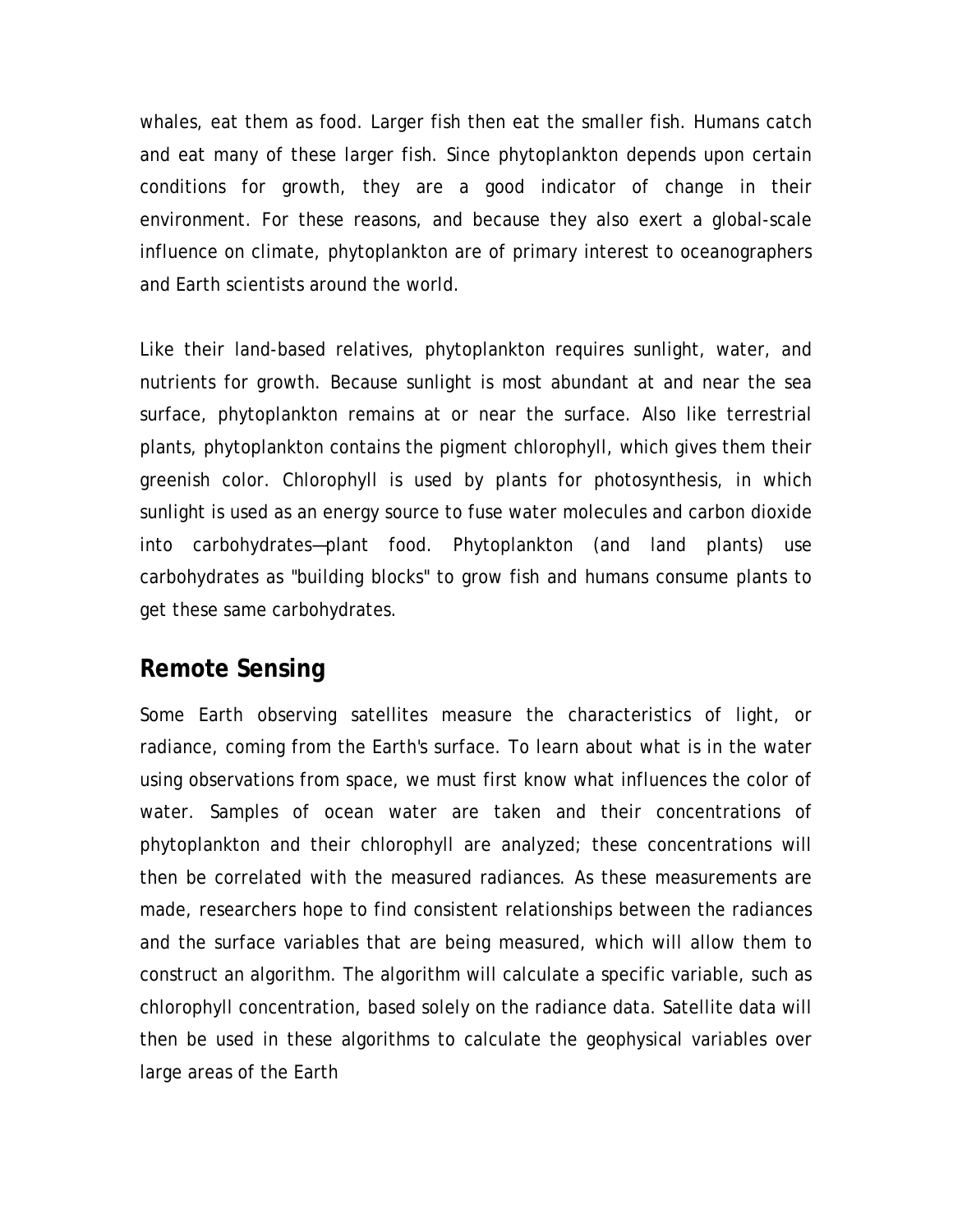The goal of ocean color remote sensing algorithms is to distinguish different types of water, and the constituents that determine a particular color. Ideally, a useful algorithm would calculate the concentration of suspended particulates in the muddy water, and the concentration of chlorophyll in both turbid and clear water.

A part of the ocean with only one kind of phytoplankton will have a fairly uniform color. In these cases, a fairly simple relationship exists between the color that the satellite observes and the density of phytoplankton. Ratios of light intensity detected at various wavelengths of the visible and infrared spectrum have been used in algorithms to calculate vegetation density or chlorophyll concentration. However, if water contains different species of phytoplankton as well as sediments, it becomes much more difficult to find simple relationships between optical properties and geophysical characteristic.

To further complicate the matter, instruments in space tend to change over time, and they usually can't be re-calibrated. Unfortunately, algorithms such as those described above rely on very accurate measurements of radiance. Thus mission operations ensure that a very high level of precision knows calibration of the instrument. Several different ways of calibrating these sensors while the satellite is in space have been devised.

### **Instruments**

The primary instruments NASA uses to investigate ocean color are SeaWiFS and MODIS:

• SeaWiFS

The purpose of the Sea-viewing Wide Field-of-view Sensor (SeaWiFS) Project is to provide useful data on ocean color to the Earth science community. SeaWiFS flies on the OrbView-2 satellite, but beyond the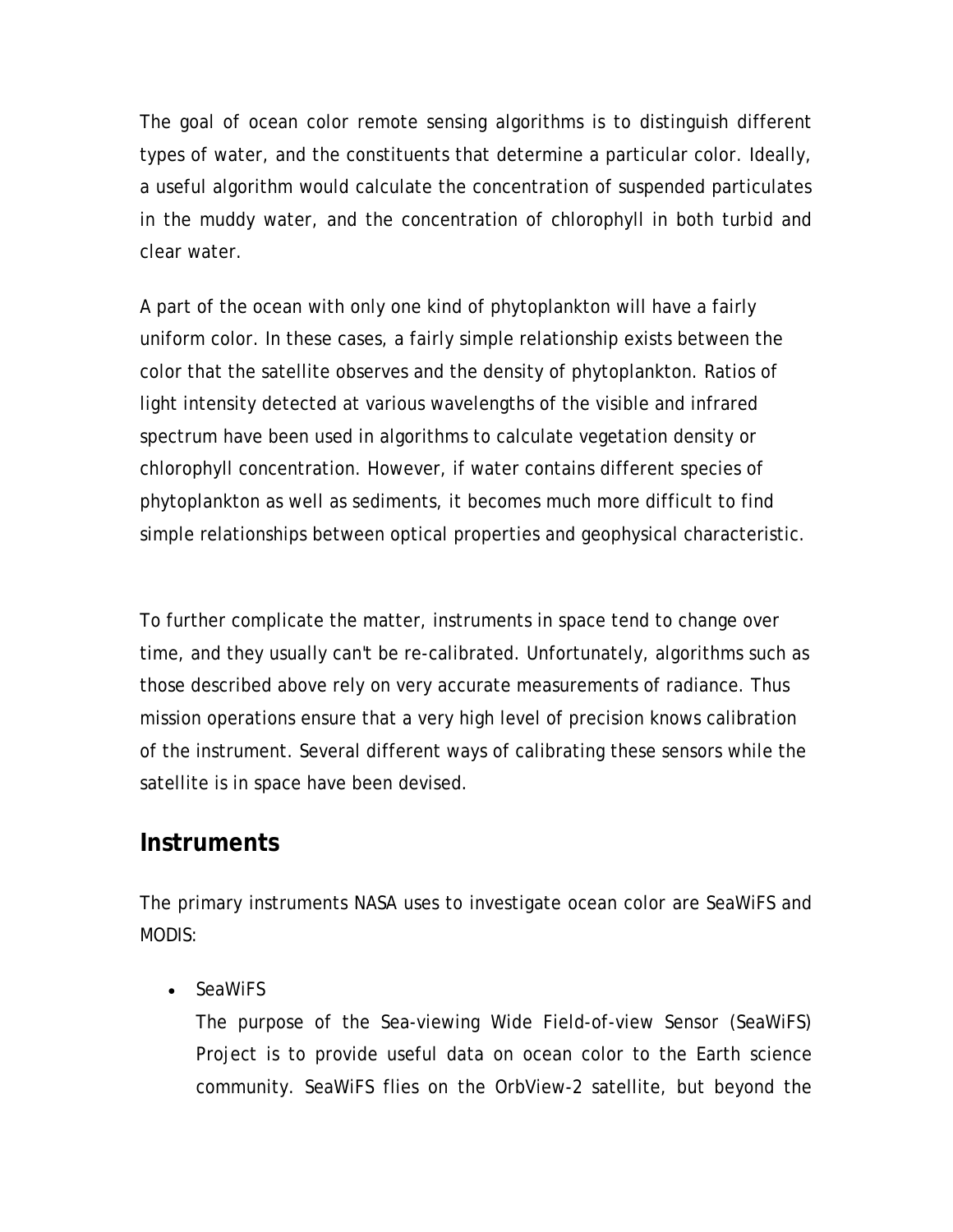instrument itself, the SeaWiFS Project has developed and operates a research data system that processes, calibrates, validates, archives and distributes data received from an Earth-orbiting ocean color sensor.

#### **Chlorophyll**

With the SeaWiFS instrument, NASA has gathered the first record of photosynthetic productivity in the oceans. The process begins with a measurement of surface chlorophyll concentration. Chlorophyll is the material that allows plant cells to convert sunlight into energy, thus enabling them to grow. It's a green substance, and thus a good indicator of overall plant health: robust forests, lush lawns and vibrant phytoplankton blooms appear green. By measuring chlorophyll concentration, scientists can determine the health and growth of plants in a given area. By extension, healthy color signatures indicate the successful use of carbon, the fundamental building block for life.

Measuring chlorophyll can identify areas rich in nutrients and monitor such processes such as upwelling. As the surface water moves offshore, cold, nutrient-rich water upwells from below to replace it. This upwelling provides nutrients needed for the growth of marine phytoplankton, which, along with larger seaweeds, in turn nourishes the incredible diversity of creatures.

Sensors such as SeaWiFS can "see" the effects of this upwelling-related productivity because the chlorophyll-bearing phytoplankton reflect predominantly green light back into space as opposed to the water itself which reflects predominantly blue wavelengths back to space.

### **Optical Remote Sensing**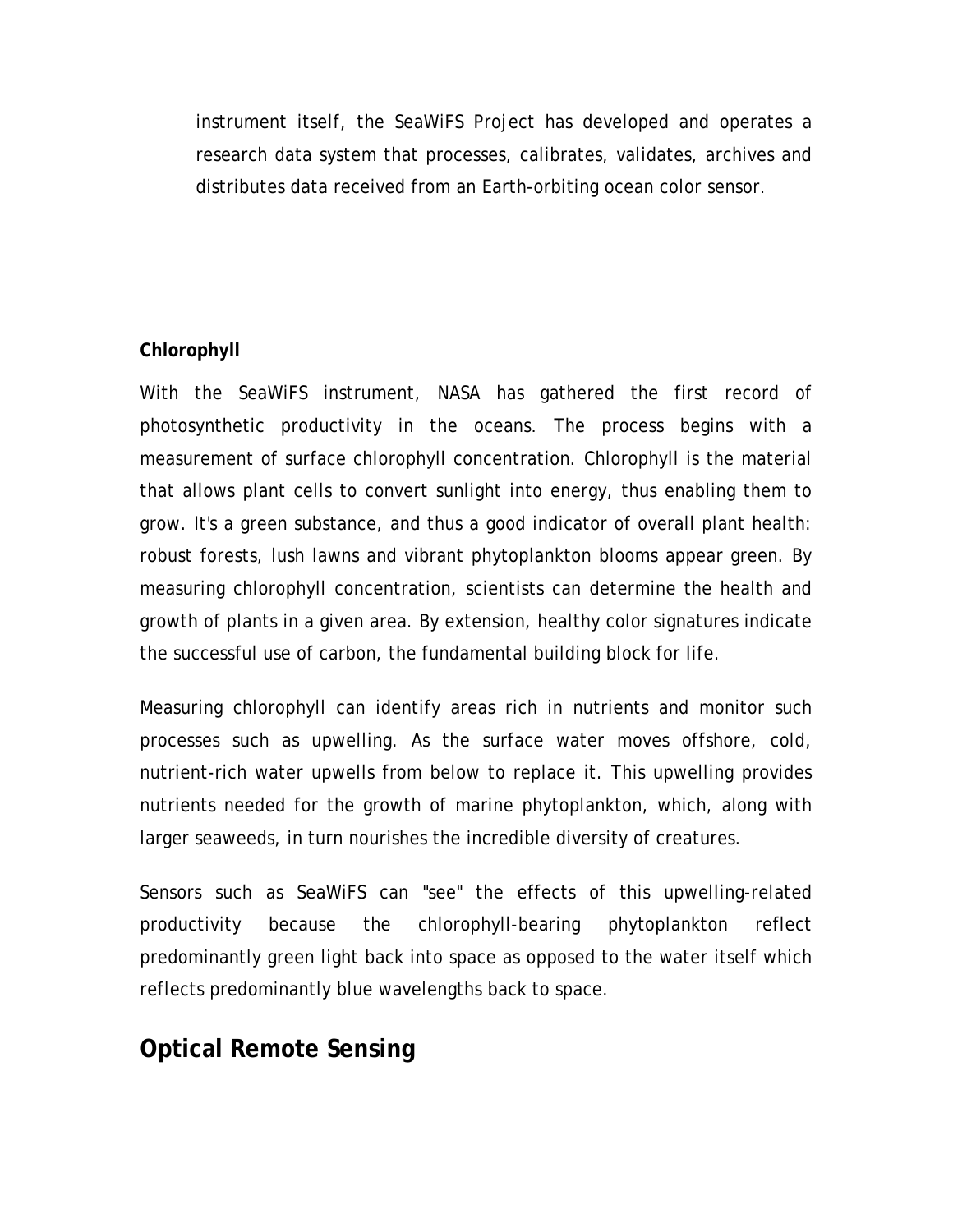Optical remote sensing makes use of visible, near infrared and short wave infrared sensors to form images of the earth's surface by detecting the solar radiation reflected from targets on the ground. Different materials reflect and absorb differently at different wavelengths. Thus, their spectral reflectance signatures in the remotely sensed images can differentiate the targets. There are four types of optical imaging systems commonly in use:

**Panchromatic imaging system**: The sensor is a single channel detector sensitive to radiation within a broad wavelength range. If the wavelength range coincides with the visible range, then the resulting image resembles a "blackand-white" photograph taken from space. The physical quantity being measured is the apparent brightness of the targets. The spectral information or "colour" of the targets is lost. An example of a panchromatic imaging system is:

• SPOT HRV-PAN

**Multispectral imaging system**: The sensor is a multichannel detector. Each channel is sensitive to radiation within a narrow wavelength band. The resulting image is a multilayer image, which contains both the brightness and spectral (colour) information of the targets being observed. Examples of multispectral systems are:

- LANDSAT MSS
- LANDSAT TM
- SPOT HRV-XS

**Superspectral Imaging Systems**: A superspectral imaging sensor has many more spectral channels (typically >10) than a multispectral sensor. The bands have narrower bandwidths, enabling the finer spectral characteristics of the targets to be captured by the sensor. Examples of superspectral systems are:

- MODIS
- MERIS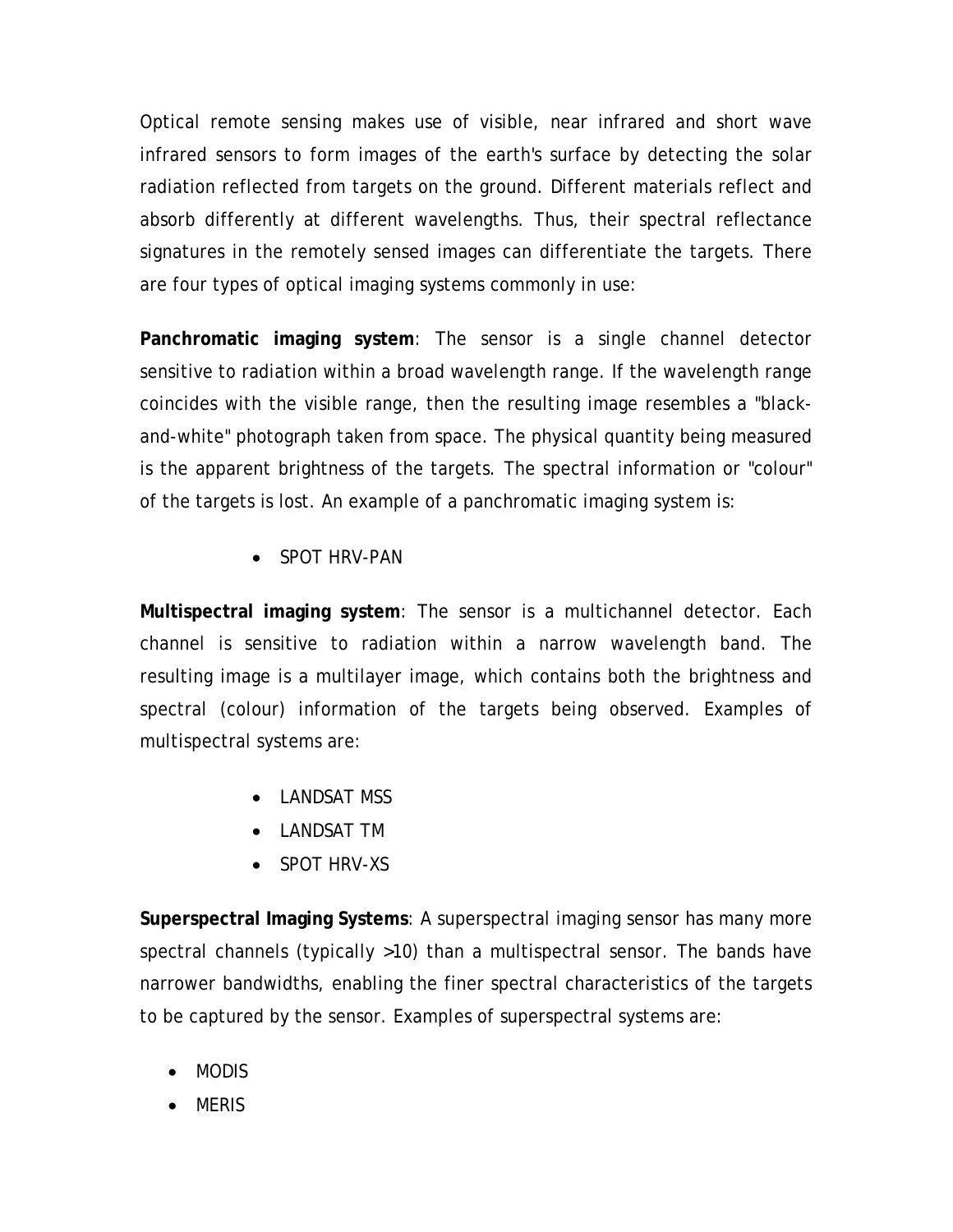**Hyperspectral Imaging Systems**: A hyperspectral imaging system is also known as an "imaging spectrometer". It acquires images in about a hundred or more contiguous spectral bands. The precise spectral information contained in a hyperspectral image enables better characterisation and identification of targets. Hyperspectral images have potential applications in such fields as precision agriculture (e.g. monitoring the types, health, moisture status and maturity of crops), coastal management (e.g. monitoring of phytoplanktons, pollution, bathymetry changes). An example of a hyperspectral system is:

• Hyperion on EO1 satellite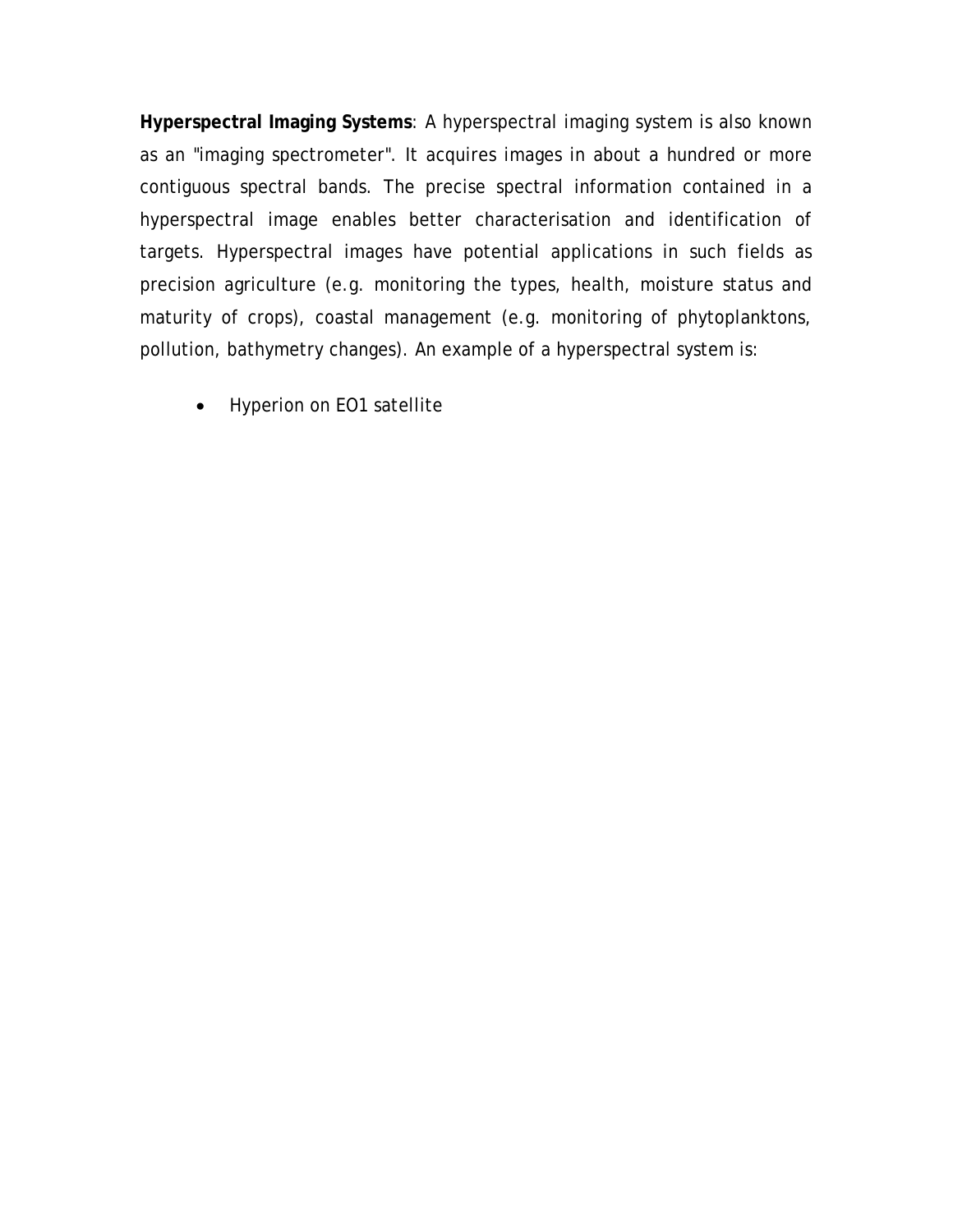# **2. DATA DESCRIPTION**

Ocean Biology Processing Group (OBPG) SeaWiFS global 9-km resolution data products.

- Website Name: http://reason.gsfc.nasa.gov/OPS/Giovanni/ocean.seawifs.shtml
- Name Of Sensor: SeaWiFS (**S**ea\_viewing **W**ide **F**ield\_of\_view **S**ensor)
- Data Analysed: Chlorophyll-a concentration
- Selected Parameters: Diffuse\_attenuation\_coefficient\_at\_490\_nm
- Selected Area: Latitude=[5.0N, 16.0N] Longitude=[70.0E, 80.0E]
- Selected Time Period: January, 1998 to December, 2007
- Output Data Resolution: 1.0 Degree
- Undefined/Missing Value: -99999

### **SeaWiFS**

SeaWiFS stands for Sea--viewing Wide Field-of-view Sensor. It is the only scientific instrument on GeoEye's OrbView-2 (AKA SeaStar) satellite, and was a follow-on experiment to the Coastal Zone Color Scanner on Nimbus 7. Launched August 1, 1997 on an Orbital Sciences Pegasus small air launched rocket, the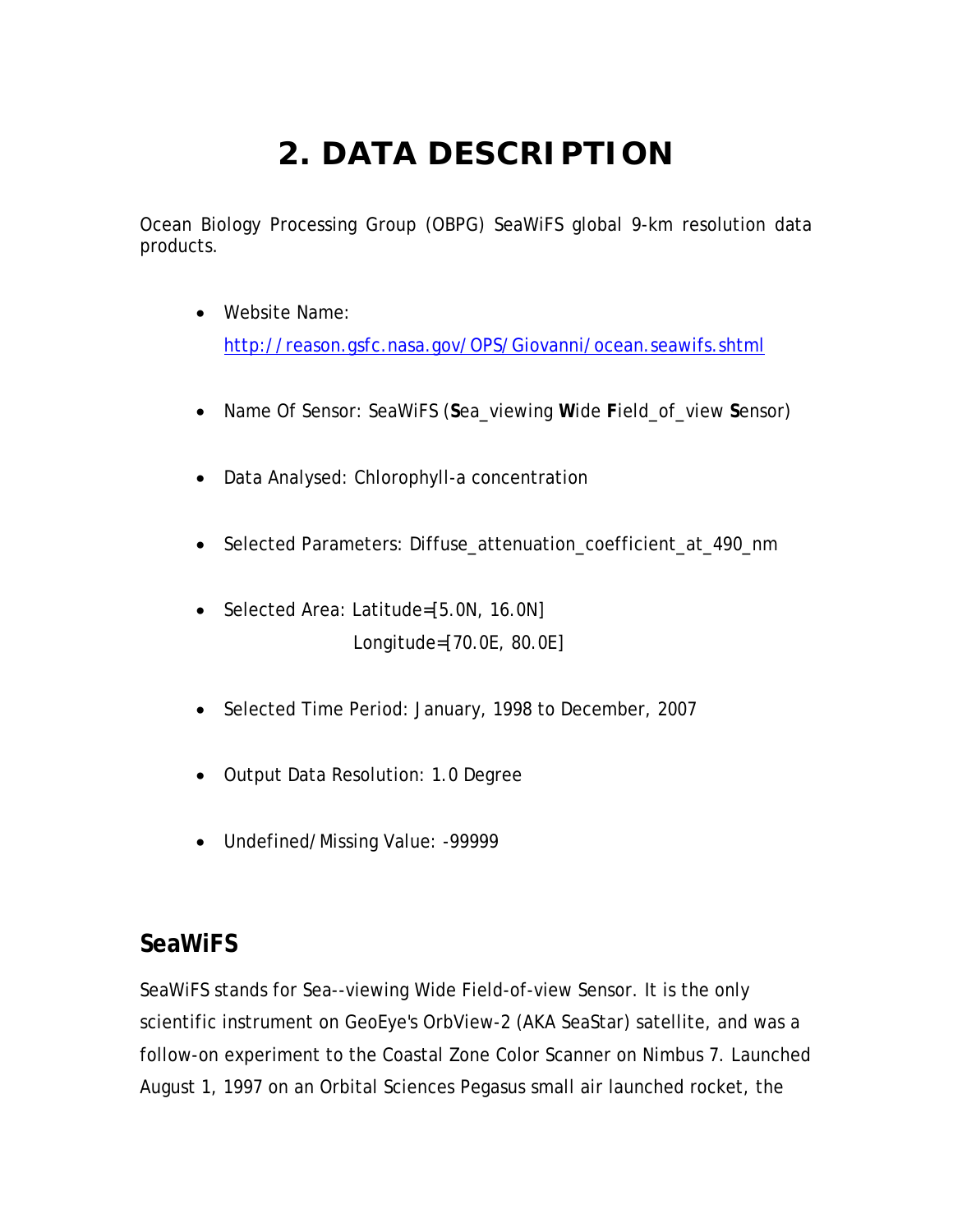instrument began scientific operations on 18 September 1997. The sensor resolution is 1.1 km (LAC), 4.5 km (GAC). The sensor records information in the following optical bands:

#### **Instrument Bands**

- Band = Wavelength
- $1 = 402 422$  nm
- $2 = 433 453$  nm
- $3 = 480 500$  nm
- $4 = 500 520$  nm
- $5 = 545 565$  nm
- $6 = 660 680$  nm
- $7 = 745 785$  nm
- $8 = 845 885$  nm

#### **Mission Characteristics**

Orbit Type: Sun Synchronous at 705 km

Equator Crossing: Noon +20 min, descending

Orbital Period: 99 minutes

Swath Width: 2,801 km LAC/HRPT (58.3 degrees)

Swath Width: 1,502 km GAC (45 degrees)

Spatial Resolution: 1.1 km LAC, 4.5 km GAC

Real-Time Data Rate: 665 kbps

Revisit Time: 1 day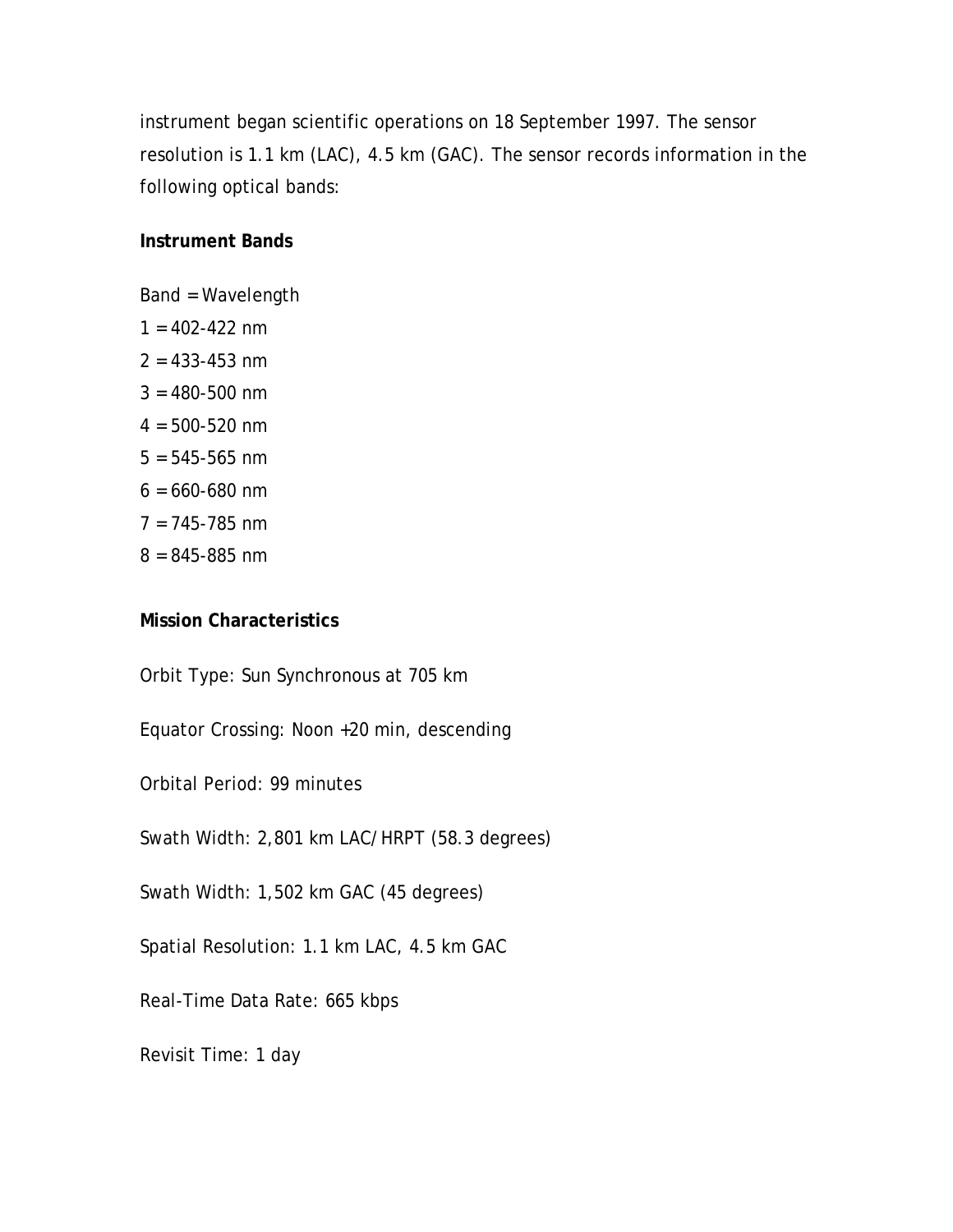#### Digitization: 10 bits

The instrument has been specifically designed to monitor ocean characteristics such as chlorophyll-a concentration and water clarity. The instrument is able to tilt up to 20 degrees to avoid sunlight from the sea surface. This feature is important at equatorial latitudes where glint from sunlight often obscures watercolour.

### **Diffuse Attenuation Coefficient**

Natural waters have what are often referred to as inherent and apparent optical properties. Inherent optical properties (IOP) are a function of the water and optically active substances in it and are not influenced by the geometric structure of the light fields.

Apparent optical properties (AOP) are derived from measurements of natural light fields in a water body. They depend on the geometry of the light fields and are related to absorption and scattering. The most common of these properties is the diffuse attenuation coefficient for downwelling irradiance  $(K_d)$ . Irradiance at a given depth  $(E<sub>Z</sub>)$  is a function of the irradiance at the surface (E0), the diffuse attenuation coefficient, and the depth interval (Z) according to the following relationship, where e is the base of the natural logarithms:

$$
E_{\rm z} = E_0 e^{-k_{\rm z} Z}
$$

From this we can see that when light penetrates water its intensity decreases exponentially with increasing depth.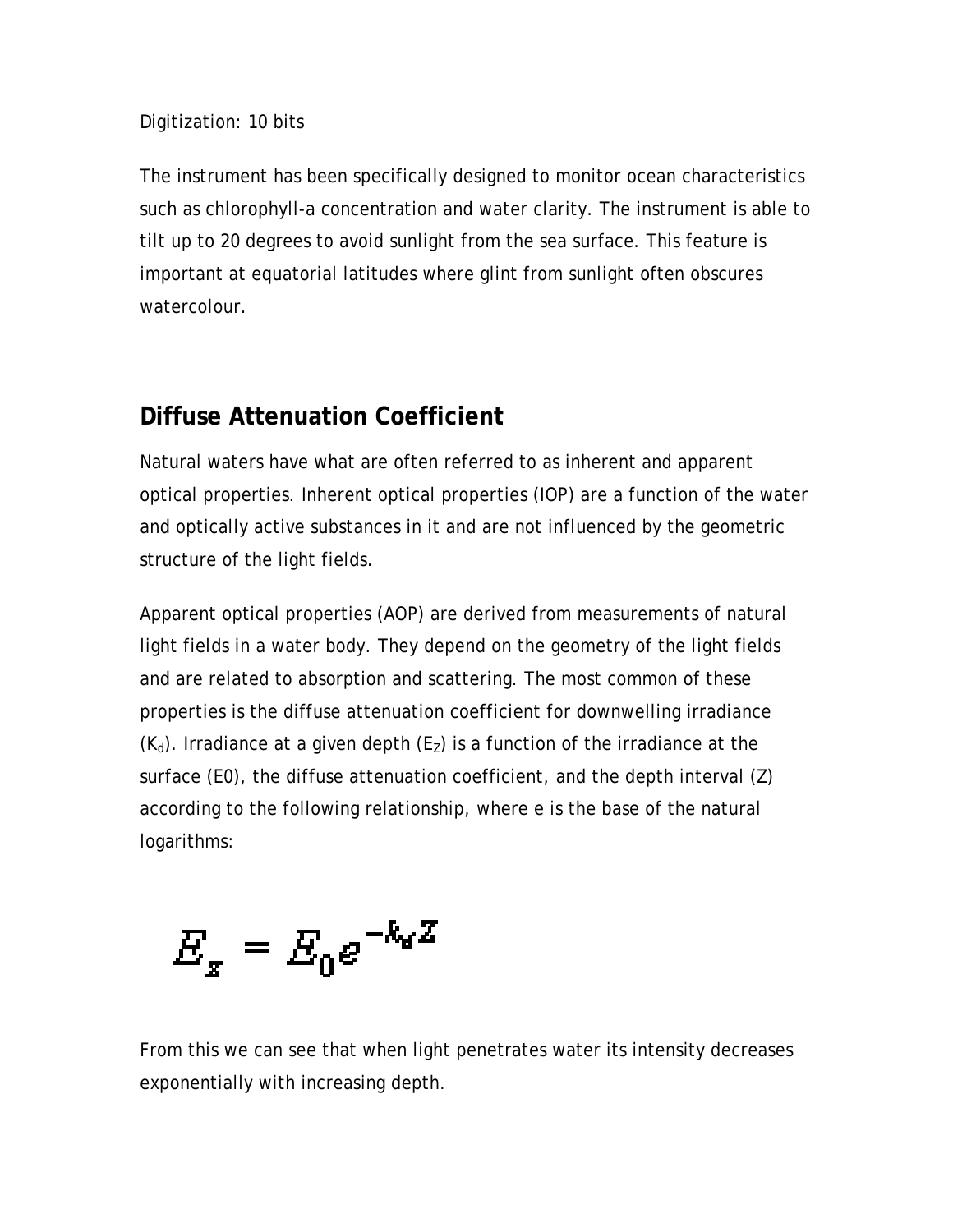The diffuse attenuation coefficient can thus be estimated by taking measurements at different depths, and using the above formula to compute  $K_d$ . The units for  $K_d$  are m<sup>-1</sup>.

$$
K_d = \frac{\ln\left(\frac{E_0}{E_z}\right)}{Z}
$$

From this we can see that when light penetrates water its intensity decreases exponentially with increasing depth.

The diffuse attenuation coefficient can thus be estimated by taking measurements at different depths, and using the above formula to compute  $K_d$ . The units for  $K_d$  are m<sup>-1</sup>

Using these diffuse attenuation coefficients (obtained from spectral irradiance measurements at different depths in the water), and using the fact that the attenuation in water decreases exponentially with respect to depth (given by the equation discussed earlier), we can plot the spectral curve for the underwater light field at various depths.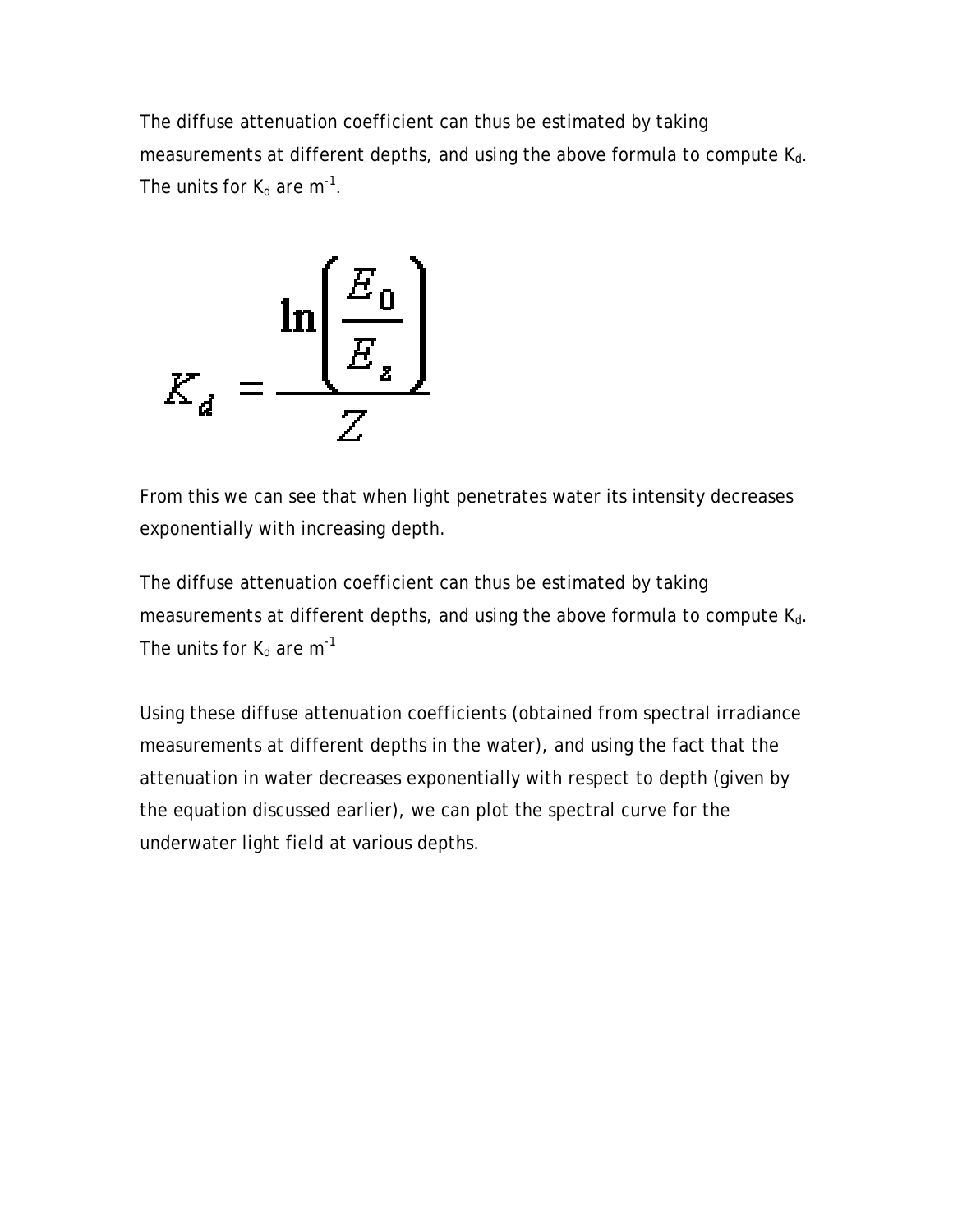# **3. RESULTS**

# **Chlorophyll Concentration**

Monthly mean chlorophyll in January during 1998 to 2007

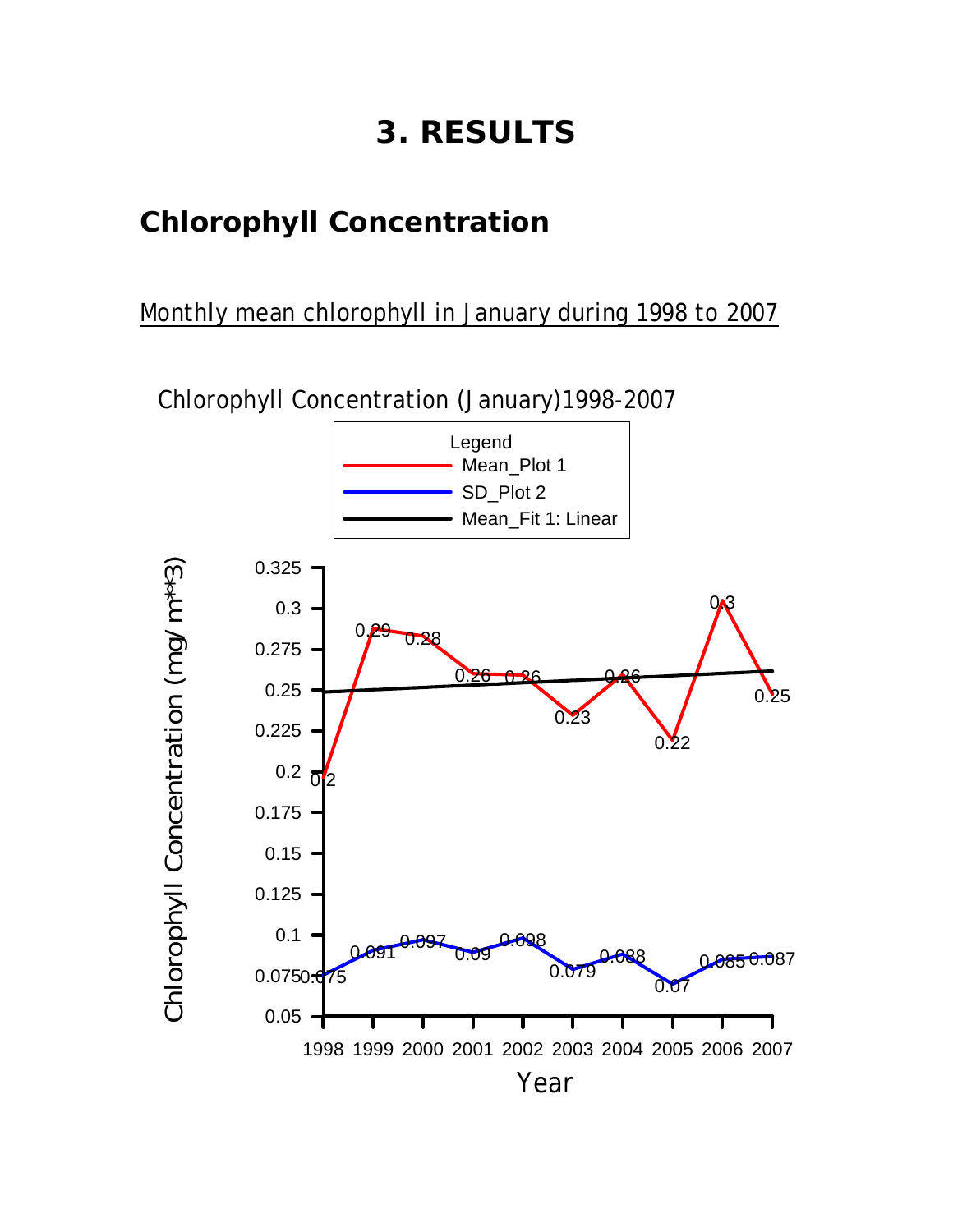|      | Period  | Chlorophyll Concentration (mg/m <sup>**</sup> 3) |          |             |             |  |
|------|---------|--------------------------------------------------|----------|-------------|-------------|--|
| Year | Month   | Min                                              | Max      | Mean        | <b>SD</b>   |  |
| 1998 | January | 0.115919                                         | 0.506658 | 0.1962968   | 0.075480451 |  |
| 1999 | January | 0.152299                                         | 0.583982 | 0.28768289  | 0.090701973 |  |
| 2000 | January | 0.147365                                         | 0.574984 | 0.283160917 | 0.09709633  |  |
| 2001 | January | 0.135664                                         | 0.581019 | 0.260069    | 0.089526    |  |
| 2002 | January | 0.130446                                         | 0.567490 | 0.259251    | 0.098126    |  |
| 2003 | January | 0.128385                                         | 0.586411 | 0.234599419 | 0.079026732 |  |
| 2004 | January | 0.127870                                         | 0.589086 | 0.259599    | 0.088398    |  |
| 2005 | January | 0.121626                                         | 0.555613 | 0.219225    | 0.069929    |  |
| 2006 | January | 0.156893                                         | 0.528056 | 0.304912    | 0.085191    |  |
| 2007 | January | 0.130080                                         | 0.583513 | 0.247527    | 0.086869    |  |

# Monthly mean chlorophyll in February during 1998 to 2007

|      | Period   | Chlorophyll Concentration (mg/m <sup>**</sup> 3) |          |          |           |  |
|------|----------|--------------------------------------------------|----------|----------|-----------|--|
| Year | Month    | Min                                              | Min      | Mean     | <b>SD</b> |  |
| 1998 | February | 0.099486                                         | 0.468495 | 0.193176 | 0.074271  |  |
| 1999 | February | 0.168181                                         | 0.590033 | 0.267984 | 0.076582  |  |
| 2000 | February | 0.132417                                         | 0.598545 | 0.202186 | 0.077033  |  |
| 2001 | February | 0.149711                                         | 0.55755  | 0.238799 | 0.089441  |  |
| 2002 | February | 0.134327                                         | 0.487888 | 0.221794 | 0.074436  |  |
| 2003 | February | 0.142115                                         | 0.503548 | 0.212643 | 0.064959  |  |
| 2004 | February | 0.142343                                         | 0.480564 | 0.21437  | 0.05619   |  |
| 2005 | February | 0.121495                                         | 0.536176 | 0.200226 | 0.072346  |  |
| 2006 | February | 0.151242                                         | 0.561144 | 0.280731 | 0.092934  |  |
| 2007 | February | 0.109215                                         | 0.483597 | 0.202356 | 0.061072  |  |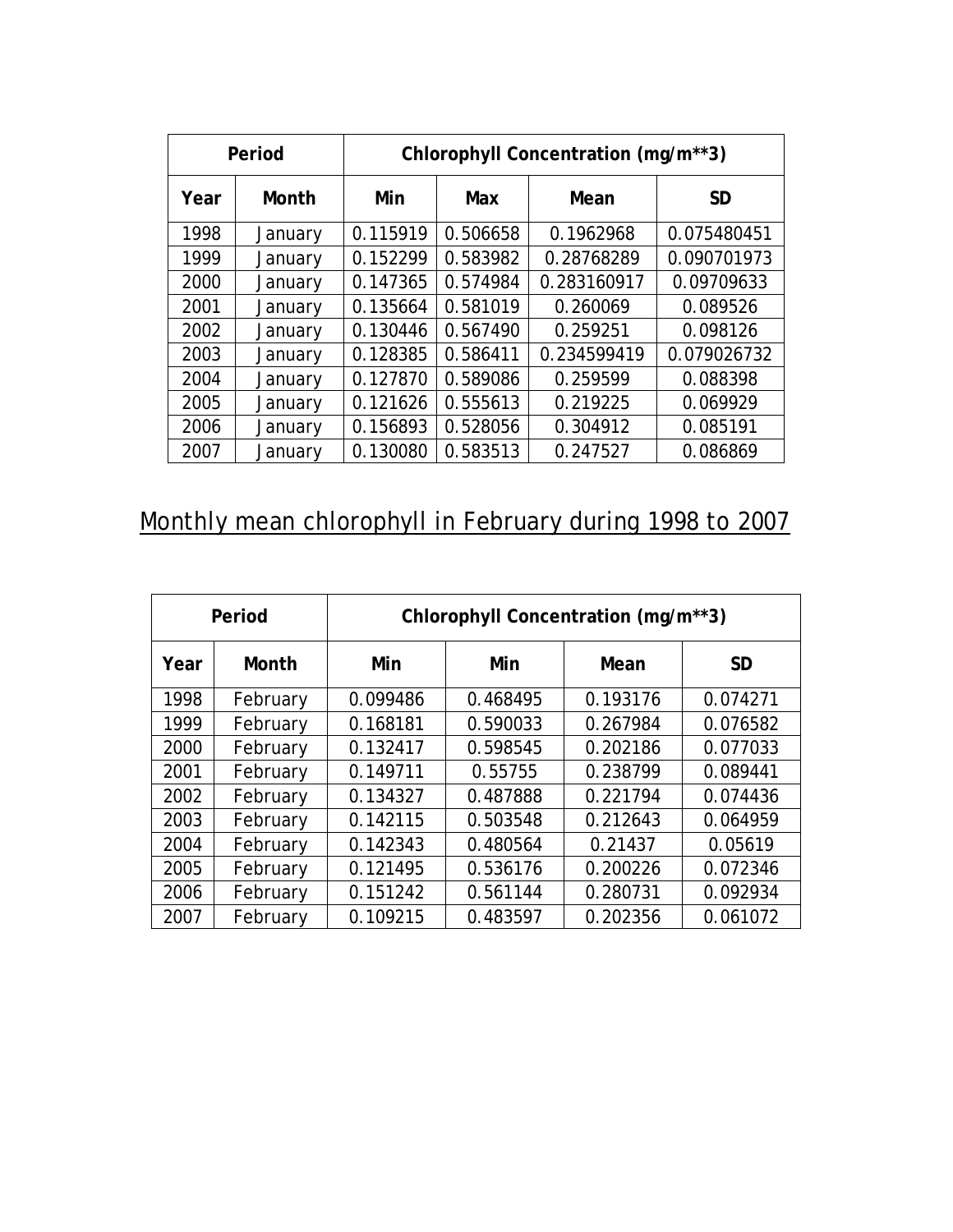

### Monthly mean chlorophyll in March during 1998 to 2007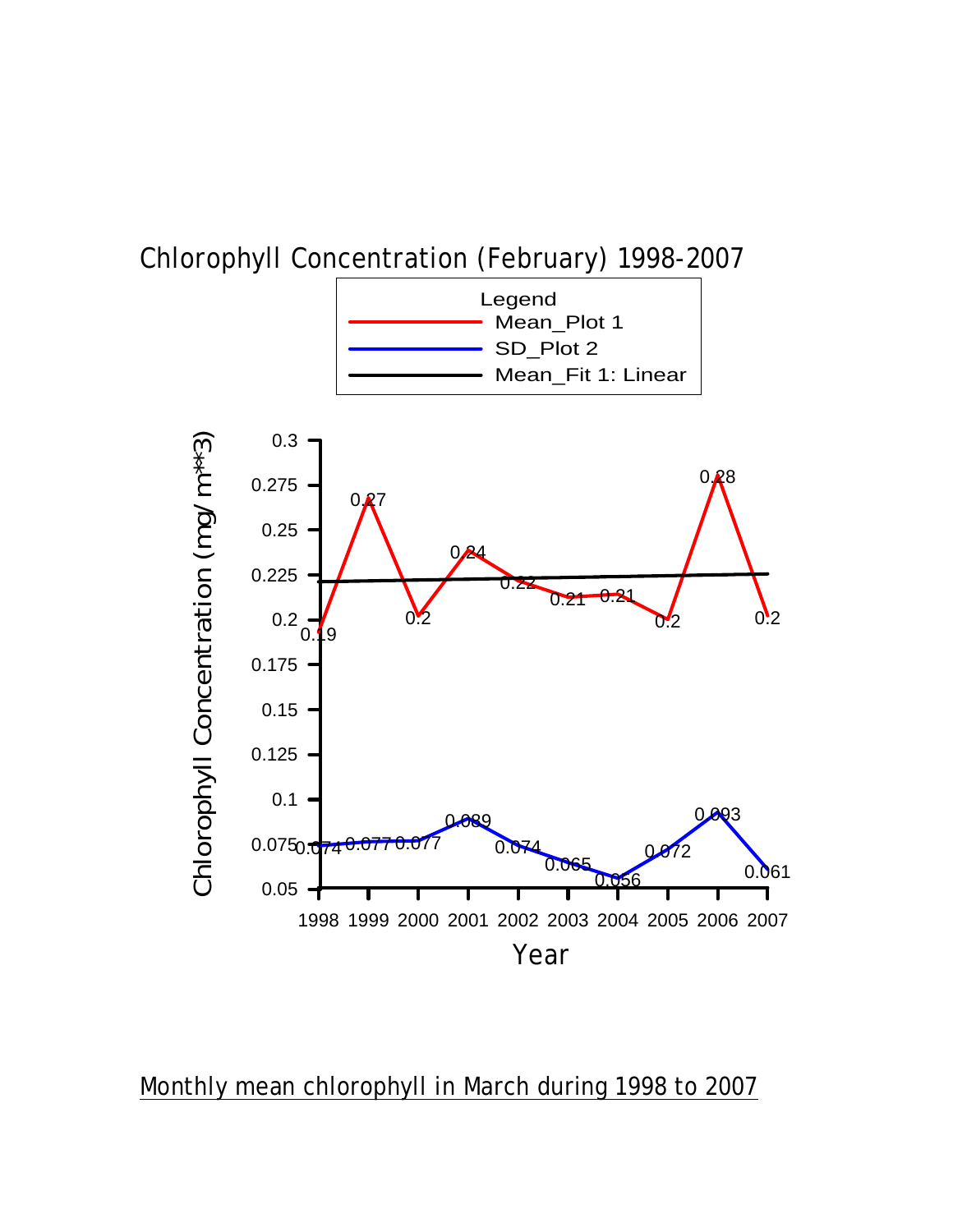

| Period |       | Chlorophyll Concentration (mg/m**3) |             |             |             |  |  |
|--------|-------|-------------------------------------|-------------|-------------|-------------|--|--|
| Year   | Month | Min                                 | Min<br>Mean |             | <b>SD</b>   |  |  |
| 1998   | March | 0.117906                            | 0.585391    | 0.227546471 | 0.086823965 |  |  |
| 1999   | March | 0.145678                            | 0.546686    | 0.248522    | 0.092377    |  |  |
| 2000   | March | 0.124375                            | 0.586175    | 0.201137    | 0.081929    |  |  |
| 2001   | March | 0.121886                            | 0.553682    | 0.19897     | 0.070214    |  |  |
| 2002   | March | 0.132701                            | 0.351654    | 0.192731    | 0.046035    |  |  |
| 2003   | March | 0.130464                            | 0.490705    | 0.195142    | 0.064701    |  |  |
| 2004   | March | 0.136374                            | 0.529755    | 0.20434358  | 0.061691087 |  |  |
| 2005   | March | 0.128505                            | 0.568783    | 0.191638    | 0.072331    |  |  |
| 2006   | March | 0.123463                            | 0.444425    | 0.182925    | 0.048775    |  |  |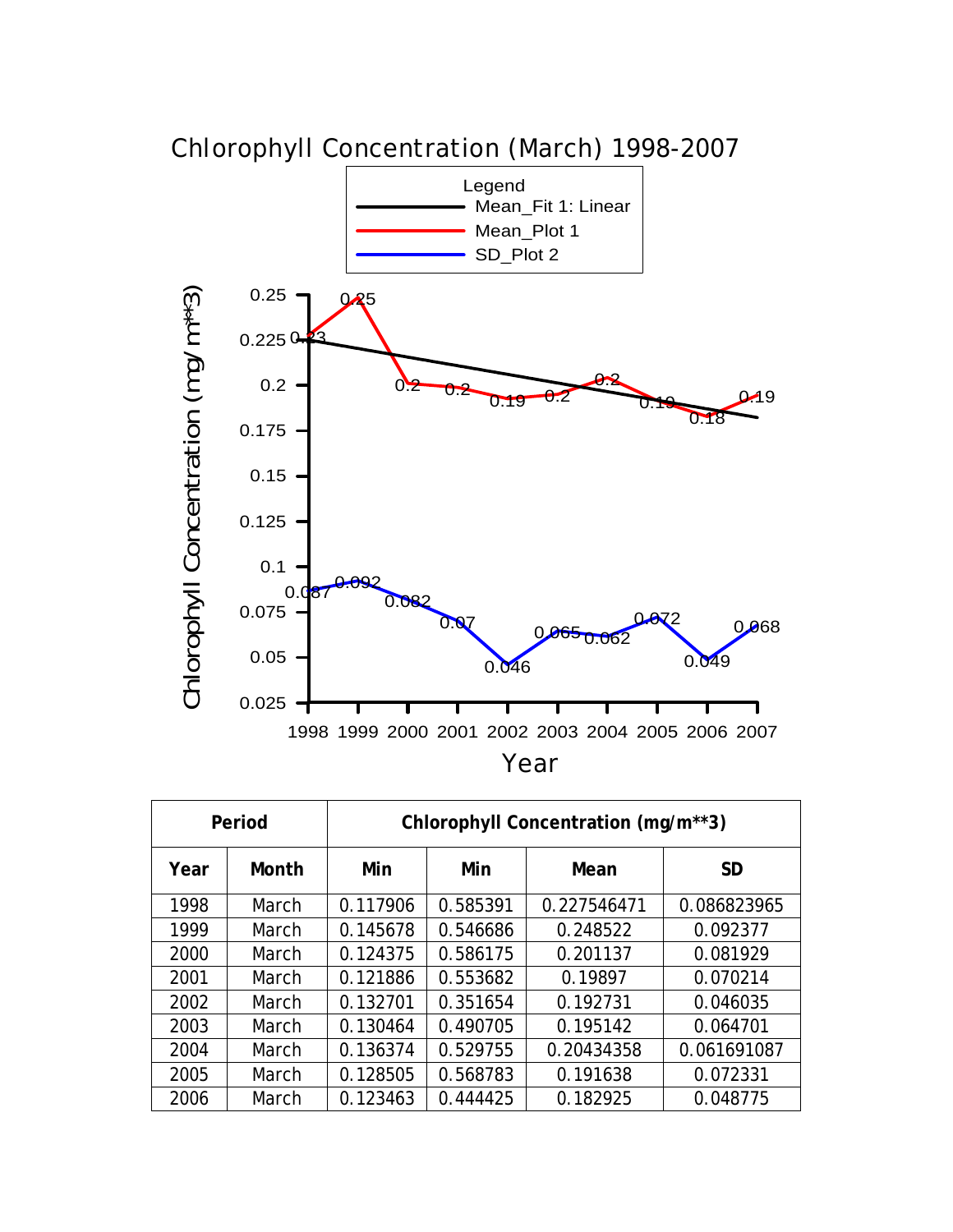

|      | Period | Chlorophyll Concentration (mg/m <sup>**</sup> 3) |        |             |             |
|------|--------|--------------------------------------------------|--------|-------------|-------------|
| Year | Month  | Min                                              | Min    |             | SD          |
| 1998 | April  | 0.107604                                         | 0.5346 | 0.215881941 | 0.080923024 |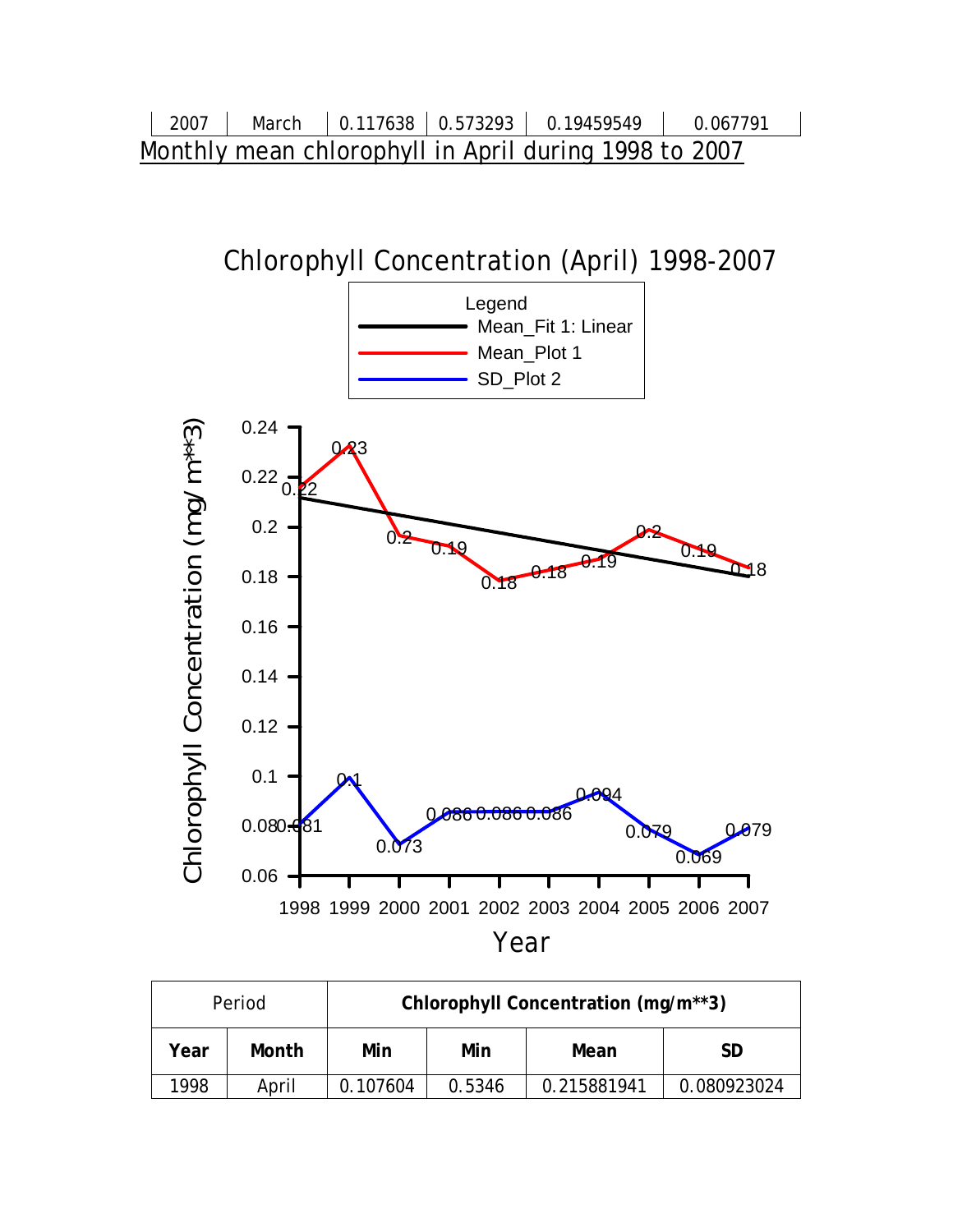| 1999 | April | 0.120475 | 0.597984 | 0.232627 | 0.099572 |
|------|-------|----------|----------|----------|----------|
| 2000 | April | 0.090878 | 0.541587 | 0.19655  | 0.072747 |
| 2001 | April | 0.075458 | 0.570079 | 0.192323 | 0.085772 |
| 2002 | April | 0.085485 | 0.542821 | 0.178476 | 0.085874 |
| 2003 | April | 0.095608 | 0.539849 | 0.182737 | 0.085829 |
| 2004 | April | 0.099326 | 0.570689 | 0.18707  | 0.093668 |
| 2005 | April | 0.171202 | 0.543039 | 0.198874 | 0.078795 |
| 2006 | April | 0.117151 | 0.451380 | 0.191284 | 0.068602 |
| 2007 | April | 0.068534 | 0.549694 | 0.18369  | 0.079331 |

# Monthly mean chlorophyll in May during 1998 to 2007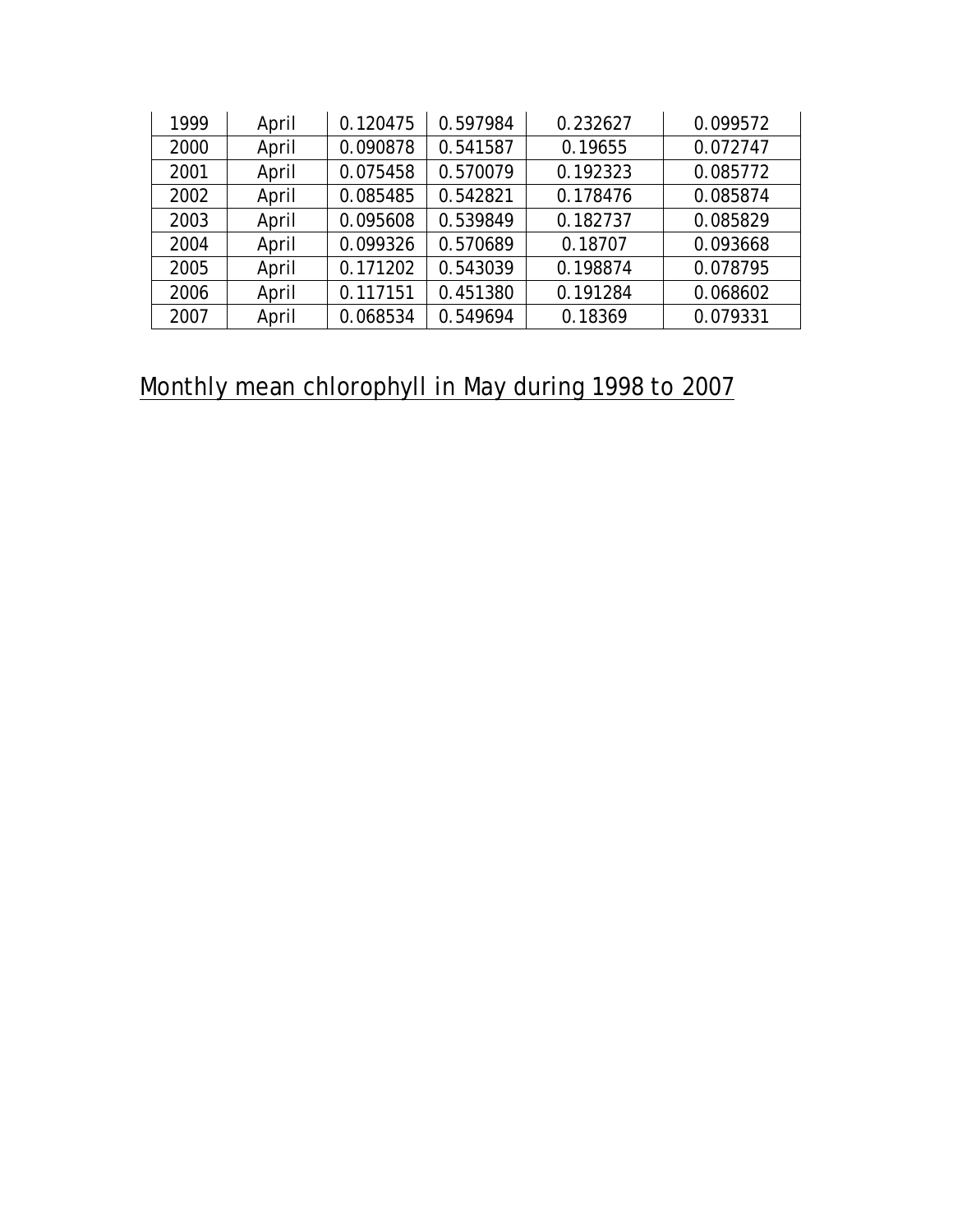

Year

| Period |       | Chlorophyll Concentration (mg/m <sup>**</sup> 3) |          |            |            |  |  |
|--------|-------|--------------------------------------------------|----------|------------|------------|--|--|
| Year   | Month | Min                                              | Min      | Mean       | <b>SD</b>  |  |  |
| 1998   | May   | 0.049635                                         | 2.179220 | 0.28035445 | 0.32225755 |  |  |
| 1999   | May   | 0.105960                                         | 5.217650 | 0.584843   | 0.899697   |  |  |
| 2000   | May   | 0.108675                                         | 5.894390 | 0.663268   | 1.018087   |  |  |
| 2001   | May   | 0.098163                                         | 4.151780 | 0.426751   | 0.738455   |  |  |
| 2002   | May   | 0.088288                                         | 5.467930 | 0.455939   | 0.940941   |  |  |
| 2003   | May   | 0.072984                                         | 6.954060 | 0.488321   | 1.064592   |  |  |
| 2004   | May   | 0.127921                                         | 7.644380 | 0.636307   | 1.278236   |  |  |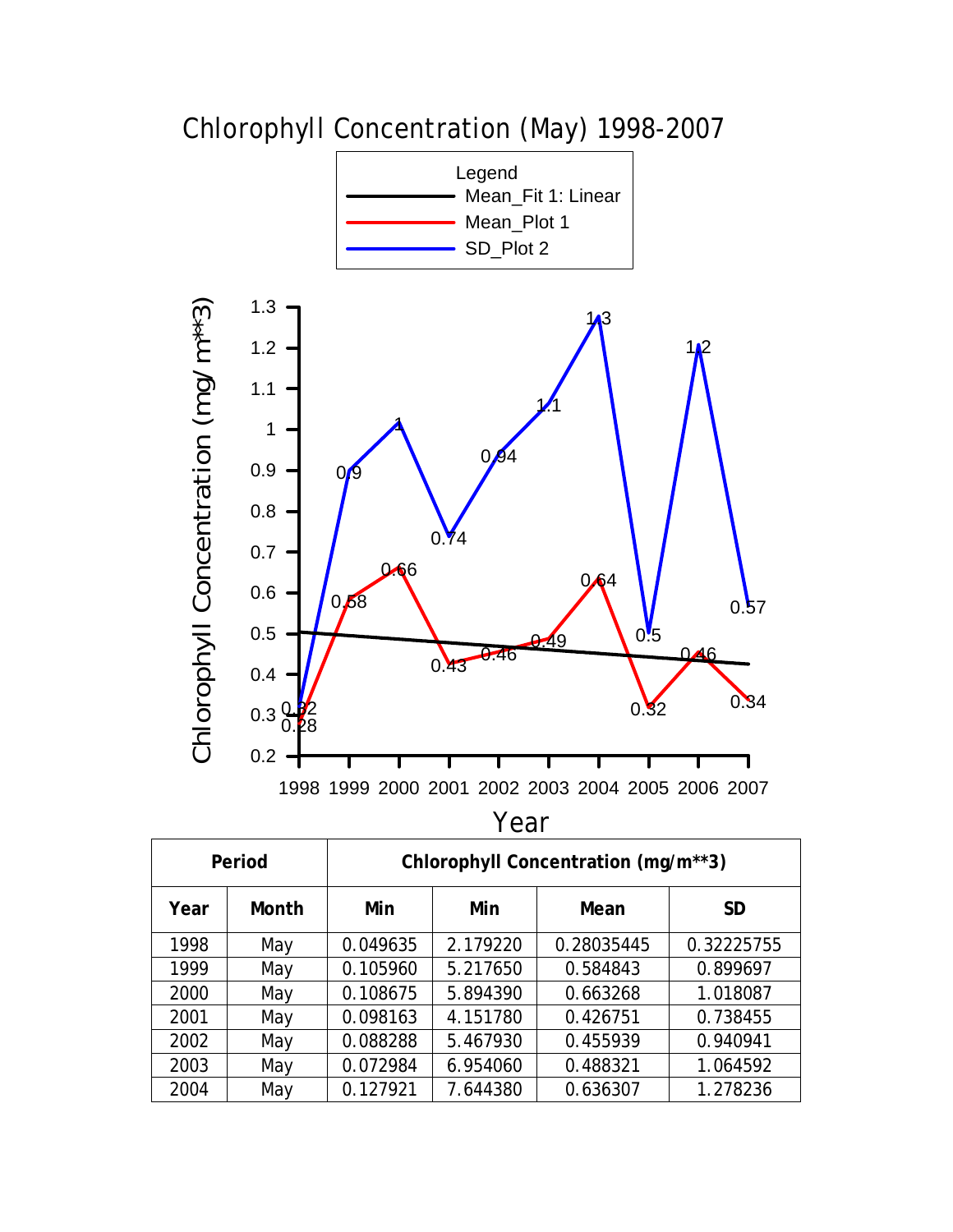| 2005 | May | 0.096611 | 3.353550 | 0.319542 | 0.502388 |
|------|-----|----------|----------|----------|----------|
| 2006 | May | 0.074505 | 9.699940 | 0.455594 | 1.20824  |
| 2007 | May | 0.078687 | 3.264950 | 0.338383 | 0.569012 |

# Chlorophyll Concentration (June)1998-2007



|      | Period | Chlorophyll Concentration (mg/m <sup>**</sup> 3) |          |          |          |
|------|--------|--------------------------------------------------|----------|----------|----------|
| Year | Month  | Min                                              | Max      |          | Sd       |
| 1998 | June   | 0.116510                                         | 9.960480 | 0.702551 | 1.554645 |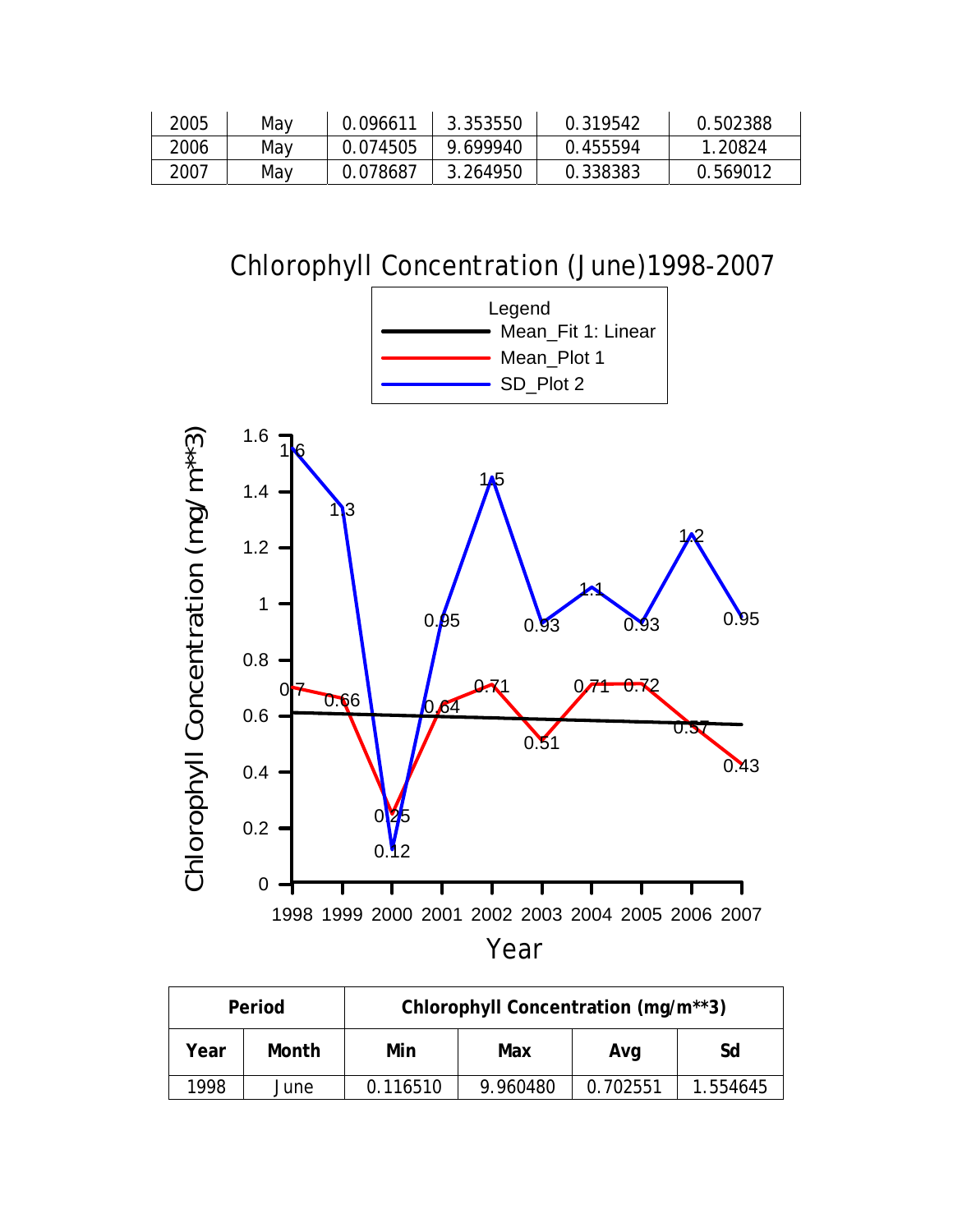| 1999 | June | 0.101980 | 7.909830 | 0.663969 | 1.343921 |
|------|------|----------|----------|----------|----------|
| 2000 | June | 0.124359 | 5.983430 | 0.251472 | 0.124357 |
| 2001 | June | 0.124926 | 4.257020 | 0.641499 | 0.949435 |
| 2002 | June | 0.124475 | 9.447480 | 0.713138 | 1.45223  |
| 2003 | June | 0.079407 | 5.504660 | 0.513164 | 0.931152 |
| 2004 | June | 0.145367 | 6.338600 | 0.714007 | 1.059723 |
| 2005 | June | 0.106529 | 4.141230 | 0.715978 | 0.932412 |
| 2006 | June | 0.103493 | 8.941730 | 0.568587 | 1.249939 |
| 2007 | June | 0.086221 | 7.333640 | 0.430176 | 0.954468 |

Chlorophyll Concentration (Jully) 1998-2007

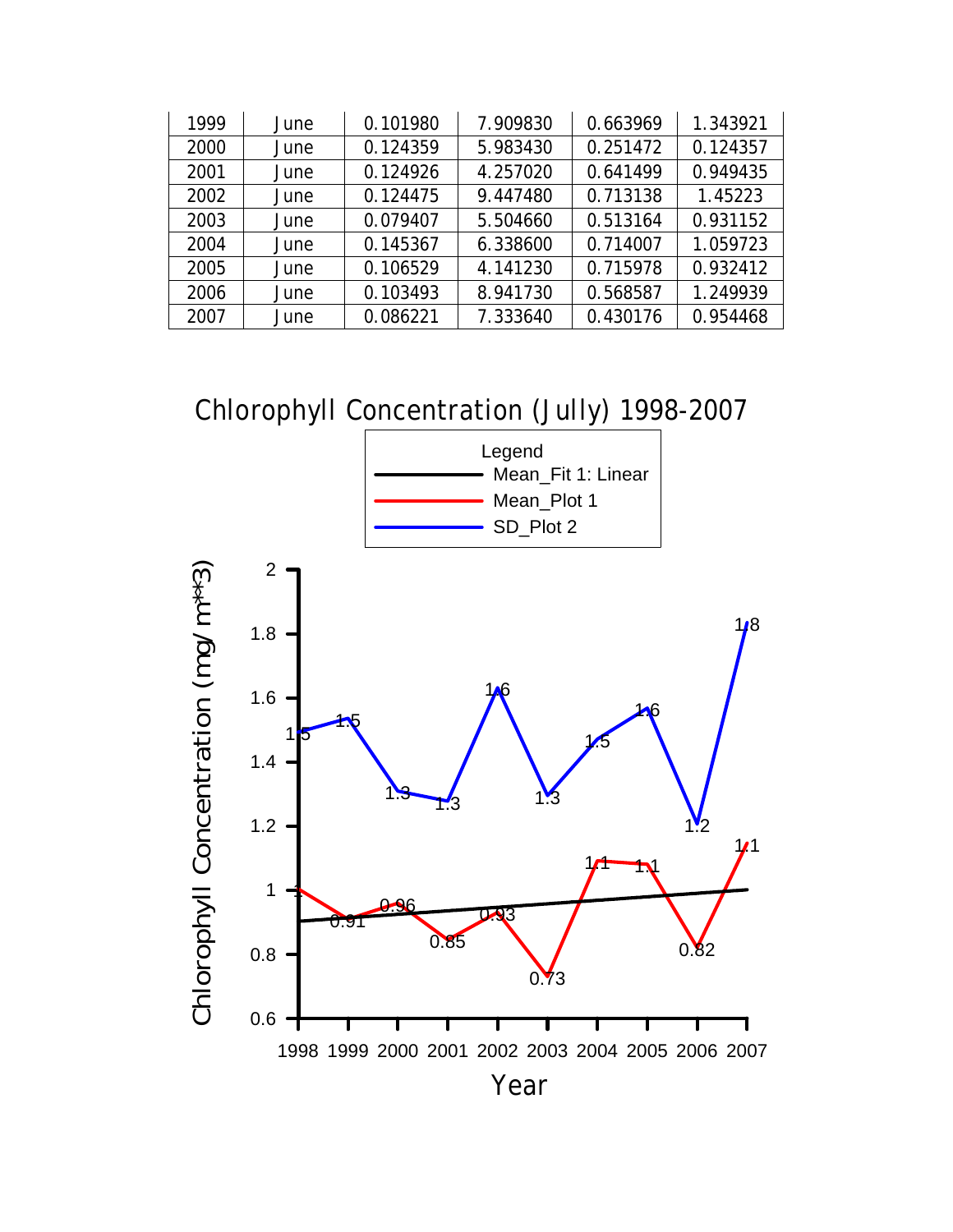| Period |       | Chlorophyll Concentration (mg/m^3) |          |             |           |  |  |
|--------|-------|------------------------------------|----------|-------------|-----------|--|--|
| Year   | Month | Min                                | Max      | Avg         | Sd        |  |  |
| 1998   | July  | 0.148852                           | 8.927370 | 1.005028788 | 1.493174  |  |  |
| 1999   | July  | 0.109993                           | 9.329340 | 0.910385    | 1.536307  |  |  |
| 2000   | July  | 0.150012                           | 7.327600 | 0.959887    | 1.309534  |  |  |
| 2001   | July  | 0.094109                           | 6.102340 | 0.846229    | 1.278345  |  |  |
| 2002   | July  | 0.114884                           | 7.809880 | 0.931339    | 1.631558  |  |  |
| 2003   | July  | 0.124559                           | 7.270100 | 0.731167    | 1.295615  |  |  |
| 2004   | July  | 0.140112                           | 7.529610 | 1.092355    | 1.471404  |  |  |
| 2005   | July  | 0.122328                           | 8.365060 | 1.0813      | 1.568241  |  |  |
| 2006   | July  | 0.088359                           | 5.913350 | 0.821535    | 1.2070276 |  |  |
| 2007   | July  | 0.118143                           | 9.787330 | 1.147339    | 1.834658  |  |  |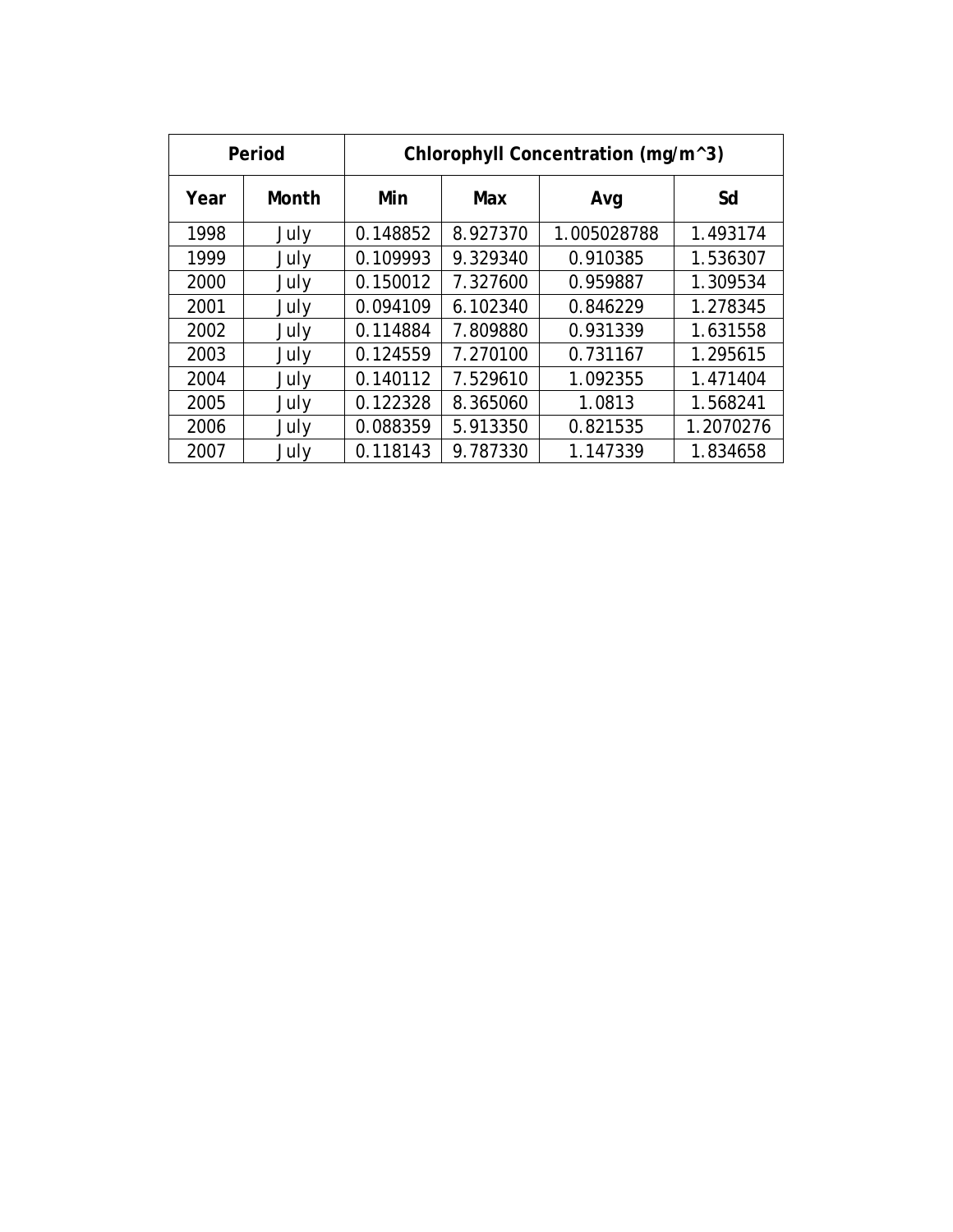

Year

|      | Period | Chlorophyll Concentration (mg/m**3) |          |          |          |
|------|--------|-------------------------------------|----------|----------|----------|
| Year | Month  | Min                                 | Max      |          | Sd       |
| 1998 | August | 0.139887                            | 5.772570 | 0.936042 | 1.07187  |
| 1999 | August | 0.100651                            | 8.981310 | 0.941887 | 1.437711 |
| 2000 | August | 0.134453                            | 6.371980 | 0.936801 | 1.195823 |
| 2001 | August | 0.140075                            | 9.833300 | 1.230228 | 2.068522 |
| 2002 | August | 0.136594                            | 9.810940 | 1.151681 | 1.875342 |
| 2003 | August | 0.143606                            | 6.100700 | 0.832276 | 1.528585 |
| 2004 | August | 0.133824                            | 8.389730 | 1.206923 | 1.939257 |
| 2005 | August | 0.113220                            | 0.578148 | 0.285445 | 0.139158 |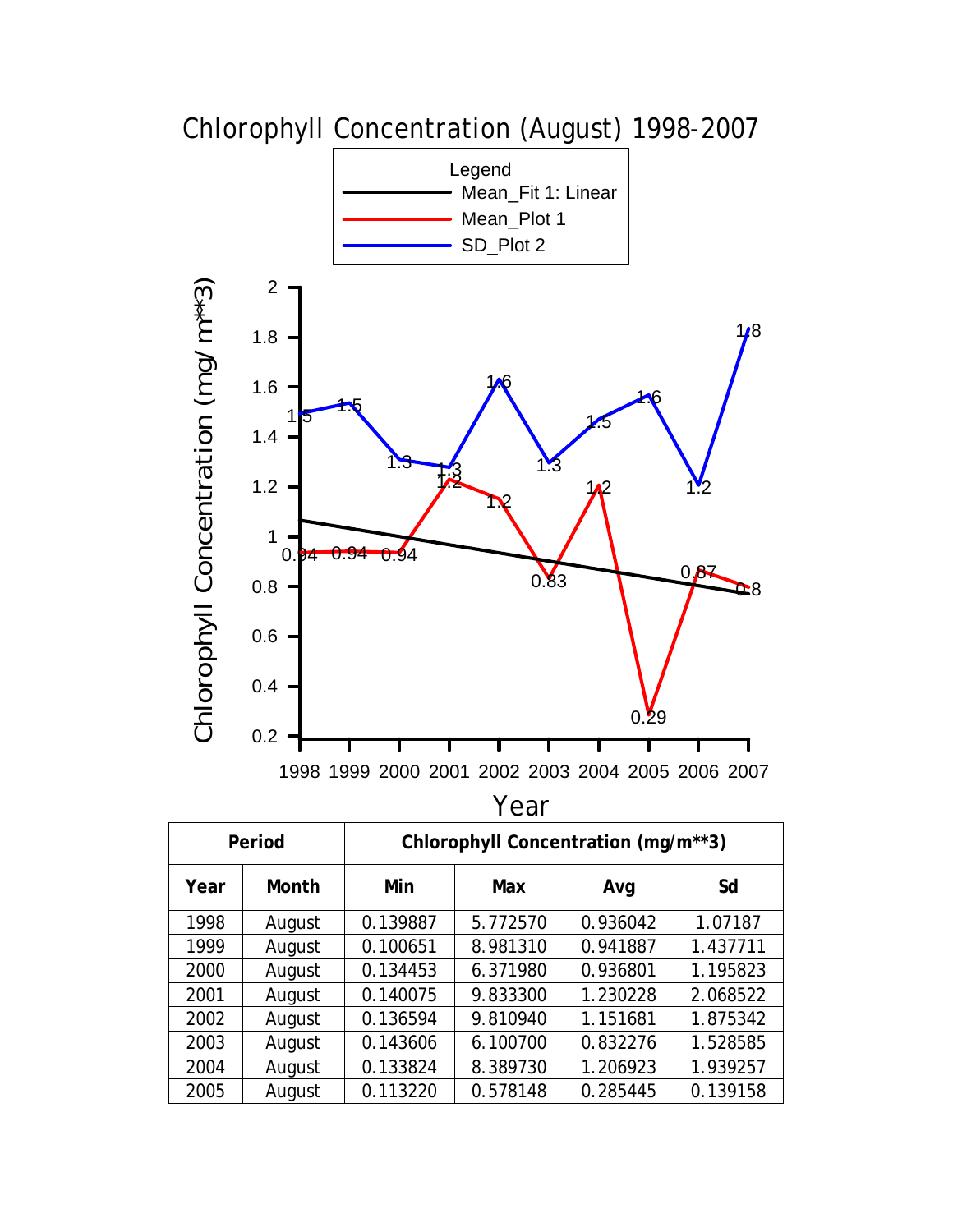| 2006 | August | 0.089490   | 8.133170 | $\vert$ 0.866363   1.636326 |          |
|------|--------|------------|----------|-----------------------------|----------|
| 2007 | August | $0.092263$ | 6.878150 | $\parallel$ 0.797671        | 1.469776 |

# Chlorophyll Concentration (September) 1998-2007



|               | Period    |          |          | Chlorophyll Concentration (mg/m <sup>**</sup> 3) |          |
|---------------|-----------|----------|----------|--------------------------------------------------|----------|
| Month<br>Year |           | Min      | Max      | Avg                                              | Sd       |
| 1998          | September | 0.102363 | 5.440920 | 0.891366                                         | 1.218617 |
| 1999          | September | 0.083439 | 6.286410 | 0.8543951                                        | 1.286841 |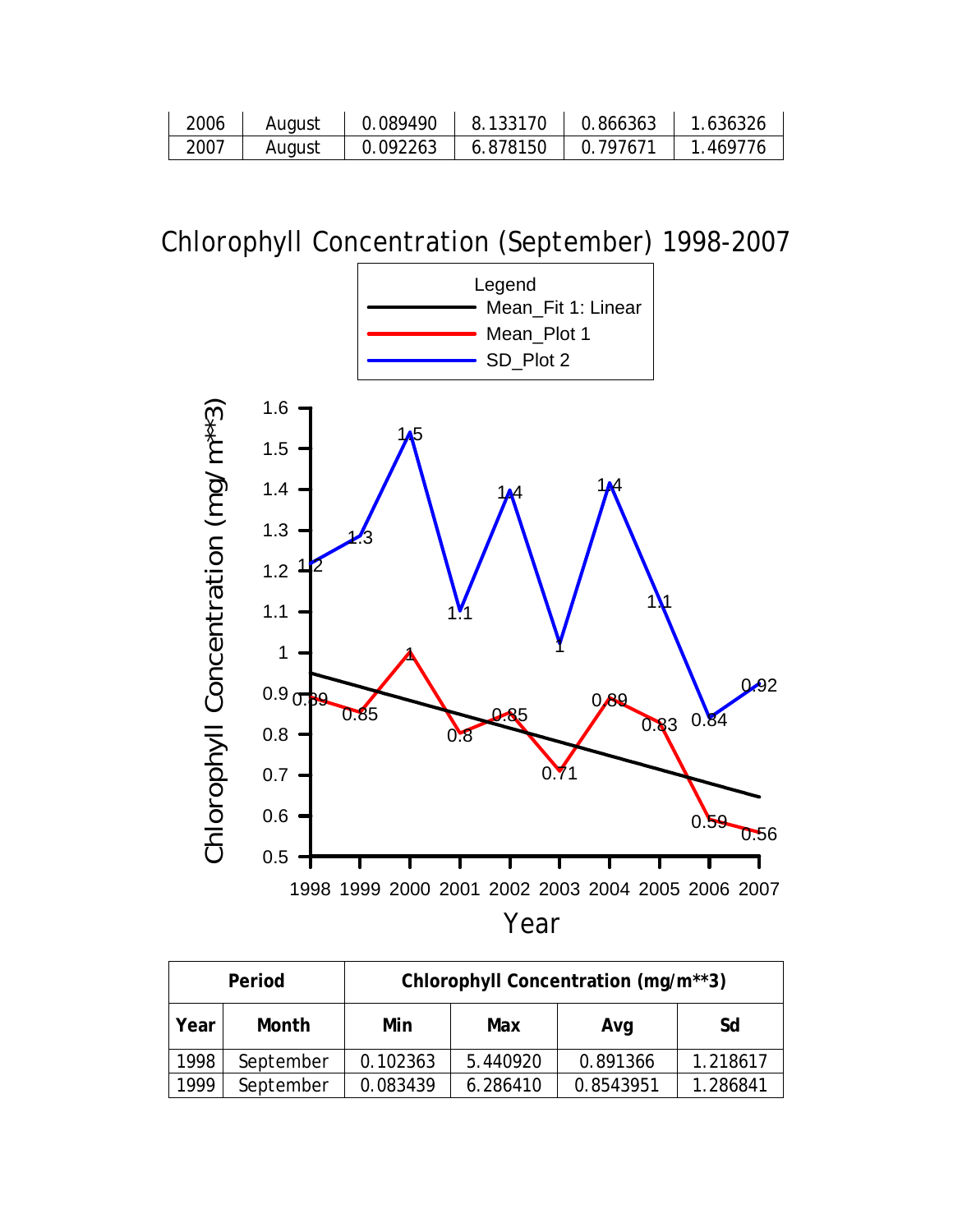| 2000 | September | 0.125866 | 6.773980 | 1.002357 | 1.540545 |
|------|-----------|----------|----------|----------|----------|
| 2001 | September | 0.129784 | 6.266600 | 0.803025 | 1.102662 |
| 2002 | September | 0.111535 | 7.296420 | 0.853577 | 1.398779 |
| 2003 | September | 0.127340 | 5.307120 | 0.710019 | 1.022772 |
| 2004 | September | 0.139215 | 6.154840 | 0.889526 | 1.416467 |
| 2005 | September | 0.132310 | 6.508190 | 0.828887 | 1.130858 |
| 2006 | September | 0.104118 | 5.973020 | 0.591796 | 0.840731 |
| 2007 | September | 0.005900 | 4.477980 | 0.560096 | 0.924833 |

Chlorophyll Concentration (October) 1998-2007

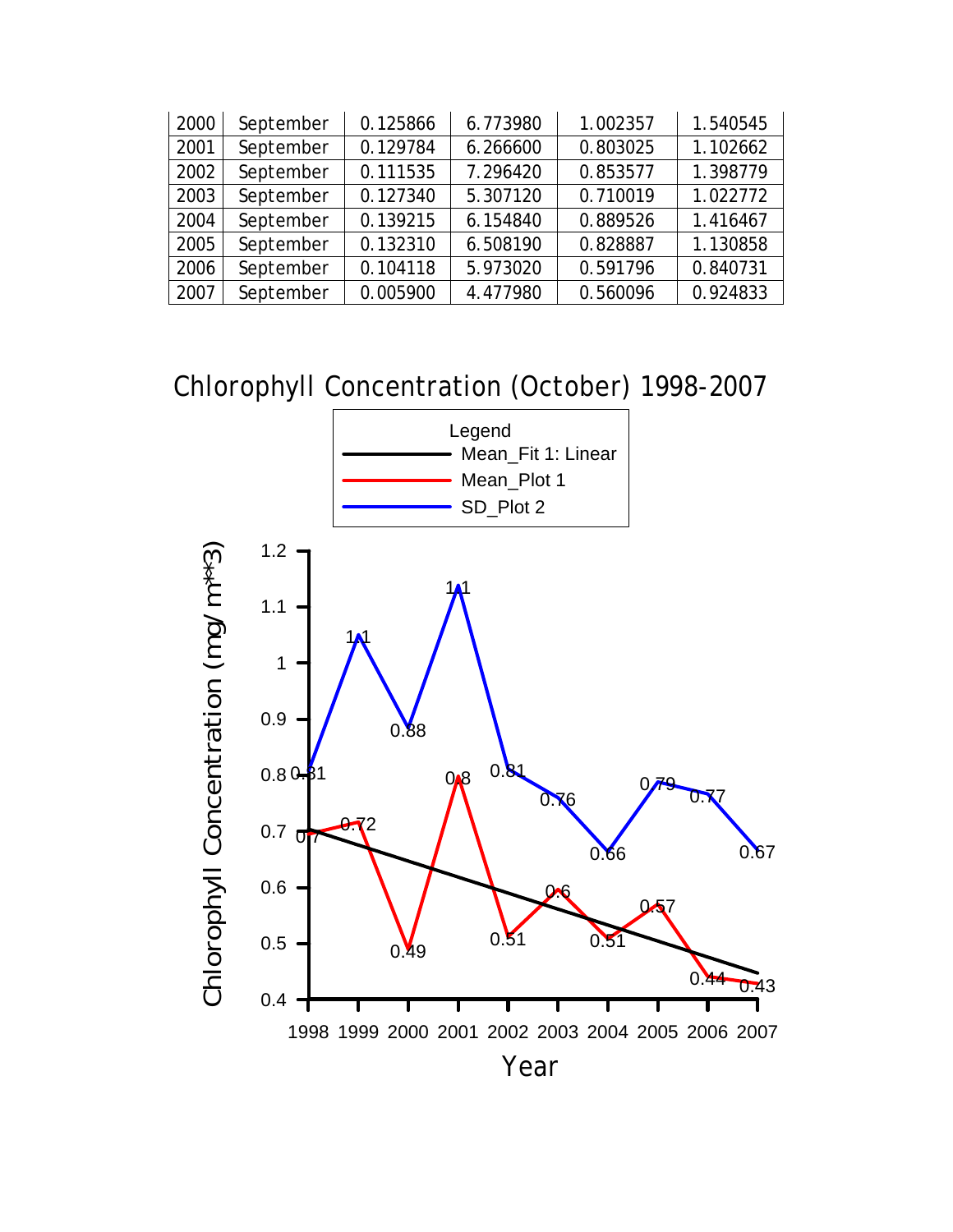| Period        |         | Chlorophyll Concentration (mg/m <sup>**</sup> 3) |          |          |          |  |  |
|---------------|---------|--------------------------------------------------|----------|----------|----------|--|--|
| Month<br>Year |         | Min                                              | Max      | Avg      | Sd       |  |  |
| 1998          | October | 0.138657                                         | 4.282740 | 0.695143 | 0.807138 |  |  |
| 1999          | October | 0.154496                                         | 7.316970 | 0.716535 | 1.050352 |  |  |
| 2000          | October | 0.135048                                         | 7.576120 | 0.489434 | 0.884221 |  |  |
| 2001          | October | 0.177218                                         | 8.702010 | 0.798498 | 1.13833  |  |  |
| 2002          | October | 0.107792                                         | 5.785720 | 0.512367 | 0.811163 |  |  |
| 2003          | October | 0.143107                                         | 3.901210 | 0.596692 | 0.759909 |  |  |
| 2004          | October | 0.106060                                         | 3.776350 | 0.508421 | 0.663902 |  |  |
| 2005          | October | 0.142916                                         | 4.186940 | 0.570425 | 0.787981 |  |  |
| 2006          | October | 0.096276                                         | 4.796300 | 0.441425 | 0.766952 |  |  |
| 2007          | October | 0.106259                                         | 4.814960 | 0.428883 | 0.666792 |  |  |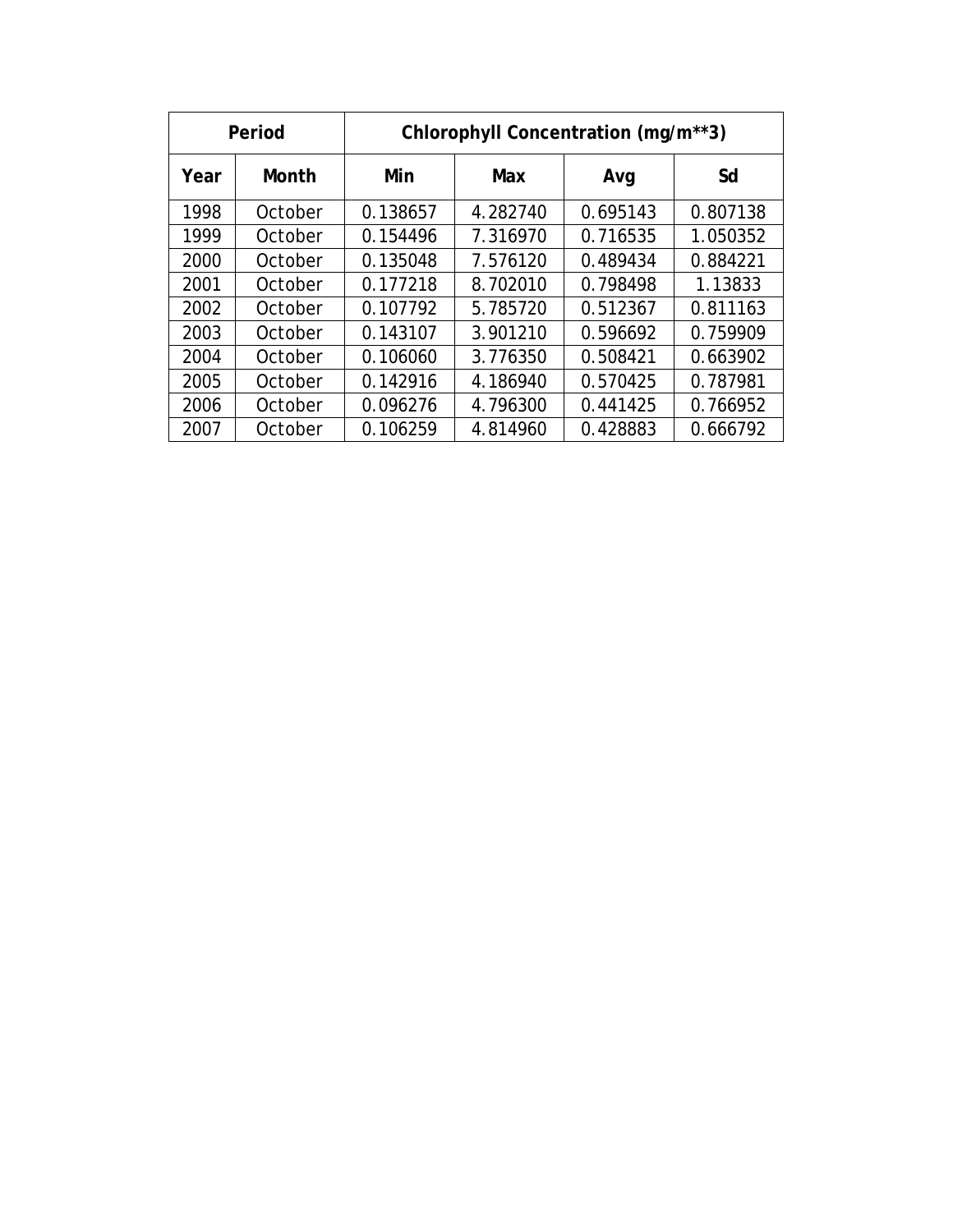



| Period |                 | Chlorophyll Concentration (mg/m <sup>**</sup> 3) |          |          |          |  |  |
|--------|-----------------|--------------------------------------------------|----------|----------|----------|--|--|
| Year   | Month           | Min                                              | Max      | Avg      | Sd       |  |  |
| 1998   | <b>November</b> | 0.137972                                         | 0.598946 | 0.301951 | 0.122754 |  |  |
| 1999   | <b>November</b> | 0.117512                                         | 0.595986 | 0.306179 | 0.130291 |  |  |
| 2000   | <b>November</b> | 0.128041                                         | 0.572296 | 0.250894 | 0.093196 |  |  |
| 2001   | <b>November</b> | 0.137898                                         | 0.570460 | 0.28703  | 0.113037 |  |  |
| 2002   | <b>November</b> | 0.105268                                         | 0.546100 | 0.227066 | 0.098782 |  |  |
| 2003   | <b>November</b> | 0.131904                                         | 0.593916 | 0.27     | 0.106021 |  |  |
| 2004   | November        | 0.117371                                         | 0.567034 | 0.234136 | 0.099109 |  |  |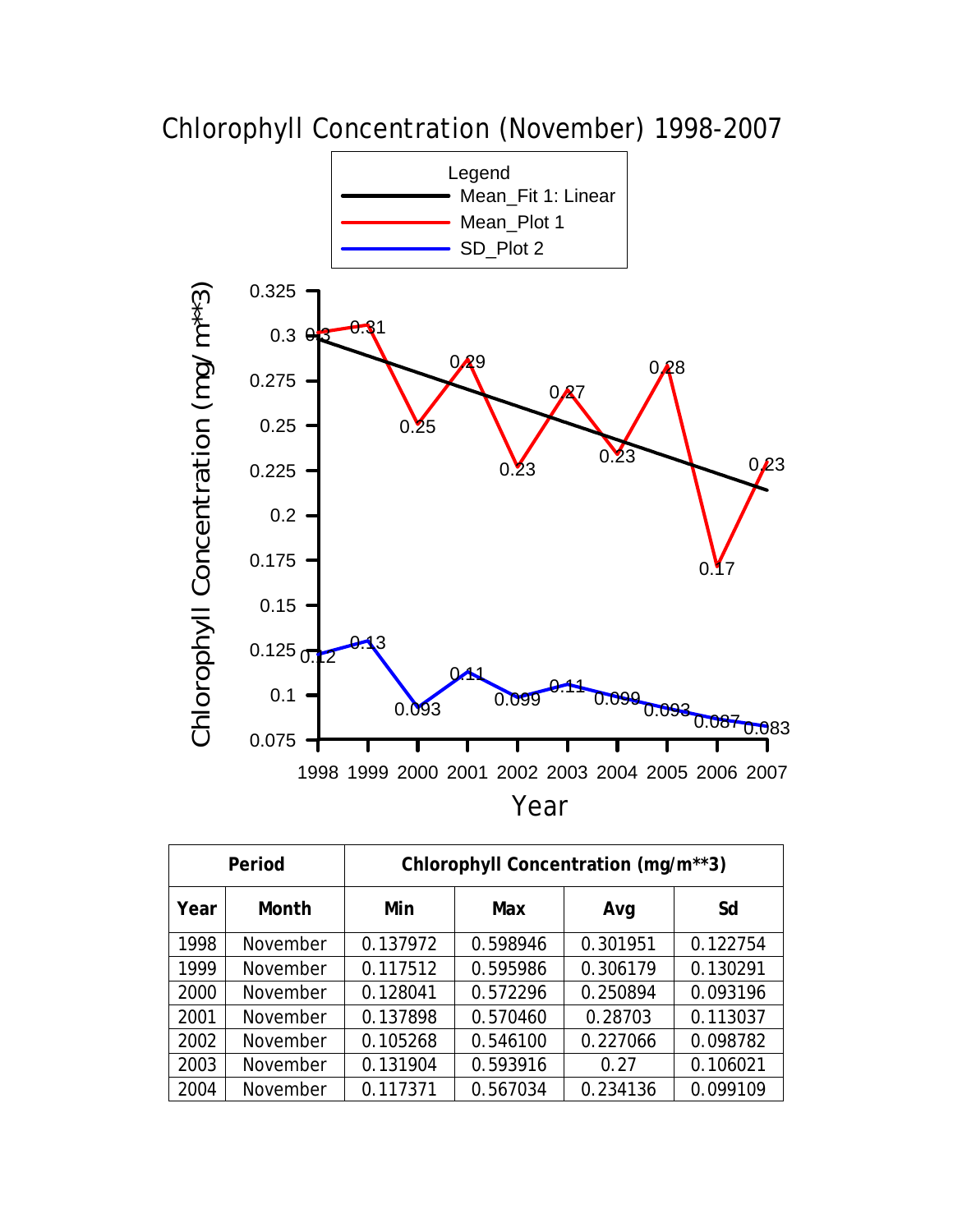| 2005 | November | 0.162406 | 0.518946 | 0.283577 | በ በ9271  |
|------|----------|----------|----------|----------|----------|
| 2006 | November | 0.065441 | 0.501530 | 0.171633 | 0.08674  |
| 2007 | November | 0.134940 | 0.581641 | 0.229856 | 0.082681 |

Chlorophyll Concentration (December) 1998-2007



|                  | Period | Chlorophyll Concentration (mg/m <sup>**</sup> 3) |          |          |         |
|------------------|--------|--------------------------------------------------|----------|----------|---------|
| Year<br>Month    |        | Min                                              | Max      | Avg      | Sd      |
| 1998<br>December |        | 0.124142                                         | 0.569240 | 0.294674 | 0.09568 |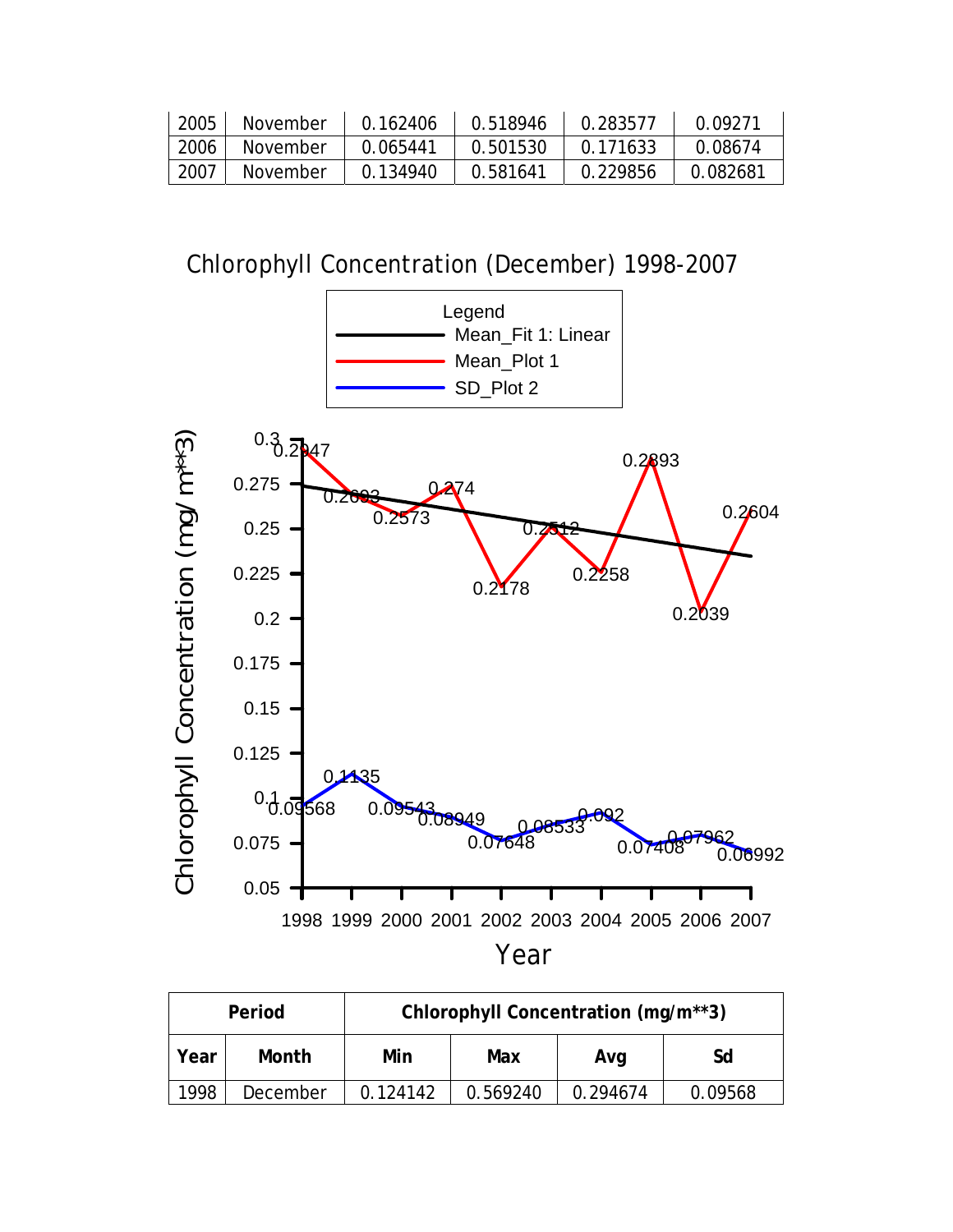| 1999 | December | 0.121300 | 0.597664 | 0.269298 | 0.113527  |
|------|----------|----------|----------|----------|-----------|
| 2000 | December | 0.140601 | 0.598305 | 0.257348 | 0.095433  |
| 2001 | December | 0.159178 | 0.595030 | 0.274006 | 0.089492  |
| 2002 | December | 0.122557 | 0.589638 | 0.217753 | 0.076482  |
| 2003 | December | 0.133449 | 0.583279 | 0.25119  | 0.085332  |
| 2004 | December | 0.124093 | 0.530181 | 0.225793 | 0.0920044 |
| 2005 | December | 0.183765 | 0.581953 | 0.289334 | 0.074082  |
| 2006 | December | 0.103493 | 0.517143 | 0.203881 | 0.079621  |
| 2007 | December | 0.137198 | 0.460043 | 0.260375 | 0.069918  |

# **Seasonal cycle of Climatological Monthly mean Chlorophyll**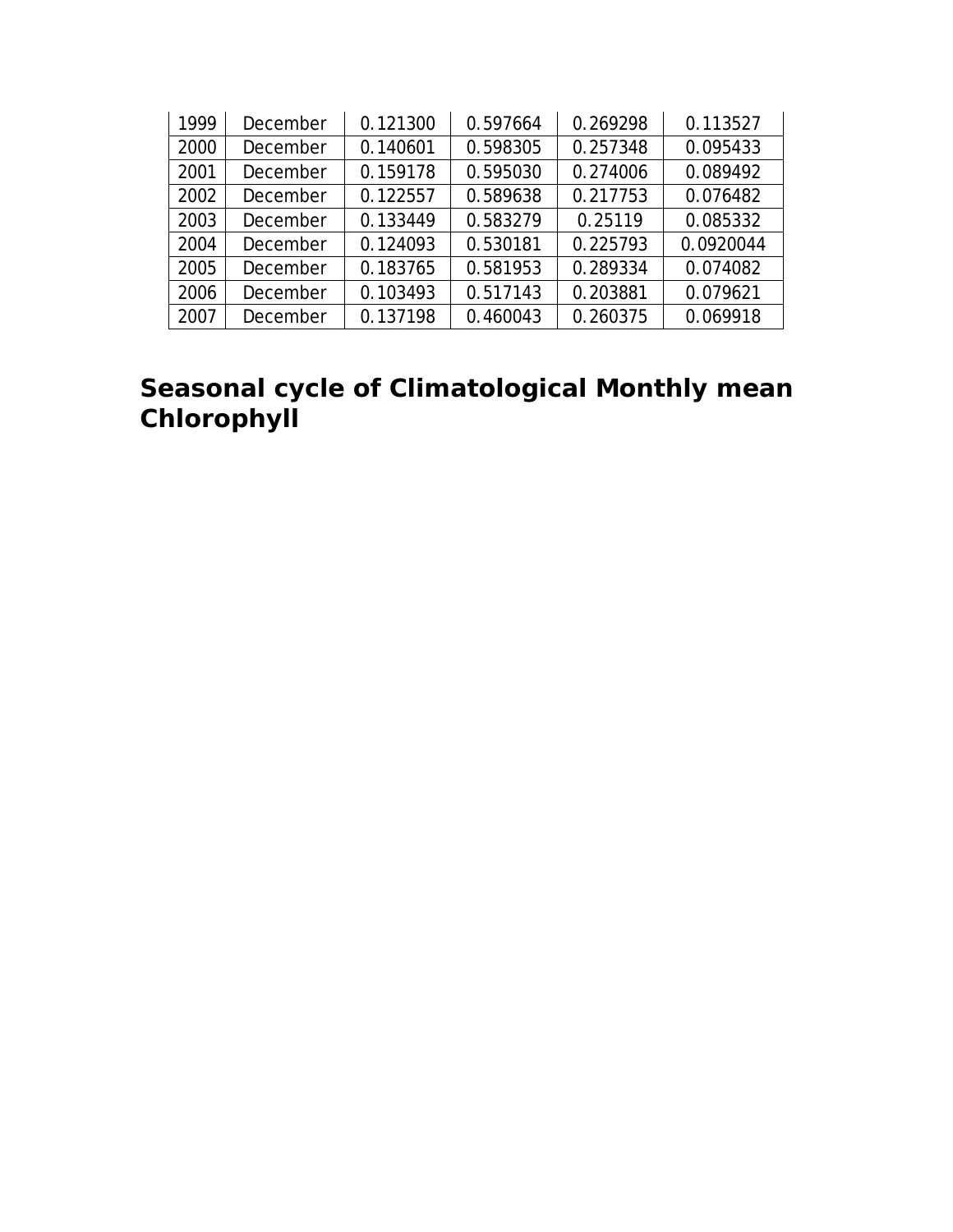

**Highest Climatic Chlorophyll Concentration Jully=0.95266 mg/m\*\*3**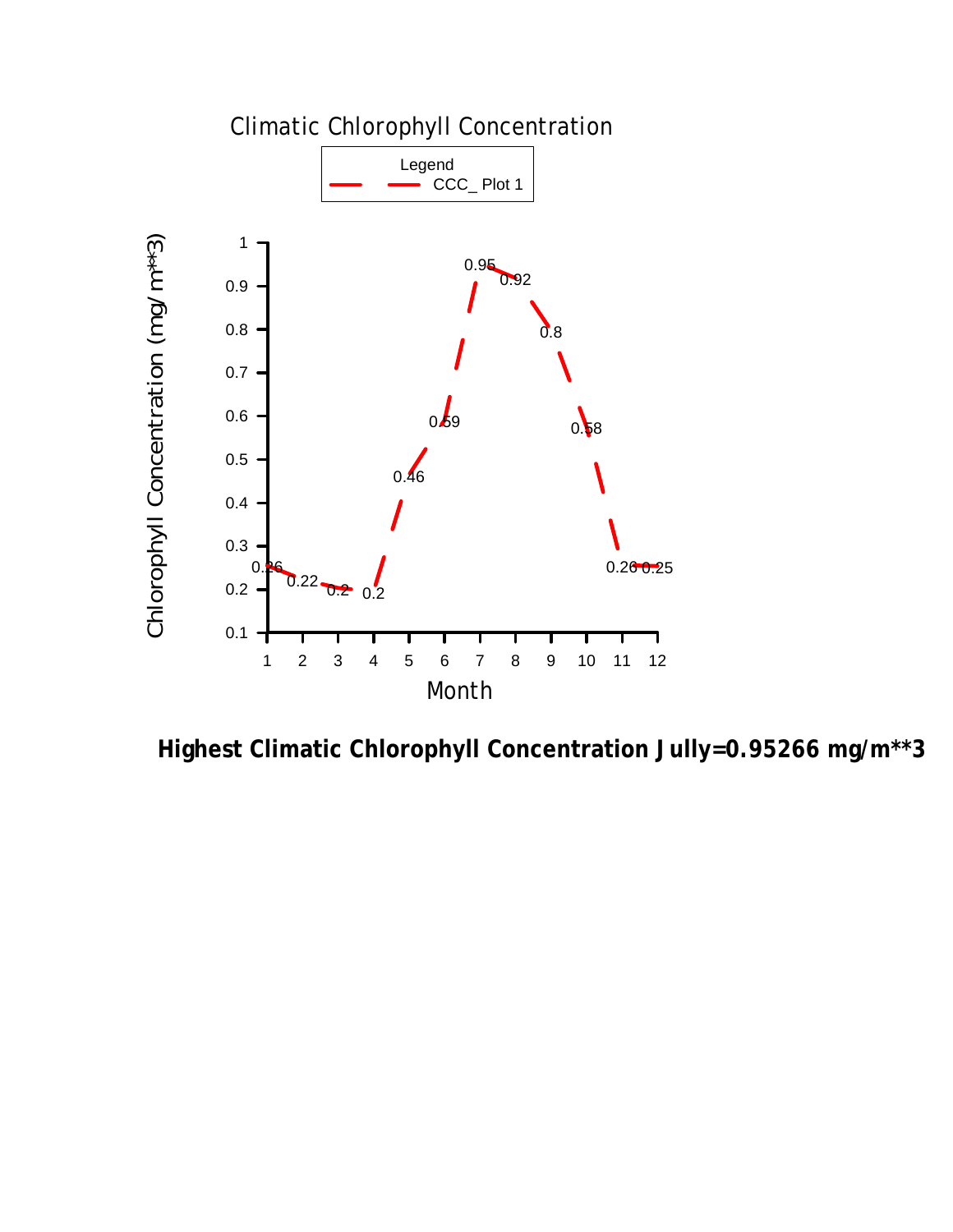| Month_Name | Month_No.      | Climatic Chlorophyll Concentration (mg/m <sup>**</sup> 3) |
|------------|----------------|-----------------------------------------------------------|
| January    |                | 0.255232303                                               |
| February   | $\overline{2}$ | 0.2234265                                                 |
| March      | 3              | 0.203755054                                               |
| April      | 4              | 0.195951294                                               |
| May        | 5              | 0.464930245                                               |
| June       | 6              | 0.5914541                                                 |
| July       |                | 0.952656479                                               |
| August     | 8              | 0.9185317                                                 |
| September  | 9              | 0.79850441                                                |
| October    | 10             | 0.5757823                                                 |
| November   | 11             | 0.2562322                                                 |
| December   | 12             | 0.2543652                                                 |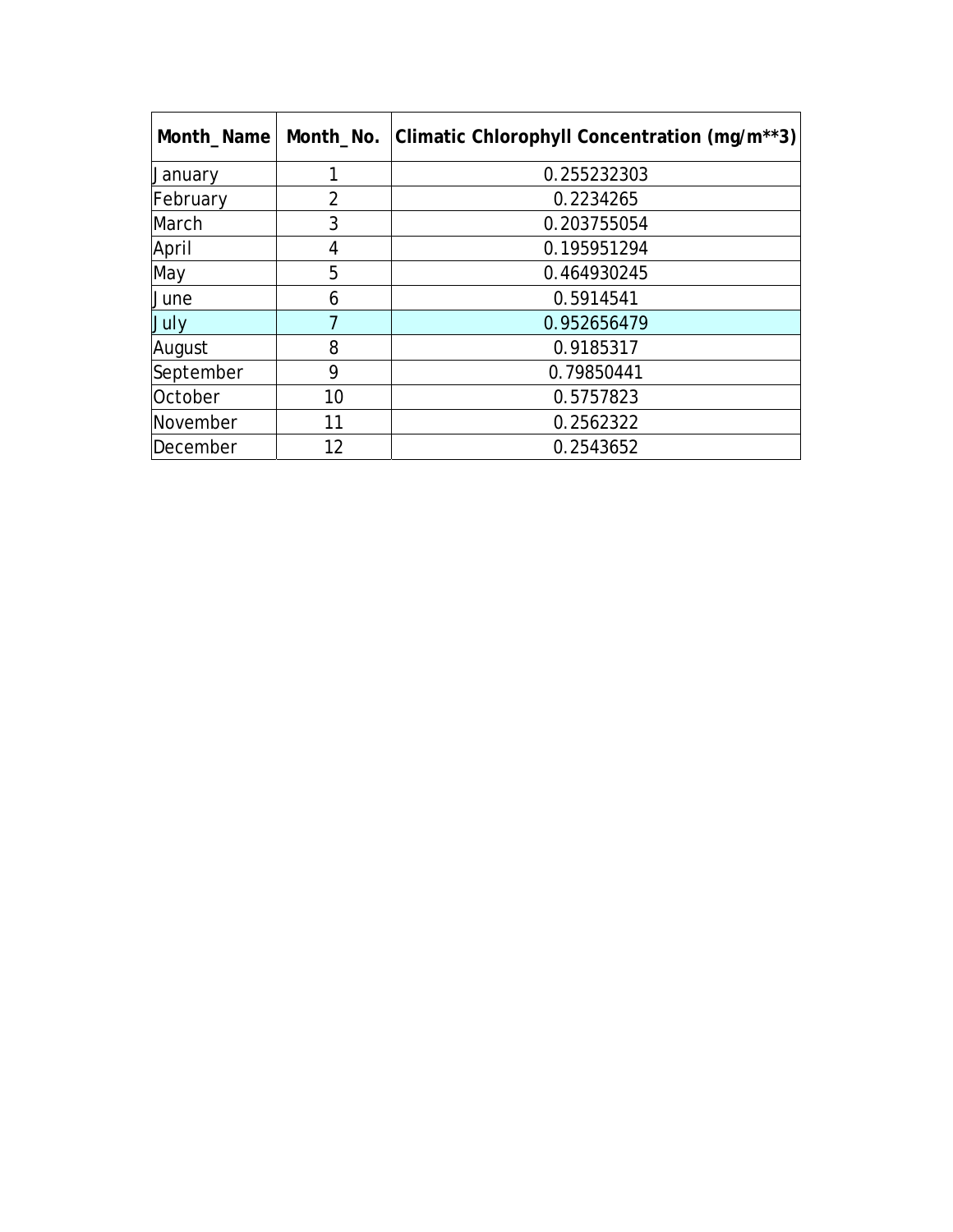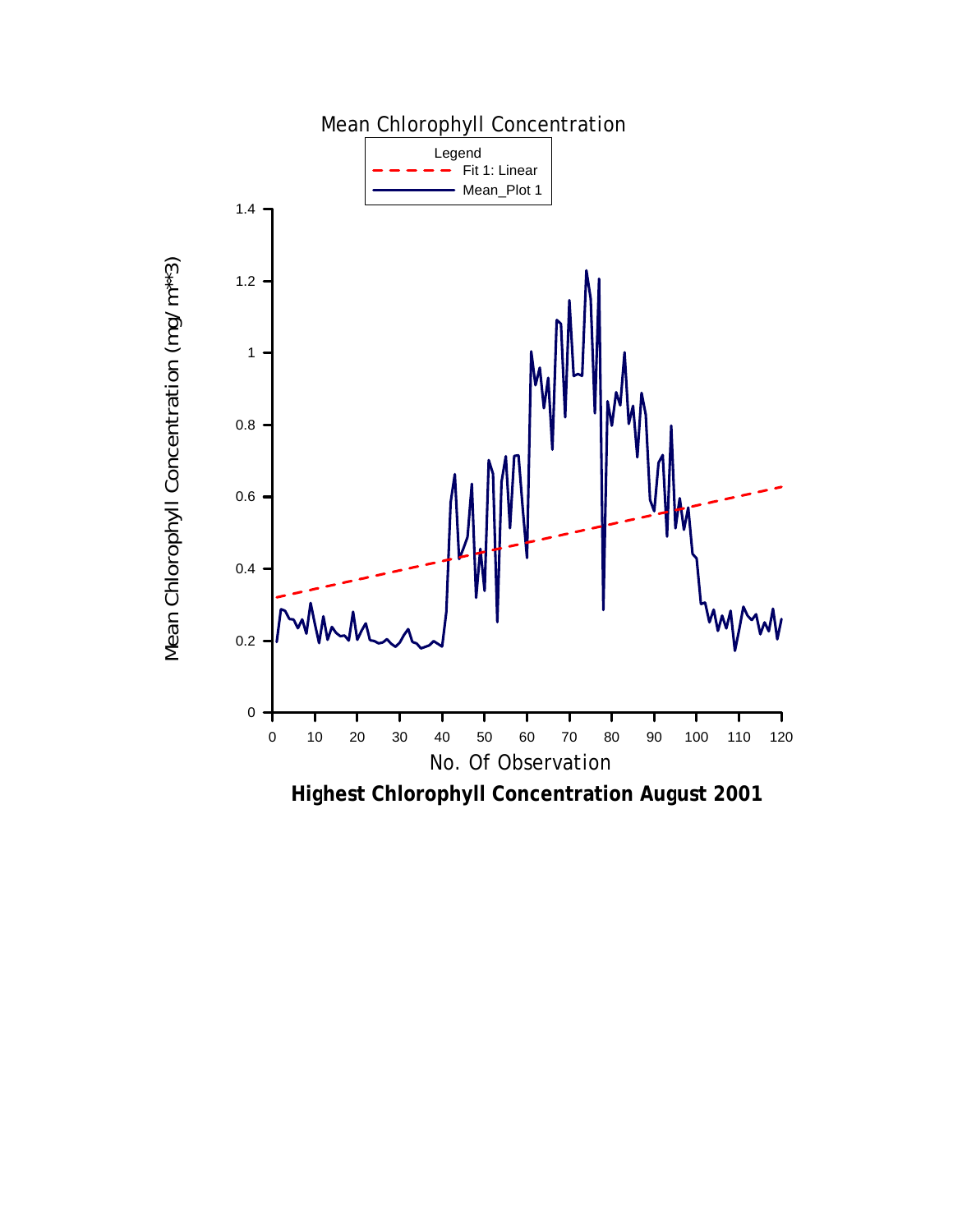| Period         |      |          | Chlorophyll Concentration (mg/m**3) |          |             |             |  |
|----------------|------|----------|-------------------------------------|----------|-------------|-------------|--|
| Obs.           | Year | Month    | Min                                 | Max      | Avg         | Sd          |  |
| 1              | 1998 | January  | 0.115919                            | 0.506658 | 0.1962968   | 0.075480451 |  |
| $\overline{2}$ | 1999 | January  | 0.152299                            | 0.583982 | 0.28768289  | 0.090701973 |  |
| 3              | 2000 | January  | 0.147365                            | 0.574984 | 0.283160917 | 0.09709633  |  |
| $\overline{4}$ | 2001 | January  | 0.135664                            | 0.581019 | 0.260069    | 0.089526    |  |
| 5              | 2002 | January  | 0.130446                            | 0.567490 | 0.259251    | 0.098126    |  |
| 6              | 2003 | January  | 0.128385                            | 0.586411 | 0.234599419 | 0.079026732 |  |
| $\overline{7}$ | 2004 | January  | 0.127870                            | 0.589086 | 0.259599    | 0.088398    |  |
| 8              | 2005 | January  | 0.121626                            | 0.555613 | 0.219225    | 0.069929    |  |
| 9              | 2006 | January  | 0.156893                            | 0.528056 | 0.304912    | 0.085191    |  |
| 10             | 2007 | January  | 0.130080                            | 0.583513 | 0.247527    | 0.086869    |  |
| 11             | 1998 | February | 0.099486                            | 0.468495 | 0.193176    | 0.074271    |  |
| 12             | 1999 | February | 0.168181                            | 0.590033 | 0.267984    | 0.076582    |  |
| 13             | 2000 | February | 0.132417                            | 0.598545 | 0.202186    | 0.077033    |  |
| 14             | 2001 | February | 0.149711                            | 0.55755  | 0.238799    | 0.089441    |  |
| 15             | 2002 | February | 0.134327                            | 0.487888 | 0.221794    | 0.074436    |  |
| 16             | 2003 | February | 0.142115                            | 0.503548 | 0.212643    | 0.064959    |  |
| 17             | 2004 | February | 0.142343                            | 0.480564 | 0.21437     | 0.05619     |  |
| 18             | 2005 | February | 0.121495                            | 0.536176 | 0.200226    | 0.072346    |  |
| 19             | 2006 | February | 0.151242                            | 0.561144 | 0.280731    | 0.092934    |  |
| 20             | 2007 | February | 0.109215                            | 0.483597 | 0.202356    | 0.061072    |  |
| 21             | 1998 | March    | 0.117906                            | 0.585391 | 0.227546471 | 0.086823965 |  |
| 22             | 1999 | March    | 0.145678                            | 0.546686 | 0.248522    | 0.092377    |  |
| 23             | 2000 | March    | 0.124375                            | 0.586175 | 0.201137    | 0.081929    |  |
| 24             | 2001 | March    | 0.121886                            | 0.553682 | 0.19897     | 0.070214    |  |
| 25             | 2002 | March    | 0.132701                            | 0.351654 | 0.192731    | 0.046035    |  |
| 26             | 2003 | March    | 0.130464                            | 0.490705 | 0.195142    | 0.064701    |  |
| 27             | 2004 | March    | 0.136374                            | 0.529755 | 0.20434358  | 0.061691087 |  |
| 28             | 2005 | March    | 0.128505                            | 0.568783 | 0.191638    | 0.072331    |  |
| 29             | 2006 | March    | 0.123463                            | 0.444425 | 0.182925    | 0.048775    |  |
| 30             | 2007 | March    | 0.117638                            | 0.573293 | 0.19459549  | 0.067791    |  |
| 31             | 1998 | April    | 0.107604                            | 0.5346   | 0.215881941 | 0.080923024 |  |
| 32             | 1999 | April    | 0.120475                            | 0.597984 | 0.232627    | 0.099572    |  |
| 33             | 2000 | April    | 0.090878                            | 0.541587 | 0.19655     | 0.072747    |  |
| 34             | 2001 | April    | 0.075458                            | 0.570079 | 0.192323    | 0.085772    |  |
| 35             | 2002 | April    | 0.085485                            | 0.542821 | 0.178476    | 0.085874    |  |
| 36             | 2003 | April    | 0.095608                            | 0.539849 | 0.182737    | 0.085829    |  |
| 37             | 2004 | April    | 0.099326                            | 0.570689 | 0.18707     | 0.093668    |  |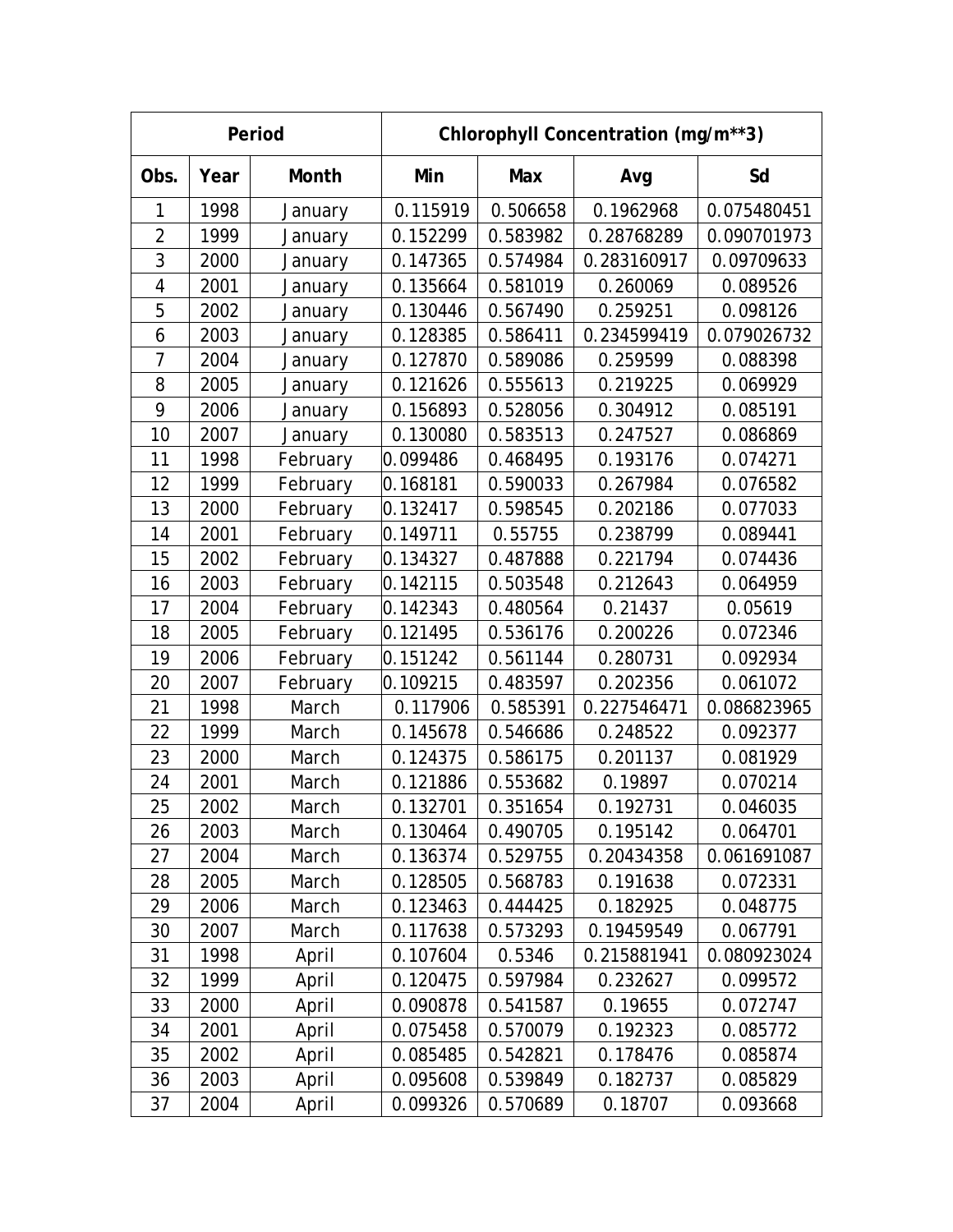| 38 | 2005 | April  | 0.171202 | 0.543039 | 0.198874    | 0.078795   |
|----|------|--------|----------|----------|-------------|------------|
| 39 | 2006 | April  | 0.117151 | 0.451380 | 0.191284    | 0.068602   |
| 40 | 2007 | April  | 0.068534 | 0.549694 | 0.18369     | 0.079331   |
| 41 | 1998 | May    | 0.049635 | 2.179220 | 0.28035445  | 0.32225755 |
| 42 | 1999 | May    | 0.105960 | 5.217650 | 0.584843    | 0.899697   |
| 43 | 2000 | May    | 0.108675 | 5.894390 | 0.663268    | 1.018087   |
| 44 | 2001 | May    | 0.098163 | 4.151780 | 0.426751    | 0.738455   |
| 45 | 2002 | May    | 0.088288 | 5.467930 | 0.455939    | 0.940941   |
| 46 | 2003 | May    | 0.072984 | 6.954060 | 0.488321    | 1.064592   |
| 47 | 2004 | May    | 0.127921 | 7.644380 | 0.636307    | 1.278236   |
| 48 | 2005 | May    | 0.096611 | 3.353550 | 0.319542    | 0.502388   |
| 49 | 2006 | May    | 0.074505 | 9.699940 | 0.455594    | 1.20824    |
| 50 | 2007 | May    | 0.078687 | 3.264950 | 0.338383    | 0.569012   |
| 51 | 1998 | June   | 0.116510 | 9.960480 | 0.702551    | 1.554645   |
| 52 | 1999 | June   | 0.101980 | 7.909830 | 0.663969    | 1.343921   |
| 53 | 2000 | June   | 0.124359 | 5.983430 | 0.251472    | 0.124357   |
| 54 | 2001 | June   | 0.124926 | 4.257020 | 0.641499    | 0.949435   |
| 55 | 2002 | June   | 0.124475 | 9.447480 | 0.713138    | 1.45223    |
| 56 | 2003 | June   | 0.079407 | 5.504660 | 0.513164    | 0.931152   |
| 57 | 2004 | June   | 0.145367 | 6.338600 | 0.714007    | 1.059723   |
| 58 | 2005 | June   | 0.106529 | 4.141230 | 0.715978    | 0.932412   |
| 59 | 2006 | June   | 0.103493 | 8.941730 | 0.568587    | 1.249939   |
| 60 | 2007 | June   | 0.086221 | 7.333640 | 0.430176    | 0.954468   |
| 61 | 1998 | July   | 0.148852 | 8.927370 | 1.005028788 | 1.493174   |
| 62 | 1999 | July   | 0.109993 | 9.329340 | 0.910385    | 1.536307   |
| 63 | 2000 | July   | 0.150012 | 7.327600 | 0.959887    | 1.309534   |
| 64 | 2001 | July   | 0.094109 | 6.102340 | 0.846229    | 1.278345   |
| 65 | 2002 | July   | 0.114884 | 7.809880 | 0.931339    | 1.631558   |
| 66 | 2003 | July   | 0.124559 | 7.270100 | 0.731167    | 1.295615   |
| 67 | 2004 | July   | 0.140112 | 7.529610 | 1.092355    | 1.471404   |
| 68 | 2005 | July   | 0.122328 | 8.365060 | 1.0813      | 1.568241   |
| 69 | 2006 | July   | 0.088359 | 5.913350 | 0.821535    | 1.2070276  |
| 70 | 2007 | July   | 0.118143 | 9.787330 | 1.147339    | 1.834658   |
| 71 | 1998 | August | 0.139887 | 5.772570 | 0.936042    | 1.07187    |
| 72 | 1999 | August | 0.100651 | 8.981310 | 0.941887    | 1.437711   |
| 73 | 2000 | August | 0.134453 | 6.371980 | 0.936801    | 1.195823   |
| 74 | 2001 | August | 0.140075 | 9.833300 | 1.230228    | 2.068522   |
| 75 | 2002 | August | 0.136594 | 9.810940 | 1.151681    | 1.875342   |
| 76 | 2003 | August | 0.143606 | 6.100700 | 0.832276    | 1.528585   |
| 77 | 2004 | August | 0.133824 | 8.389730 | 1.206923    | 1.939257   |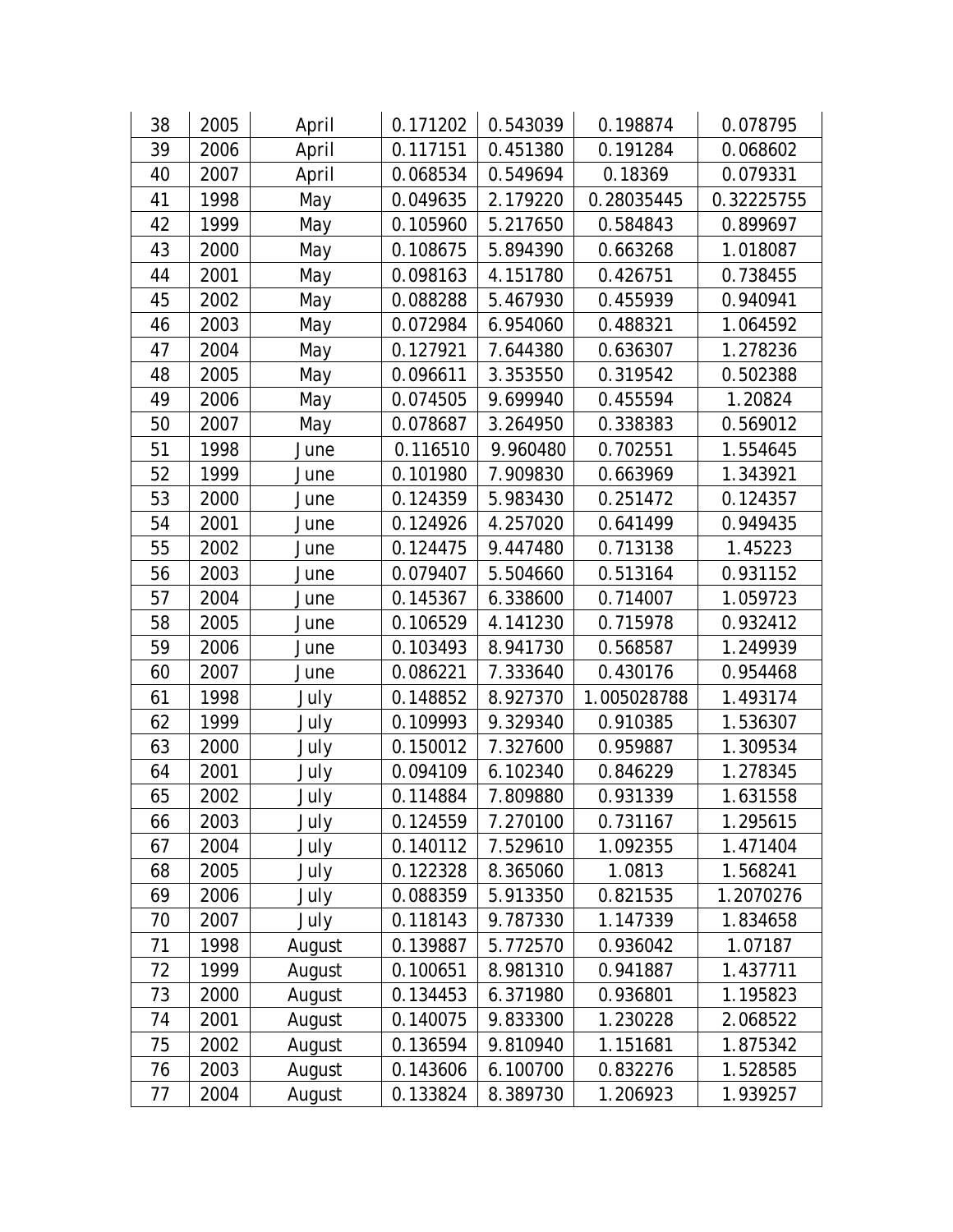| 78  | 2005 | August    | 0.113220 | 0.578148 | 0.285445  | 0.139158  |
|-----|------|-----------|----------|----------|-----------|-----------|
| 79  | 2006 | August    | 0.089490 | 8.133170 | 0.866363  | 1.636326  |
| 80  | 2007 | August    | 0.092263 | 6.878150 | 0.797671  | 1.469776  |
| 81  | 1998 | September | 0.102363 | 5.440920 | 0.891366  | 1.218617  |
| 82  | 1999 | September | 0.083439 | 6.286410 | 0.8543951 | 1.286841  |
| 83  | 2000 | September | 0.125866 | 6.773980 | 1.002357  | 1.540545  |
| 84  | 2001 | September | 0.129784 | 6.266600 | 0.803025  | 1.102662  |
| 85  | 2002 | September | 0.111535 | 7.296420 | 0.853577  | 1.398779  |
| 86  | 2003 | September | 0.127340 | 5.307120 | 0.710019  | 1.022772  |
| 87  | 2004 | September | 0.139215 | 6.154840 | 0.889526  | 1.416467  |
| 88  | 2005 | September | 0.132310 | 6.508190 | 0.828887  | 1.130858  |
| 89  | 2006 | September | 0.104118 | 5.973020 | 0.591796  | 0.840731  |
| 90  | 2007 | September | 0.005900 | 4.477980 | 0.560096  | 0.924833  |
| 91  | 1998 | October   | 0.138657 | 4.282740 | 0.695143  | 0.807138  |
| 92  | 1999 | October   | 0.154496 | 7.316970 | 0.716535  | 1.050352  |
| 93  | 2000 | October   | 0.135048 | 7.576120 | 0.489434  | 0.884221  |
| 94  | 2001 | October   | 0.177218 | 8.702010 | 0.798498  | 1.13833   |
| 95  | 2002 | October   | 0.107792 | 5.785720 | 0.512367  | 0.811163  |
| 96  | 2003 | October   | 0.143107 | 3.901210 | 0.596692  | 0.759909  |
| 97  | 2004 | October   | 0.106060 | 3.776350 | 0.508421  | 0.663902  |
| 98  | 2005 | October   | 0.142916 | 4.186940 | 0.570425  | 0.787981  |
| 99  | 2006 | October   | 0.096276 | 4.796300 | 0.441425  | 0.766952  |
| 100 | 2007 | October   | 0.106259 | 4.814960 | 0.428883  | 0.666792  |
| 101 | 1998 | November  | 0.137972 | 0.598946 | 0.301951  | 0.122754  |
| 102 | 1999 | November  | 0.117512 | 0.595986 | 0.306179  | 0.130291  |
| 103 | 2000 | November  | 0.128041 | 0.572296 | 0.250894  | 0.093196  |
| 104 | 2001 | November  | 0.137898 | 0.570460 | 0.28703   | 0.113037  |
| 105 | 2002 | November  | 0.105268 | 0.546100 | 0.227066  | 0.098782  |
| 106 | 2003 | November  | 0.131904 | 0.593916 | 0.27      | 0.106021  |
| 107 | 2004 | November  | 0.117371 | 0.567034 | 0.234136  | 0.099109  |
| 108 | 2005 | November  | 0.162406 | 0.518946 | 0.283577  | 0.09271   |
| 109 | 2006 | November  | 0.065441 | 0.501530 | 0.171633  | 0.08674   |
| 110 | 2007 | November  | 0.134940 | 0.581641 | 0.229856  | 0.082681  |
| 111 | 1998 | December  | 0.124142 | 0.569240 | 0.294674  | 0.09568   |
| 112 | 1999 | December  | 0.121300 | 0.597664 | 0.269298  | 0.113527  |
| 113 | 2000 | December  | 0.140601 | 0.598305 | 0.257348  | 0.095433  |
| 114 | 2001 | December  | 0.159178 | 0.595030 | 0.274006  | 0.089492  |
| 115 | 2002 | December  | 0.122557 | 0.589638 | 0.217753  | 0.076482  |
| 116 | 2003 | December  | 0.133449 | 0.583279 | 0.25119   | 0.085332  |
| 117 | 2004 | December  | 0.124093 | 0.530181 | 0.225793  | 0.0920044 |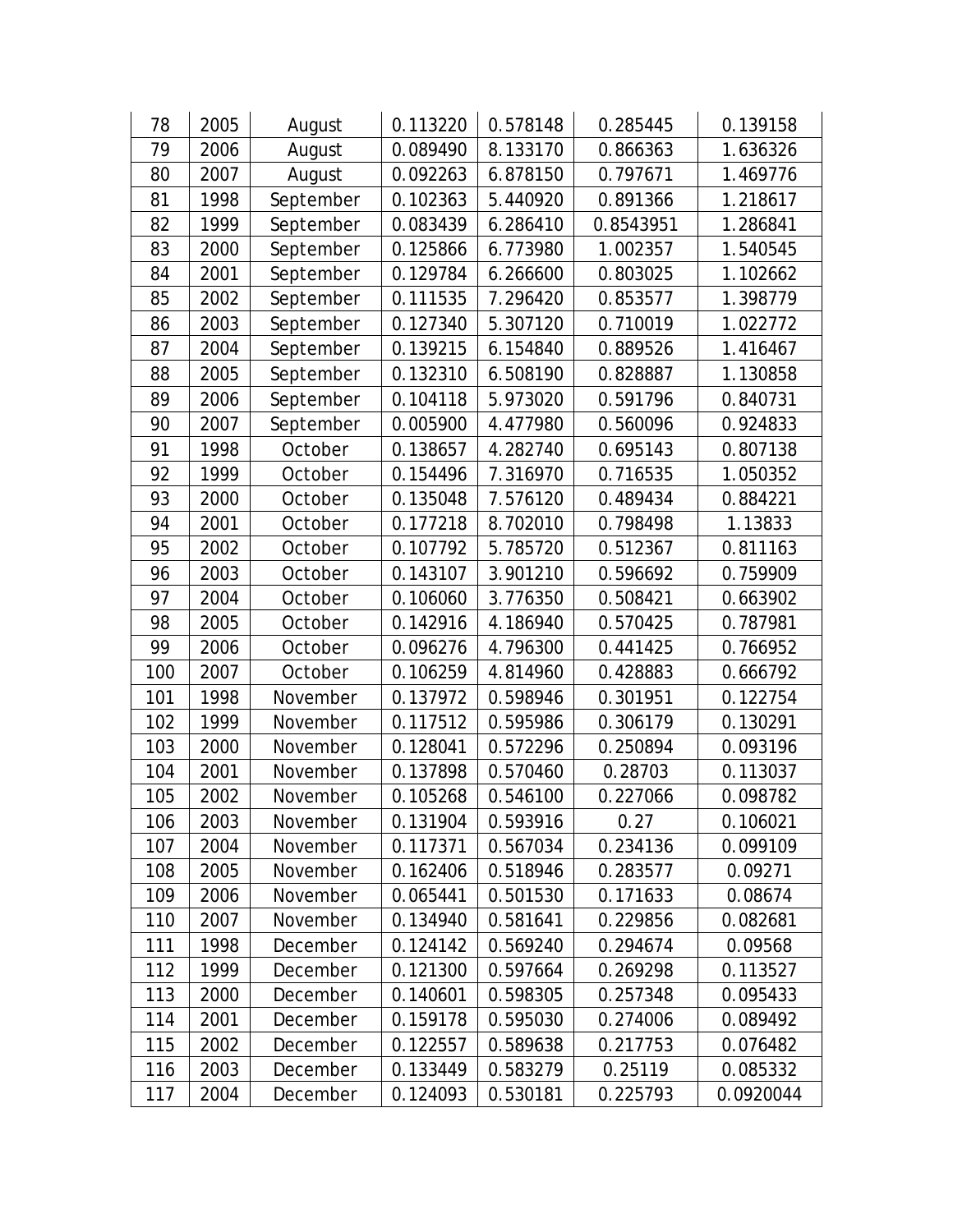| 118 | 2005 | December | $0.183765$   0.581953 | 0.289334 | 0.074082 |
|-----|------|----------|-----------------------|----------|----------|
| 119 | 2006 | December | $0.103493$   0.517143 | 0.203881 | 0.079621 |
| 120 | 2007 | December | $0.137198$   0.460043 | 0.260375 | 0.069918 |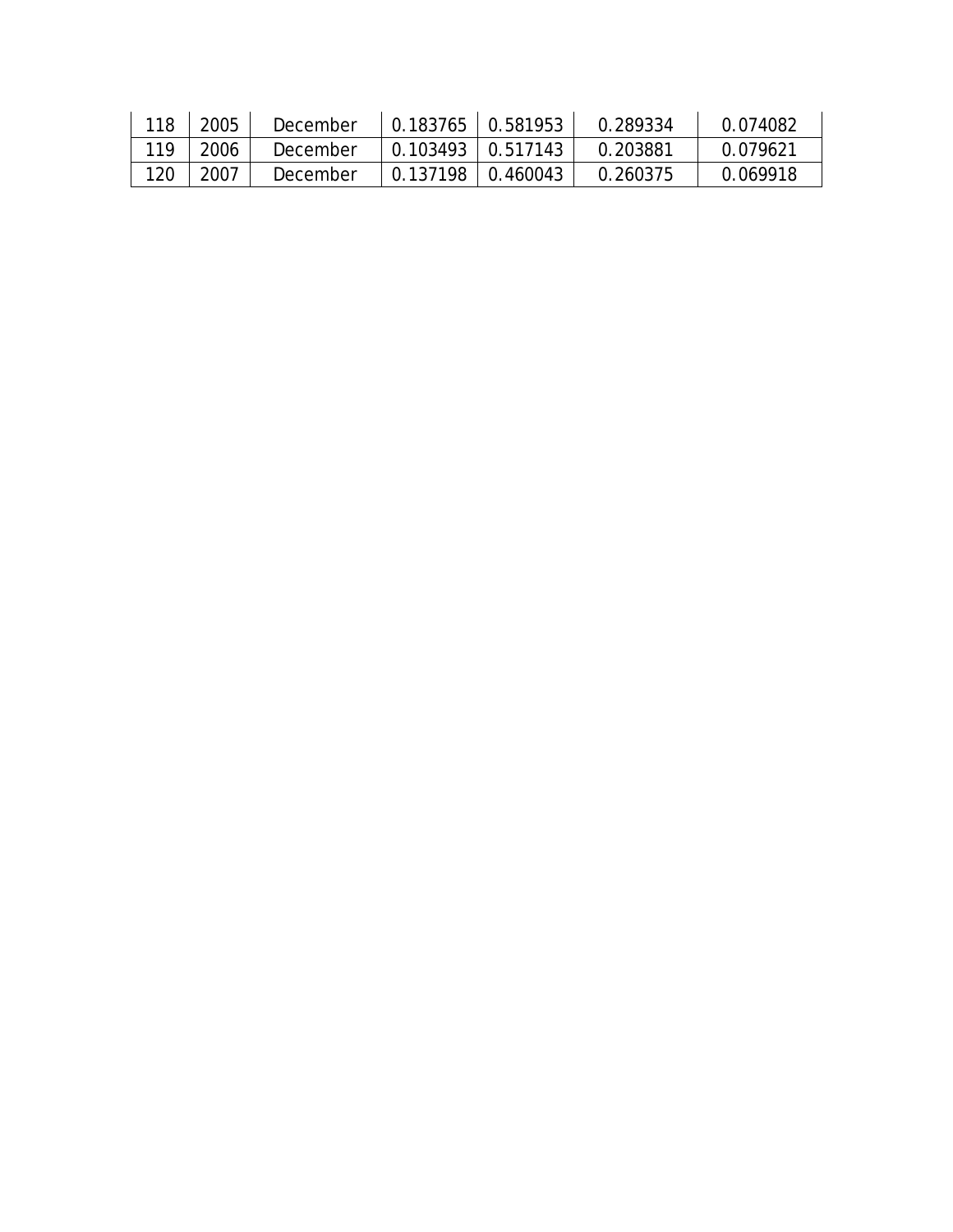# Chlorophyll Concentration (May-October) 1998-2007



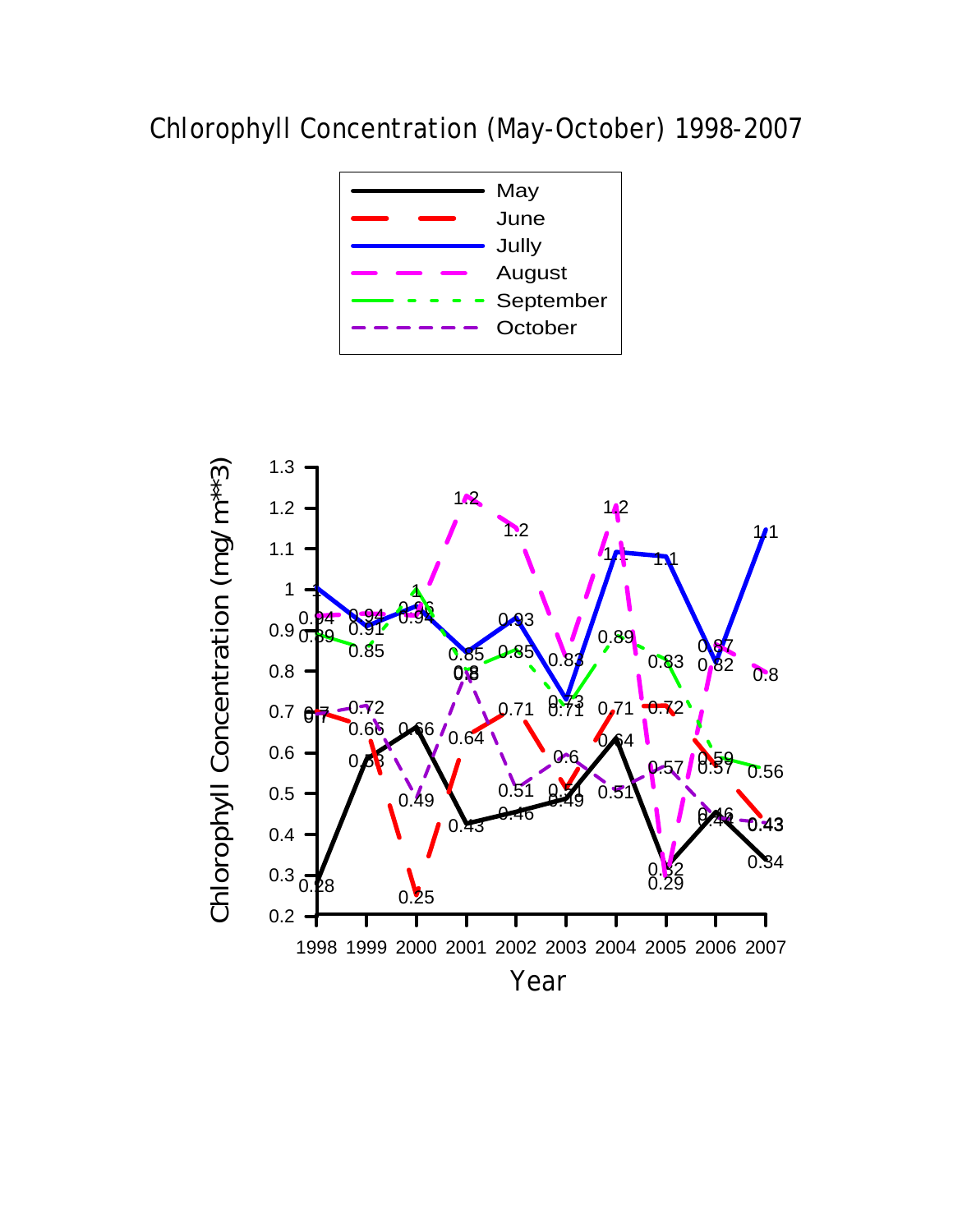# Chlorophyll Concentration (November To April) 1998-2007



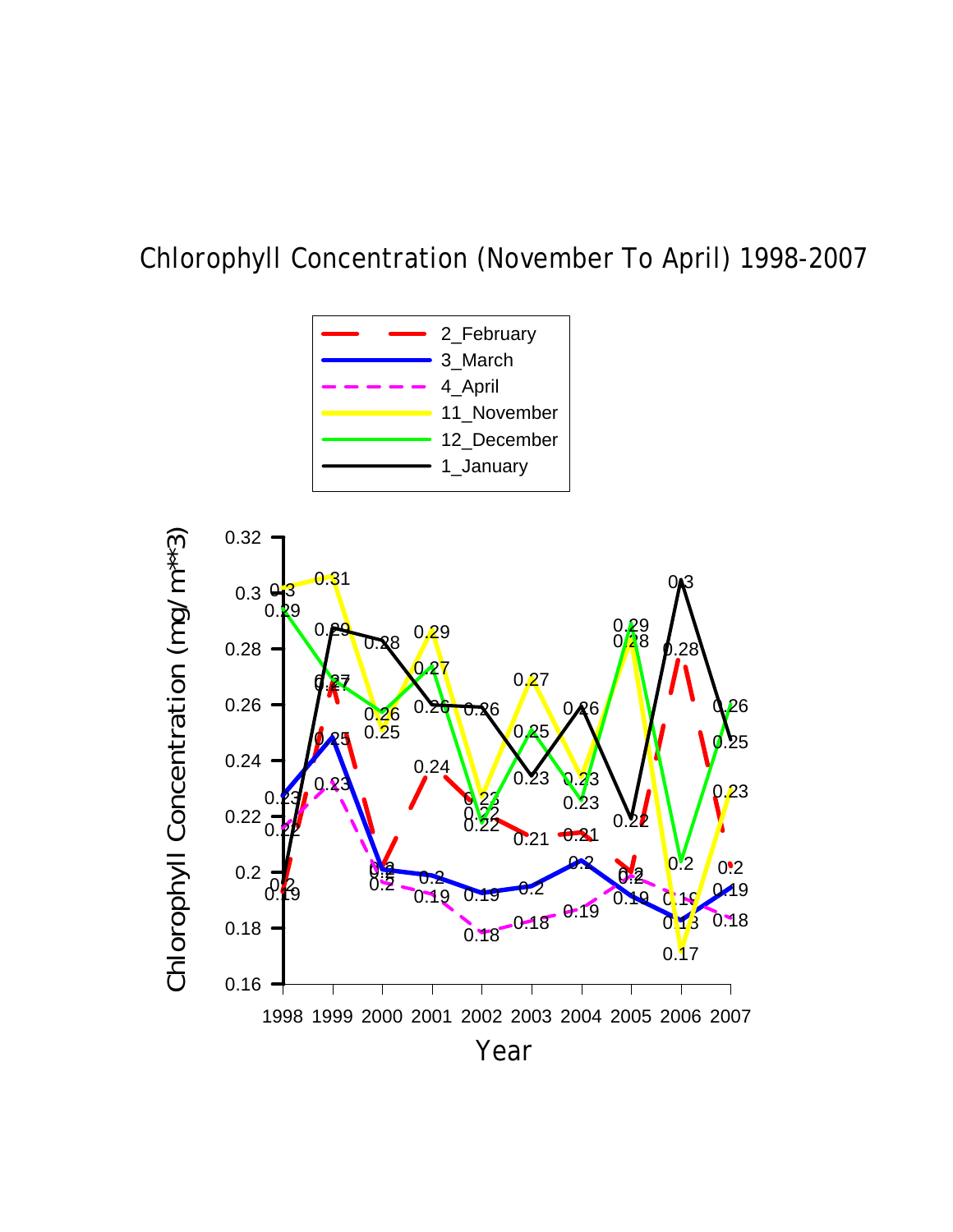# **Diffuse Attenuation Coefficient**

### **Diffuse attenuation coefficient January**

Diffuse\_attenuation\_coefficient (January) 1998-2007



| Diffuse_attenuation_coefficient_at_490_nm<br>Period<br>(1/m) |         |          |          |          |          |
|--------------------------------------------------------------|---------|----------|----------|----------|----------|
| Year                                                         | Month   | Min      | Max      | Avg      | Sd       |
| 1998                                                         | January | 0.033516 | 0.091622 | 0.045254 | 0.012144 |
| 1999                                                         | January | 0.036858 | 0.092091 | 0.056072 | 0.013218 |
| 2000                                                         | January | 0.036587 | 0.093614 | 0.056118 | 0.012385 |
| 2001                                                         | January | 0.035728 | 0.097765 | 0.054646 | 0.011911 |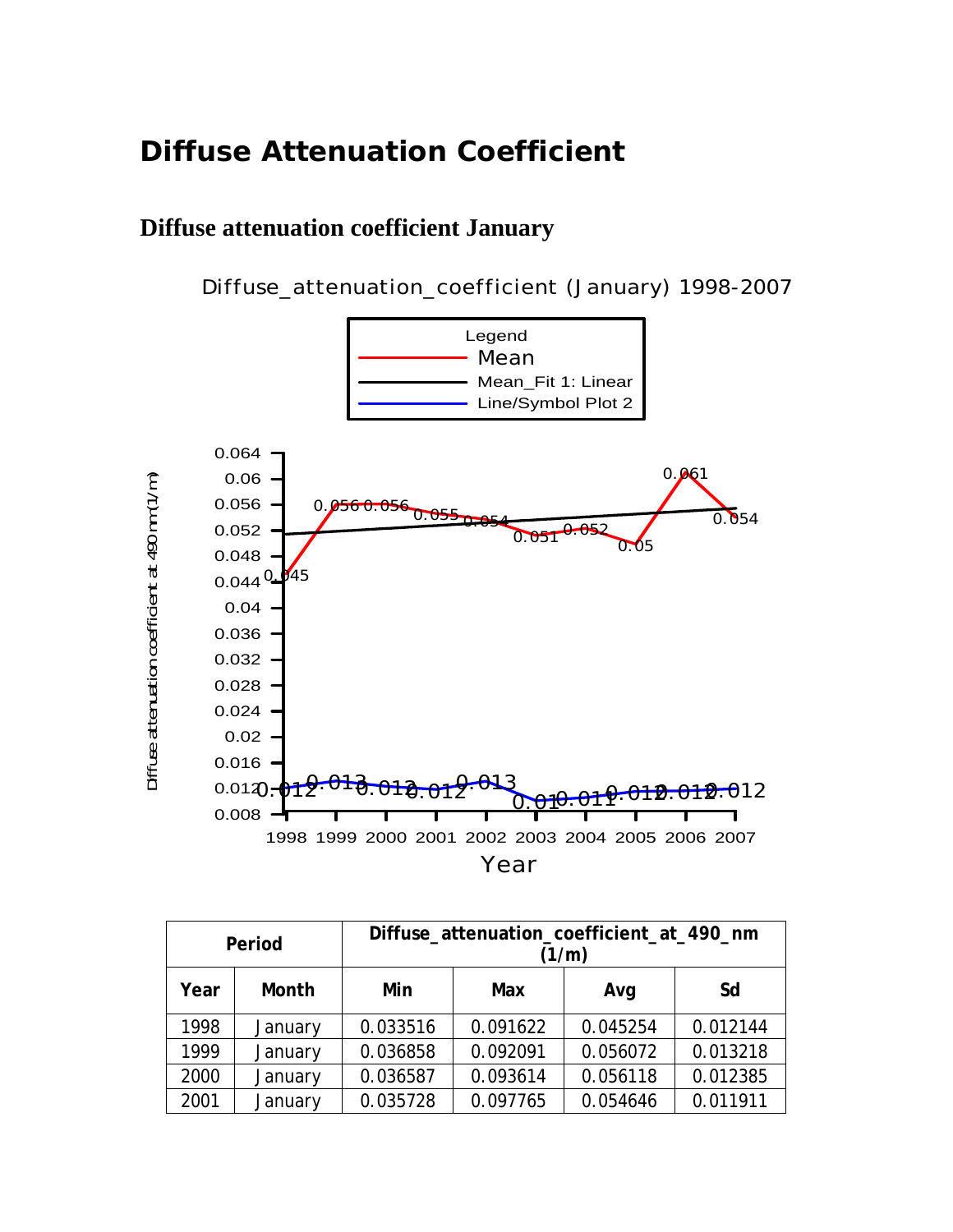| 2002 | January | 0.032991 | 0.097995 | 0.053752 | 0.013187 |
|------|---------|----------|----------|----------|----------|
| 2003 | January | 0.035396 | 0.096081 | 0.051245 | 0.010157 |
| 2004 | January | 0.034989 | 0.091911 | 0.052374 | 0.010647 |
| 2005 | January | 0.033303 | 0.090585 | 0.049904 | 0.011599 |
| 2006 | January | 0.040731 | 0.098458 | 0.061052 | 0.011682 |
| 2007 | January | 0.036191 | 0.096535 | 0.054035 | 0.012019 |

### **Diffuse attenuation coefficient February**

Diffuse\_attenuation\_coefficient (February) 1998-2007



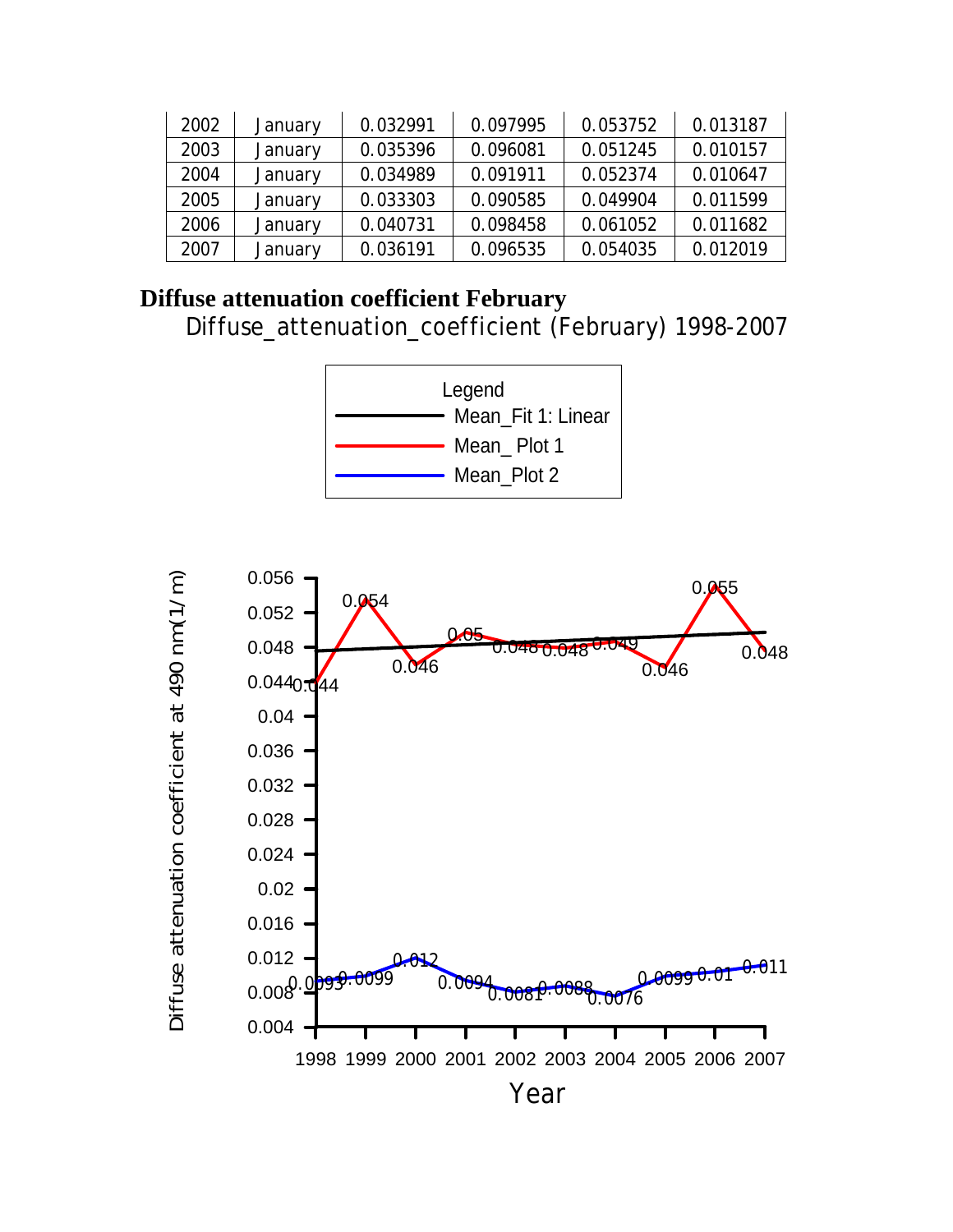| Period |          | Diffuse_attenuation_coefficient_at_490_nm<br>(1/m) |          |          |          |  |
|--------|----------|----------------------------------------------------|----------|----------|----------|--|
| Year   | Month    | Min                                                | Max      | Avq      | Sd       |  |
| 1998   | February | 0.029388                                           | 0.082276 | 0.043869 | 0.009341 |  |
| 1999   | February | 0.041445                                           | 0.093926 | 0.05361  | 0.009937 |  |
| 2000   | February | 0.034177                                           | 0.095620 | 0.04597  | 0.012043 |  |
| 2001   | February | 0.038898                                           | 0.084403 | 0.049741 | 0.00942  |  |
| 2002   | February | 0.035574                                           | 0.080716 | 0.048327 | 0.008088 |  |
| 2003   | February | 0.037166                                           | 0.094000 | 0.047915 | 0.008793 |  |
| 2004   | February | 0.038477                                           | 0.088955 | 0.048668 | 0.007615 |  |
| 2005   | February | 0.033111                                           | 0.092872 | 0.045666 | 0.009929 |  |
| 2006   | February | 0.039340                                           | 0.097842 | 0.055183 | 0.010429 |  |
| 2007   | February | 0.031238                                           | 0.096430 | 0.047611 | 0.011201 |  |

## **Diffuse attenuation coefficient March**

| Period |       | Diffuse_attenuation_coefficient_at_490_nm<br>(1/m) |          |          |          |  |
|--------|-------|----------------------------------------------------|----------|----------|----------|--|
| Year   | Month | Min                                                | Max      | Avg      | Sd       |  |
| 1998   | March | 0.032518                                           | 0.095208 | 0.049319 | 0.010552 |  |
| 1999   | March | 0.036451                                           | 0.091847 | 0.050551 | 0.010539 |  |
| 2000   | March | 0.032099                                           | 0.088981 | 0.045725 | 0.009996 |  |
| 2001   | March | 0.032752                                           | 0.078189 | 0.044929 | 0.007379 |  |
| 2002   | March | 0.035651                                           | 0.089753 | 0.045371 | 0.008233 |  |
| 2003   | March | 0.034882                                           | 0.089674 | 0.045617 | 0.00933  |  |
| 2004   | March | 0.037922                                           | 0.081536 | 0.046849 | 0.00699  |  |
| 2005   | March | 0.035230                                           | 0.080764 | 0.045204 | 0.007937 |  |
| 2006   | March | 0.032544                                           | 0.092426 | 0.043798 | 0.007967 |  |
| 2007   | March | 0.034171                                           | 0.078335 | 0.045531 | 0.007104 |  |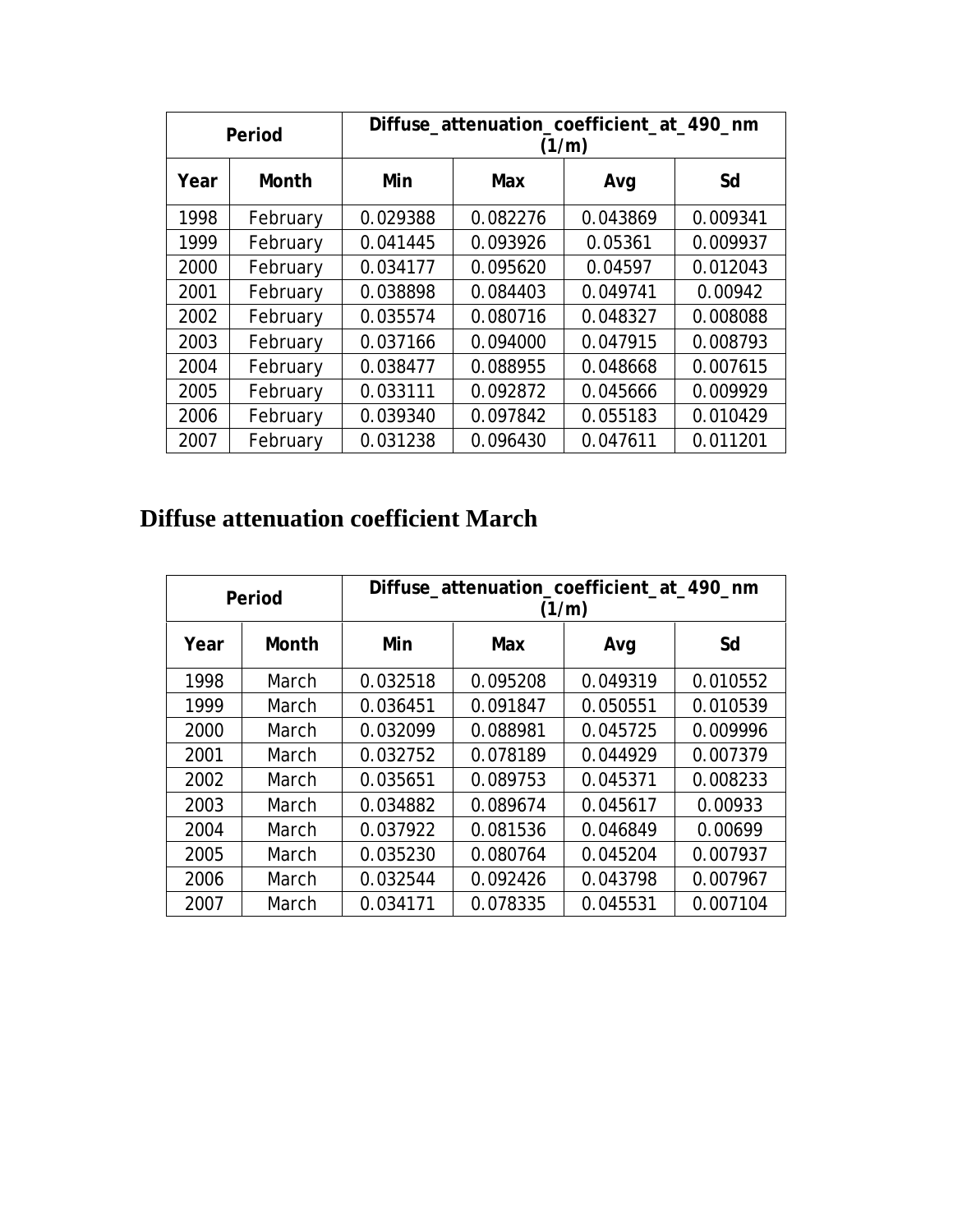### Diffuse\_attenuation\_coefficient (March) 1998-2007





#### **Diffuse attenuation coefficient April**

|      | Period | Diffuse_attenuation_coefficient_at_490_nm<br>(1/m) |          |         |          |
|------|--------|----------------------------------------------------|----------|---------|----------|
| Year | Month  | Min                                                | Max      | Avg     | Sd       |
| 1998 | April  | 0.031085                                           | 0.094602 | 0.04959 | 0.011888 |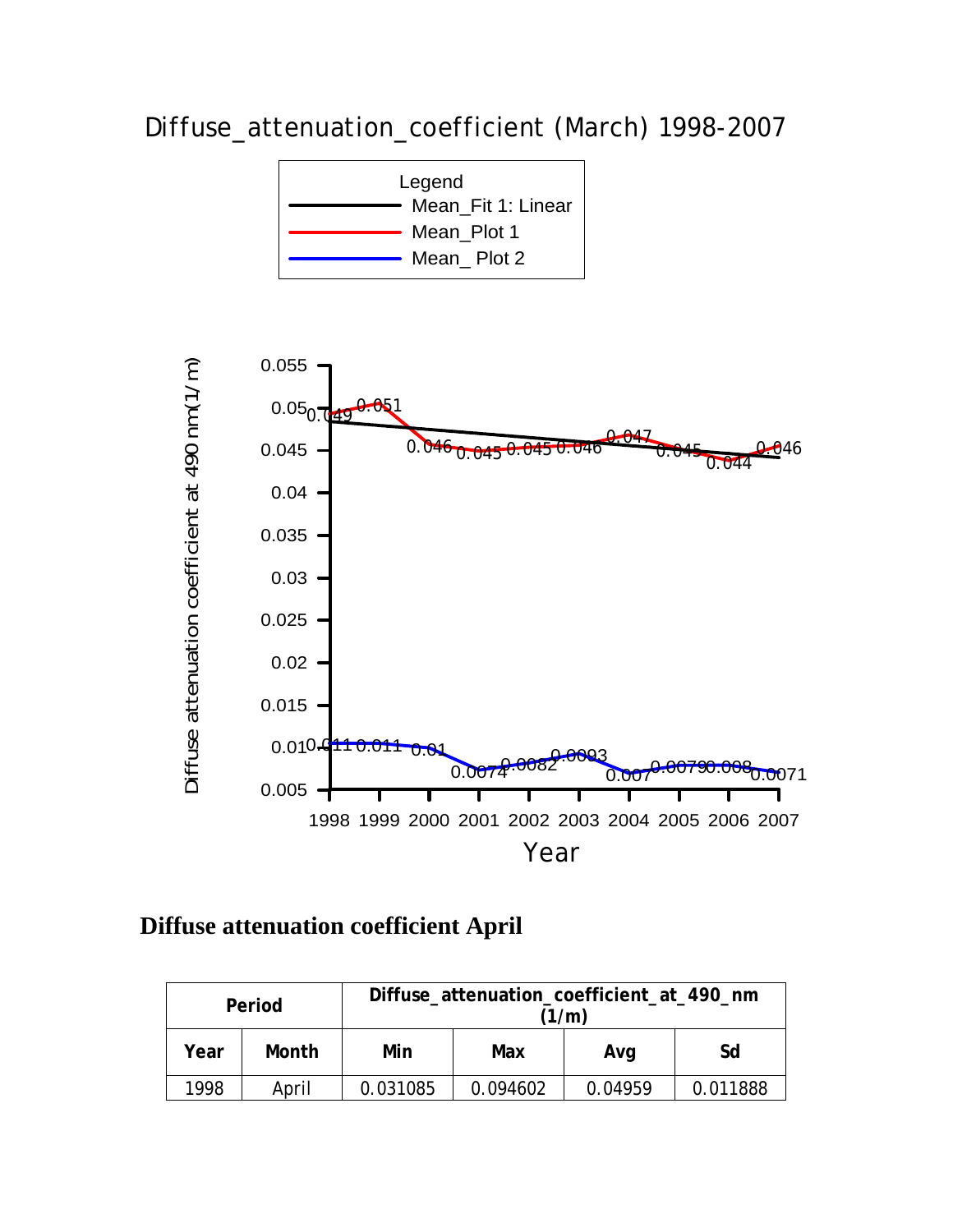| 1999 | April | 0.033595 | 0.099899 | 0.051913 | 0.017088 |
|------|-------|----------|----------|----------|----------|
| 2000 | April | 0.024199 | 0.079724 | 0.045826 | 0.008967 |
| 2001 | April | 0.023400 | 0.080661 | 0.043827 | 0.0103   |
| 2002 | April | 0.025334 | 0.078767 | 0.041833 | 0.010591 |
| 2003 | April | 0.029414 | 0.095021 | 0.050196 | 0.011796 |
| 2004 | April | 0.029809 | 0.080962 | 0.043807 | 0.010354 |
| 2005 | April | 0.028401 | 0.091210 | 0.047484 | 0.011487 |
| 2006 | April | 0.030800 | 0.071339 | 0.045438 | 0.008378 |
| 2007 | April | 0.020600 | 0.081496 | 0.044347 | 0.009887 |

### Diffuse\_attenuation\_coefficient (April) 1998-2007



1998 1999 2000 2001 2002 2003 2004 2005 2006 2007 Year  $0.005$ 0.01 0.015 0.02 0.025 0.03 0.035 0.04 0.045 0.05 0.05 0.055 1052 0.046 0.044 0.042 0A5 0.044 0.047  $0.044$  $0.012$ 0.017  $0.009$  0.01 0.011 0.012 0.01 0.011 0.008 0.0099

Diffuse attenuation coefficient at 490 nm(1/m)

Diffuse attenuation coefficient at 490 nm(1/m)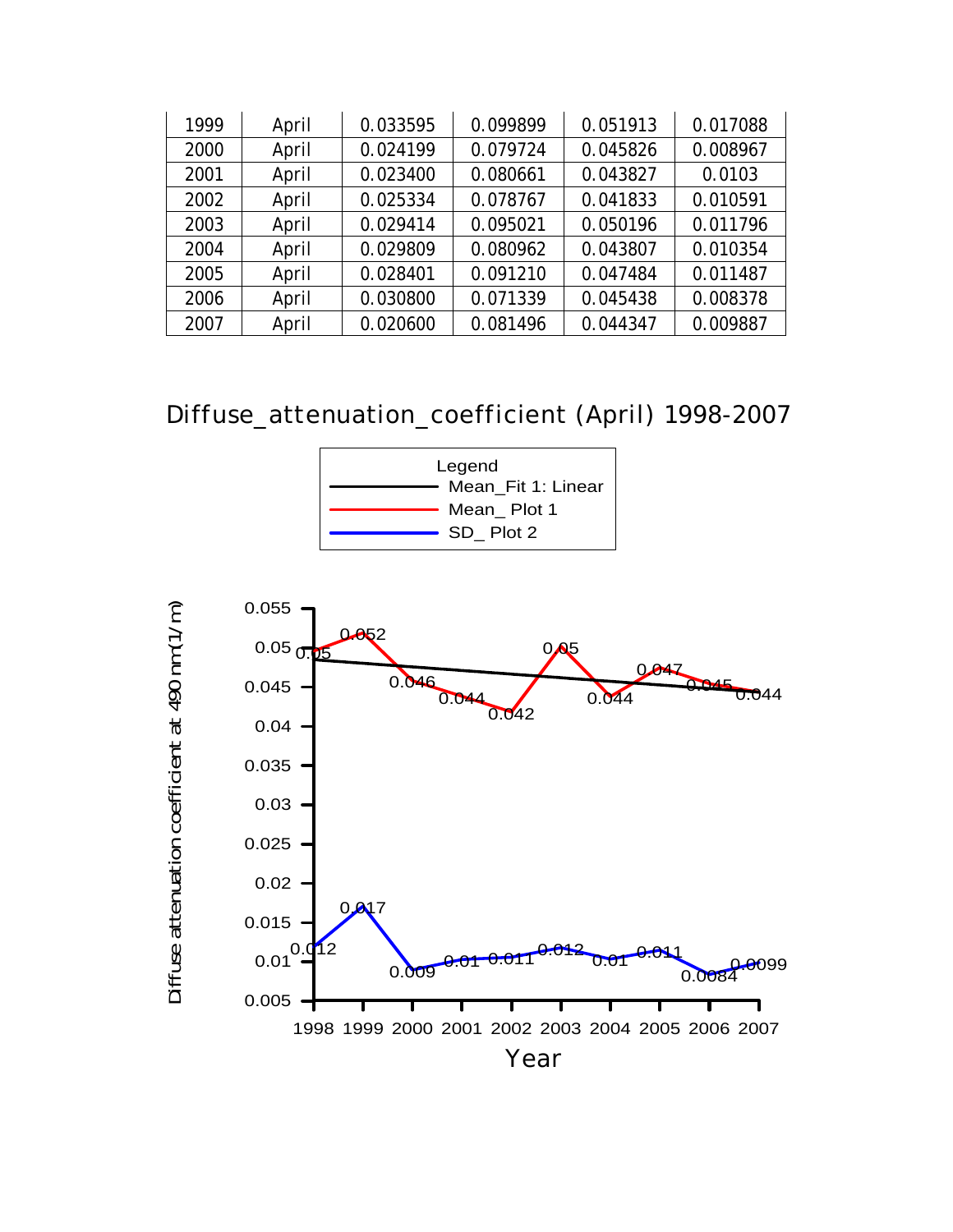### **Diffuse attenuation coefficient May**

Diffuse\_attenuation\_coefficient (May) 1998-2007



| Period |       | Diffuse_attenuation_coefficient_at_490_nm<br>(1/m) |          |          |          |  |
|--------|-------|----------------------------------------------------|----------|----------|----------|--|
| Year   | Month | Min                                                | Max      | Avg      | Sd       |  |
| 1998   | May   | 0.017801                                           | 0.169010 | 0.052268 | 0.024371 |  |
| 1999   | May   | 0.027401                                           | 0.230912 | 0.069864 | 0.040482 |  |
| 2000   | May   | 0.030454                                           | 0.250588 | 0.061086 | 0.044317 |  |
| 2001   | May   | 0.027701                                           | 0.238351 | 0.058079 | 0.037954 |  |
| 2002   | May   | 0.026795                                           | 0.245813 | 0.054872 | 0.043752 |  |
| 2003   | May   | 0.023944                                           | 0.302476 | 0.059405 | 0.052241 |  |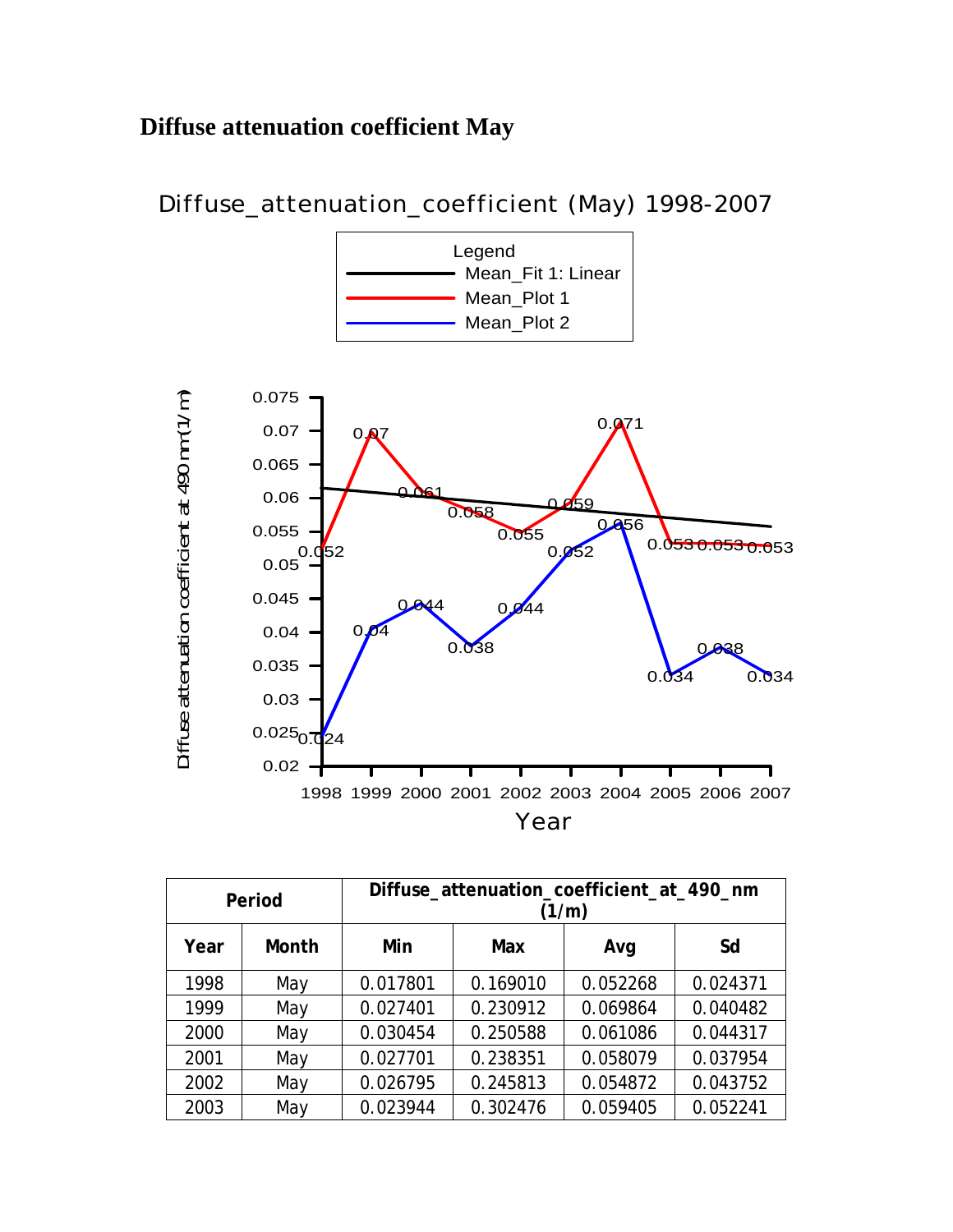| 2004 | May | 0.034400 | 0.335812 | 0 071372 | 0.056301 |
|------|-----|----------|----------|----------|----------|
| 2005 | May | 0.028068 | 0.246199 | 0.053282 | 0.03367  |
| 2006 | May | 0.020200 | 0.224211 | 0.053225 | 0.037789 |
| 2007 | May | 0.026726 | 0.211884 | 0.052904 | 0.033612 |

# **Diffuse attenuation coefficient June**

| Period |       | Diffuse_attenuation_coefficient_at_490_nm<br>(1/m) |          |          |          |  |
|--------|-------|----------------------------------------------------|----------|----------|----------|--|
| Year   | Month | Min                                                | Max      | Avq      | Sd       |  |
| 1998   | June  | 0.032024                                           | 0.347483 | 0.073283 | 0.058932 |  |
| 1999   | June  | 0.028401                                           | 0.299904 | 0.06688  | 0.053433 |  |
| 2000   | June  | 0.029599                                           | 0.276301 | 0.075714 | 0.048845 |  |
| 2001   | June  | 0.026400                                           | 0.237208 | 0.073358 | 0.048438 |  |
| 2002   | June  | 0.033401                                           | 0.404036 | 0.074487 | 0.061917 |  |
| 2003   | June  | 0.023201                                           | 0.353990 | 0.064059 | 0.055214 |  |
| 2004   | June  | 0.035767                                           | 0.659813 | 0.084694 | 0.086544 |  |
| 2005   | June  | 0.032800                                           | 0.216510 | 0.080089 | 0.047702 |  |
| 2006   | June  | 0.029824                                           | 0.255808 | 0.061957 | 0.050515 |  |
| 2007   | June  | 0.025725                                           | 0.254331 | 0.054354 | 0.037401 |  |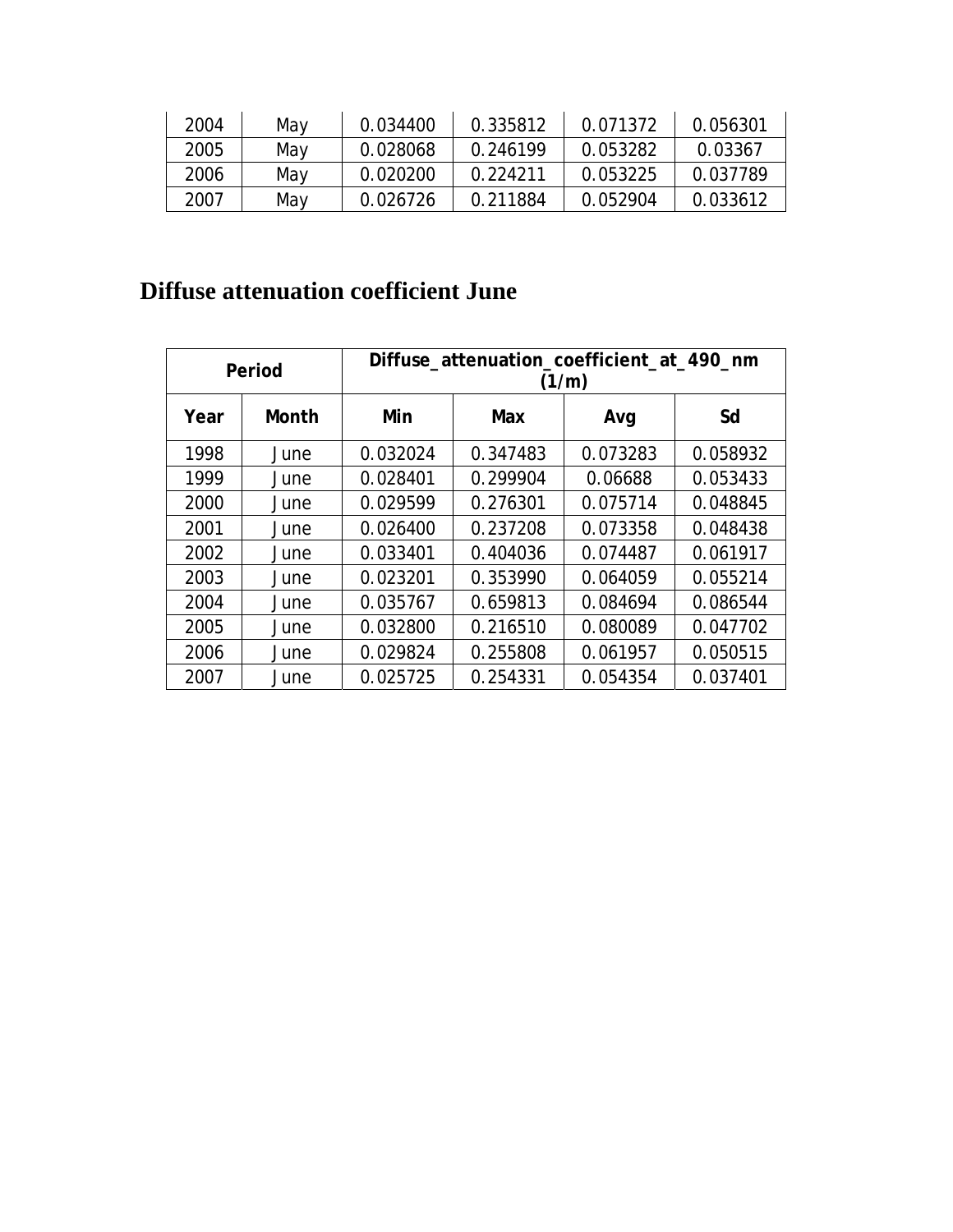

Diffuse\_attenuation\_coefficient (June) 1998-2007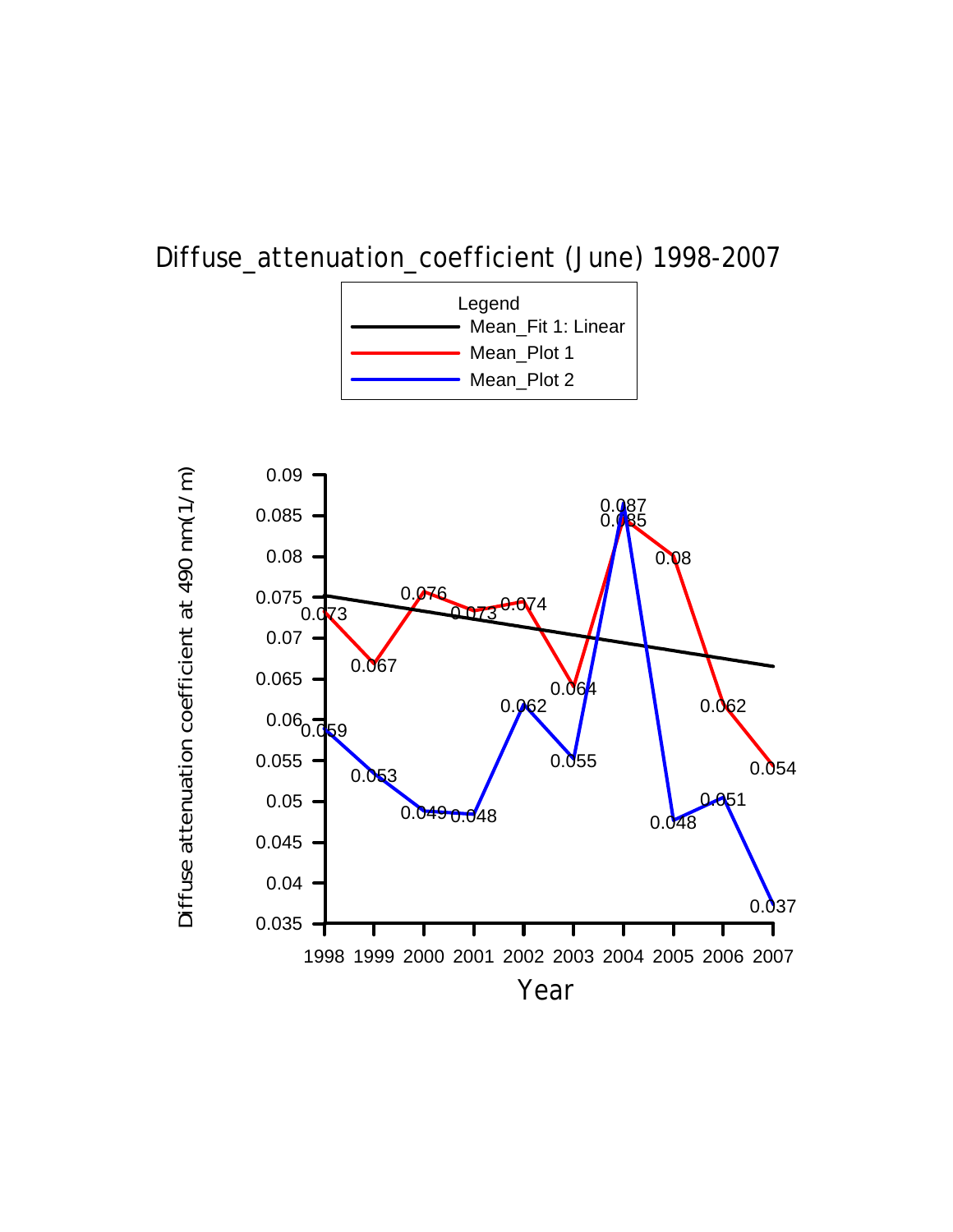Diffuse\_attenuation\_coefficient (Jully) 1998-2007



|      | Period | Diffuse_attenuation_coefficient_at_490_nm<br>(1/m) |          |          |          |
|------|--------|----------------------------------------------------|----------|----------|----------|
| Year | Month  | Min                                                | Max      | Avg      | Sd       |
| 1998 | July   | 0.035452                                           | 0.344393 | 0.094979 | 0.066646 |
| 1999 | July   | 0.031550                                           | 0.320324 | 0.085787 | 0.05766  |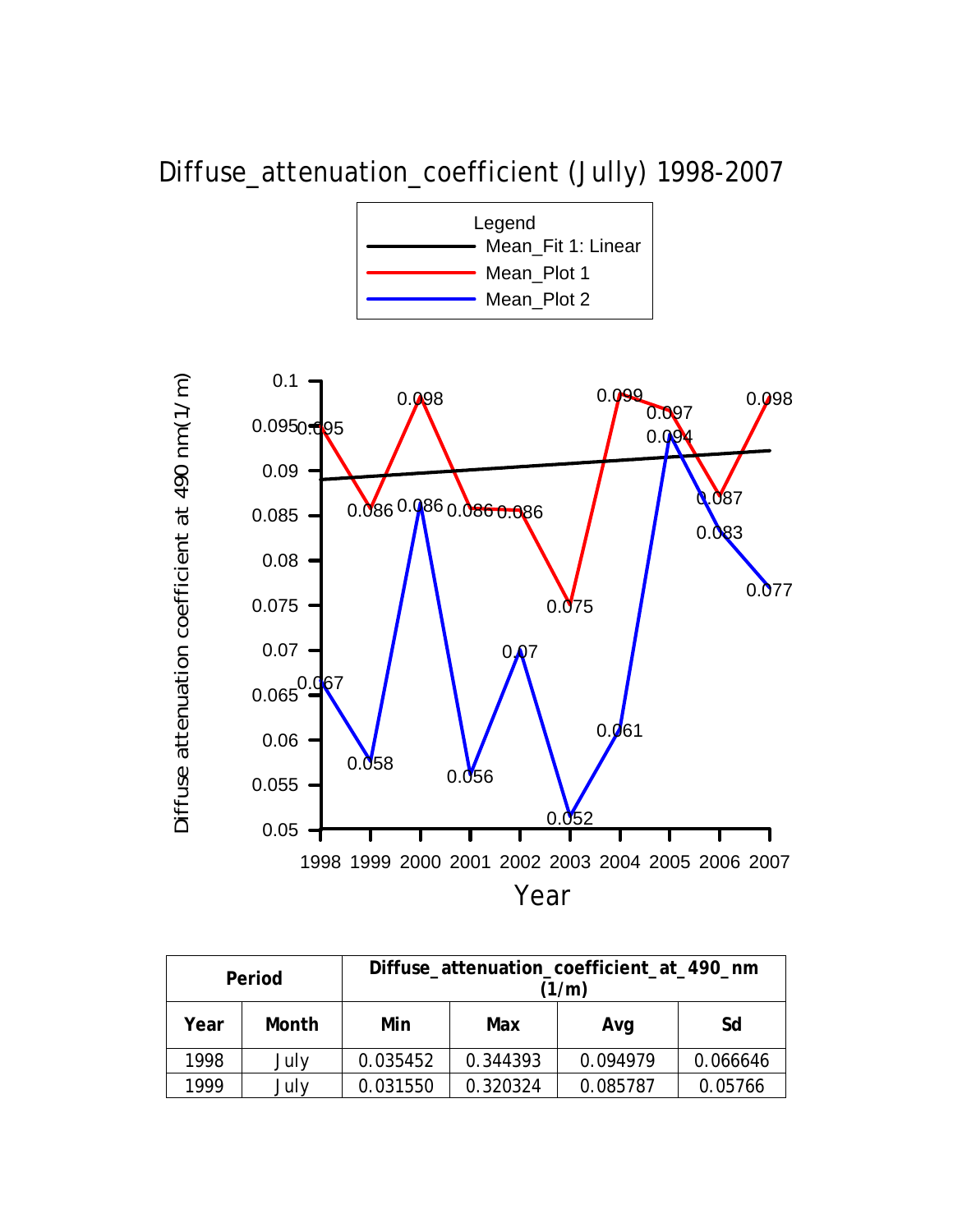| 2000 | July | 0.036201 | 0.503557 | 0.098274  | 0.086404 |
|------|------|----------|----------|-----------|----------|
| 2001 | July | 0.022400 | 0.276980 | 0.0858253 | 0.056168 |
| 2002 | July | 0.031000 | 0.349604 | 0.085596  | 0.070063 |
| 2003 | July | 0.032134 | 0.269576 | 0.075076  | 0.051516 |
| 2004 | July | 0.035334 | 0.308716 | 0.09859   | 0.061283 |
| 2005 | July | 0.034800 | 0.333807 | 0.096698  | 0.094063 |
| 2006 | July | 0.026695 | 0.575256 | 0.087208  | 0.083338 |
| 2007 | July | 0.031826 | 0.341732 | 0.098224  | 0.076971 |

# **Diffuse attenuation coefficient August**

| Period |        | Diffuse_attenuation_coefficient_at_490_nm<br>(1/m) |          |          |          |  |
|--------|--------|----------------------------------------------------|----------|----------|----------|--|
| Year   | Month  | Min                                                | Max      | Avg      | Sd       |  |
| 1998   | August | 0.034948                                           | 0.269549 | 0.09572  | 0.051925 |  |
| 1999   | August | 0.027753                                           | 0.376944 | 0.090916 | 0.069292 |  |
| 2000   | August | 0.034325                                           | 0.373959 | 0.096862 | 0.069013 |  |
| 2001   | August | 0.034255                                           | 0.379991 | 0.100624 | 0.076741 |  |
| 2002   | August | 0.031500                                           | 0.429897 | 0.107434 | 0.094608 |  |
| 2003   | August | 0.031000                                           | 0.398130 | 0.083428 | 0.073436 |  |
| 2004   | August | 0.035016                                           | 0.338793 | 0.096233 | 0.075033 |  |
| 2005   | August | 0.030997                                           | 0.334102 | 0.087898 | 0.059761 |  |
| 2006   | August | 0.026473                                           | 0.549478 | 0.084431 | 0.084244 |  |
| 2007   | August | 0.026297                                           | 0.320450 | 0.078997 | 0.063877 |  |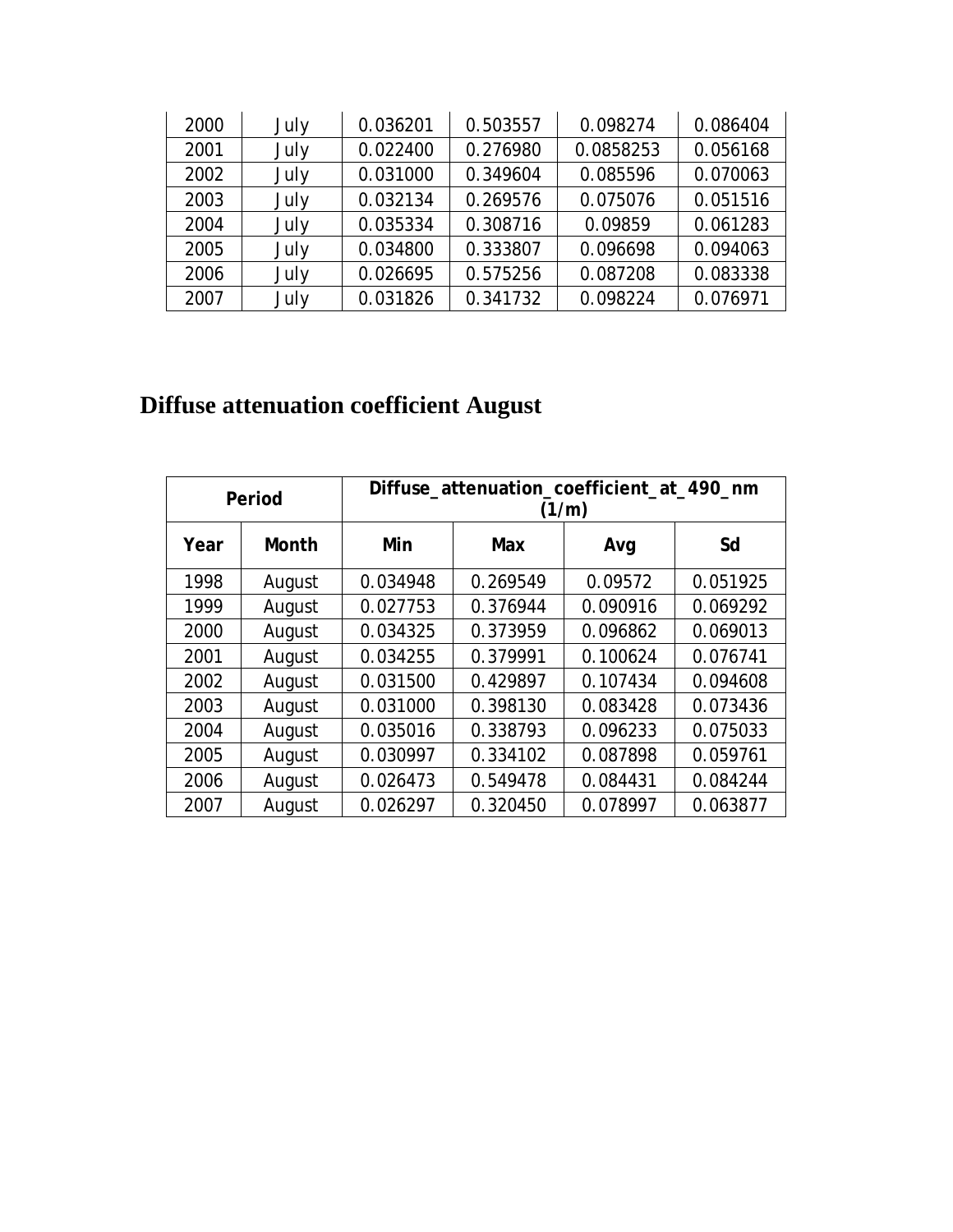# Diffuse\_attenuation\_coefficient (August) 1998-2007



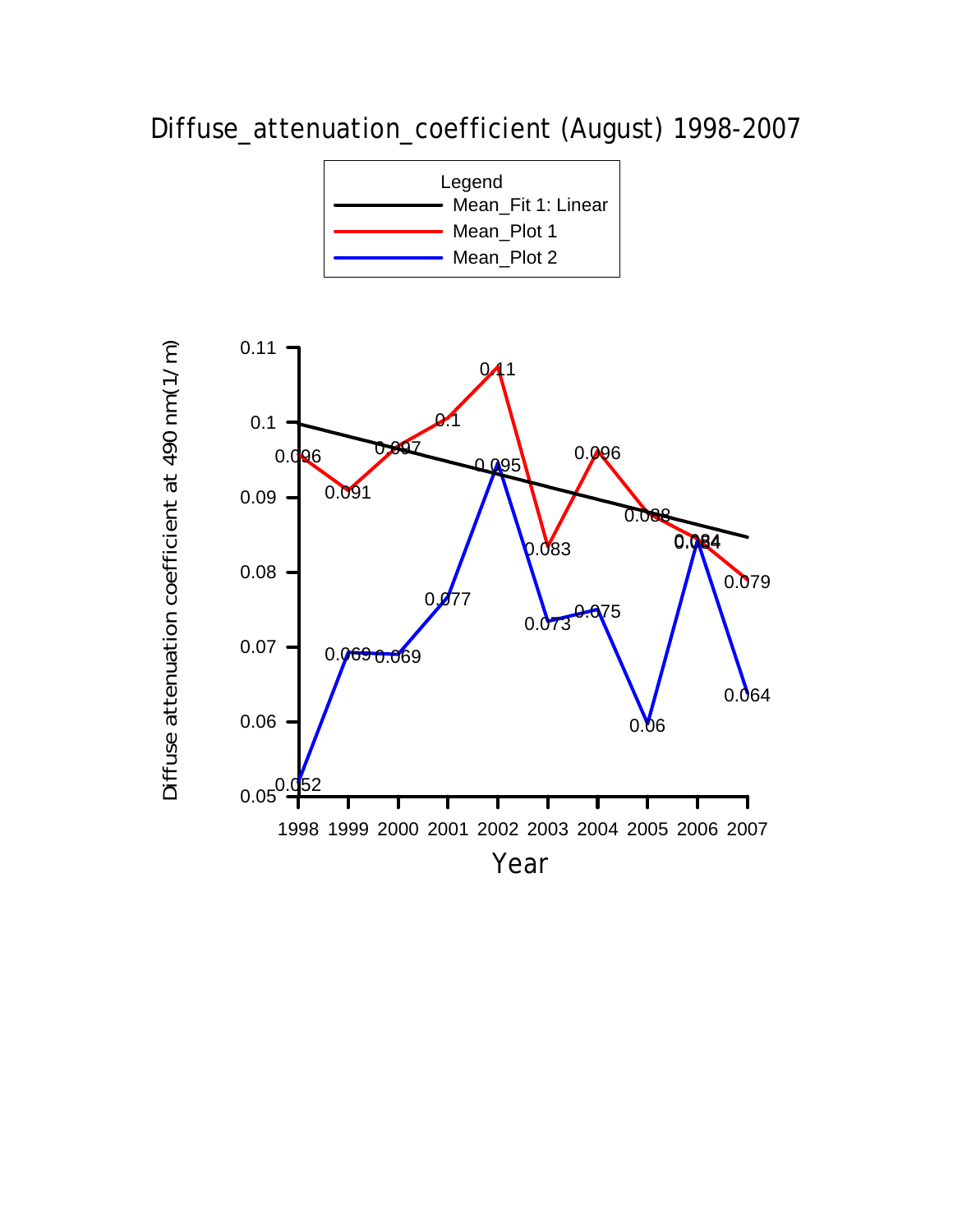### **Diffuse attenuation coefficient September**

Diffuse\_attenuation\_coefficient (September) 1998-2007





|      | Period    | Diffuse_attenuation_coefficient_at_490_nm<br>(1/m) |          |           |          |  |
|------|-----------|----------------------------------------------------|----------|-----------|----------|--|
| Year | Month     | Min                                                | Max      | Avg       | Sd       |  |
| 1998 | September | 0.027401                                           | 0.246006 | 0.090774  | 0.055942 |  |
| 1999 | September | 0.023201                                           | 0.267231 | 0.0846078 | 0.0567   |  |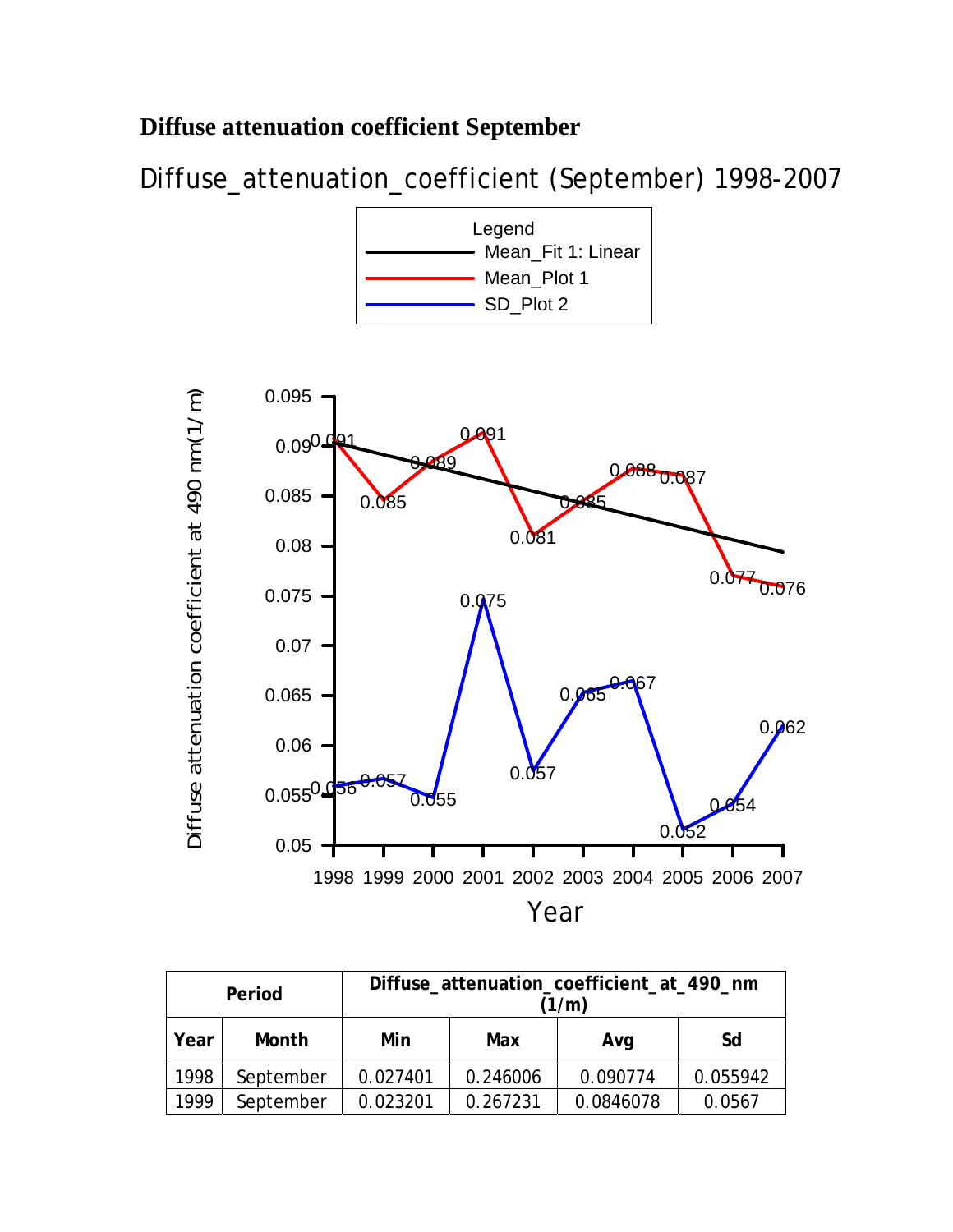| 2000 | September | 0.033199 | 0.275002 | 0.088561 | 0.054793 |
|------|-----------|----------|----------|----------|----------|
| 2001 | September | 0.031999 | 0.415173 | 0.091391 | 0.074713 |
| 2002 | September | 0.030921 | 0.300316 | 0.081083 | 0.057475 |
| 2003 | September | 0.034753 | 0.382686 | 0.084567 | 0.06533  |
| 2004 | September | 0.033199 | 0.360655 | 0.087799 | 0.066506 |
| 2005 | September | 0.035599 | 0.294651 | 0.08709  | 0.051599 |
| 2006 | September | 0.029187 | 0.384947 | 0.07705  | 0.054193 |
| 2007 | September | 0.031905 | 0.350051 | 0.075948 | 0.062009 |

# Diffuse\_attenuation\_coefficient (October) 1998-2007



0.09 Diffuse attenuation coefficient at 490 nm(1/m) Diffuse attenuation coefficient at 490 nm(1/m) 0.085 0.075 0.07 0.065 0.06 0.055 0.05 0.045 0.035

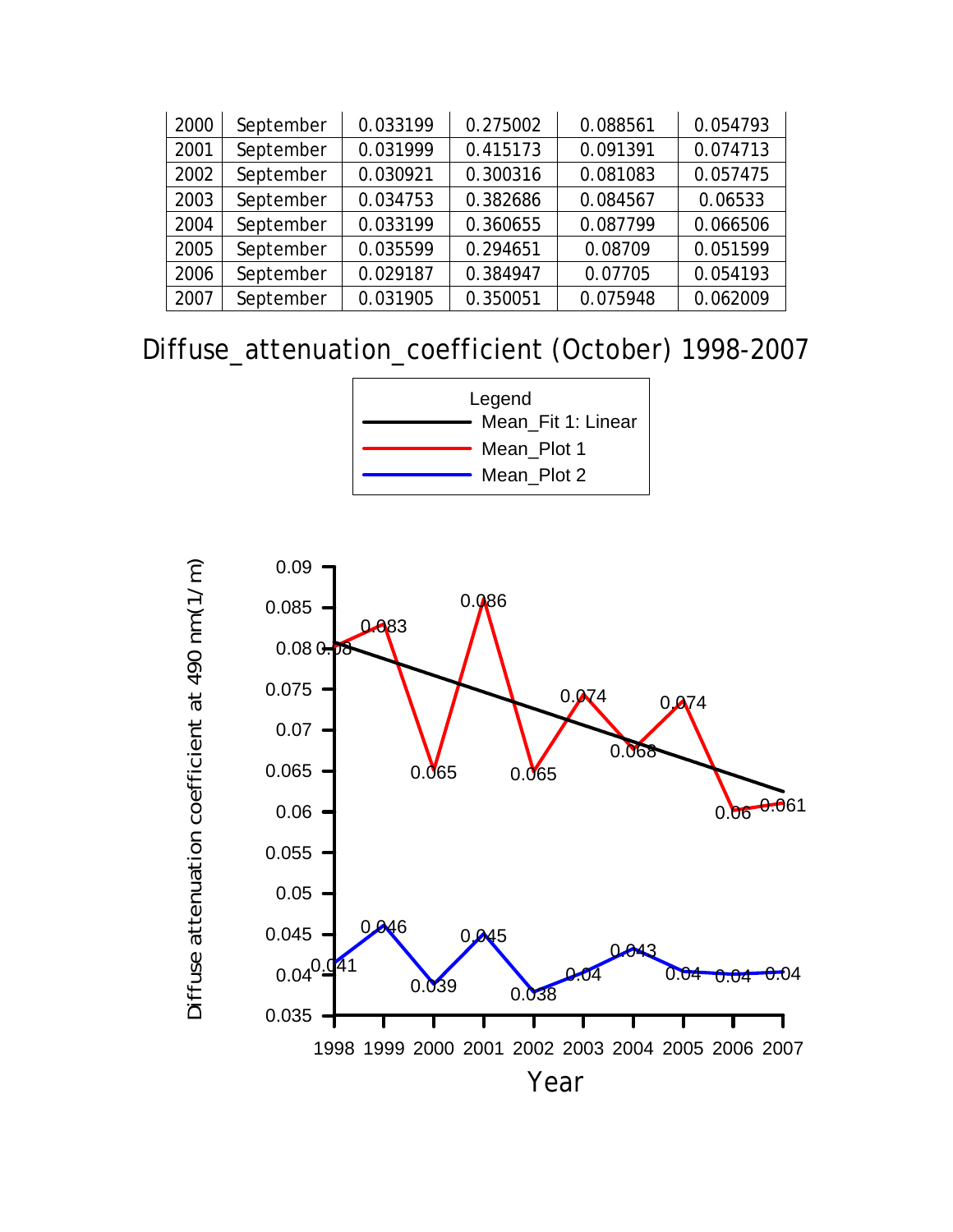| Period |         | Diffuse_attenuation_coefficient_at_490_nm<br>(1/m) |          |          |          |  |
|--------|---------|----------------------------------------------------|----------|----------|----------|--|
| Year   | Month   | Min                                                | Max      | Avg      | Sd       |  |
| 1998   | October | 0.032232                                           | 0.214017 | 0.08023  | 0.041486 |  |
| 1999   | October | 0.038602                                           | 0.285230 | 0.08302  | 0.046128 |  |
| 2000   | October | 0.034780                                           | 0.296683 | 0.065106 | 0.03891  |  |
| 2001   | October | 0.041384                                           | 0.278616 | 0.086102 | 0.045082 |  |
| 2002   | October | 0.029874                                           | 0.197561 | 0.064936 | 0.037951 |  |
| 2003   | October | 0.036717                                           | 0.225159 | 0.074411 | 0.040354 |  |
| 2004   | October | 0.029792                                           | 0.228589 | 0.067665 | 0.043251 |  |
| 2005   | October | 0.035900                                           | 0.222238 | 0.073638 | 0.040456 |  |
| 2006   | October | 0.029135                                           | 0.261367 | 0.060176 | 0.040109 |  |
| 2007   | October | 0.028633                                           | 0.287988 | 0.061082 | 0.040406 |  |

# **Diffuse attenuation coefficient November**

| Period |          | Diffuse_attenuation_coefficient_at_490_nm<br>(1/m) |          |          |          |  |
|--------|----------|----------------------------------------------------|----------|----------|----------|--|
| Year   | Month    | Min                                                | Max      | Avg      | Sd       |  |
| 1998   | November | 0.034627                                           | 0.094546 | 0.059527 | 0.015895 |  |
| 1999   | November | 0.033313                                           | 0.095198 | 0.060533 | 0.017432 |  |
| 2000   | November | 0.032900                                           | 0.096222 | 0.052836 | 0.012386 |  |
| 2001   | November | 0.035438                                           | 0.097861 | 0.059072 | 0.015917 |  |
| 2002   | November | 0.029001                                           | 0.086602 | 0.04895  | 0.012214 |  |
| 2003   | November | 0.033980                                           | 0.088684 | 0.056234 | 0.012631 |  |
| 2004   | November | 0.032317                                           | 0.080266 | 0.049061 | 0.010976 |  |
| 2005   | November | 0.039998                                           | 0.095095 | 0.059248 | 0.014017 |  |
| 2006   | November | 0.022590                                           | 0.088034 | 0.041636 | 0.013682 |  |
| 2007   | November | 0.034800                                           | 0.095883 | 0.049971 | 0.012143 |  |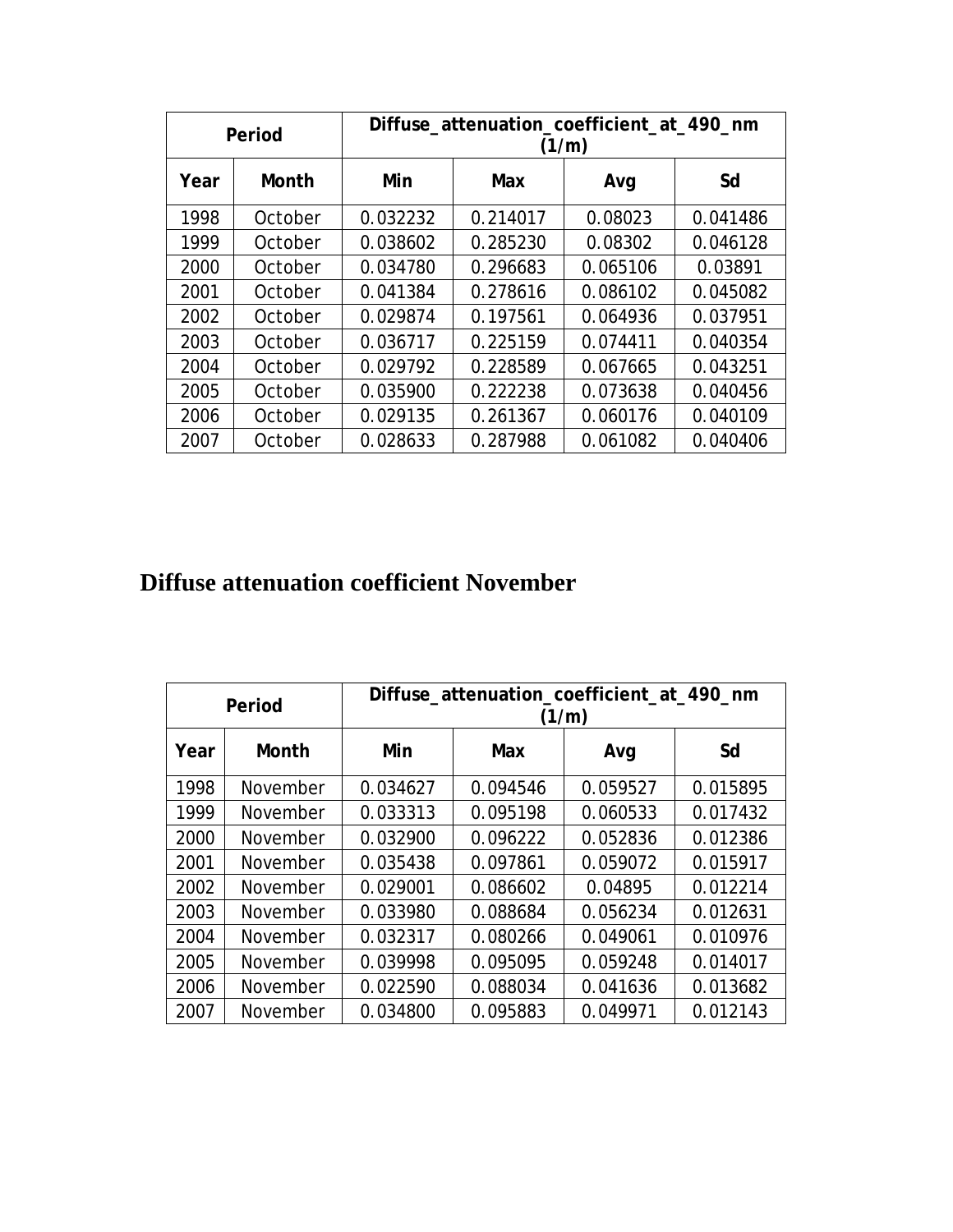# Diffuse\_attenuation\_coefficient (November) 1998-2007



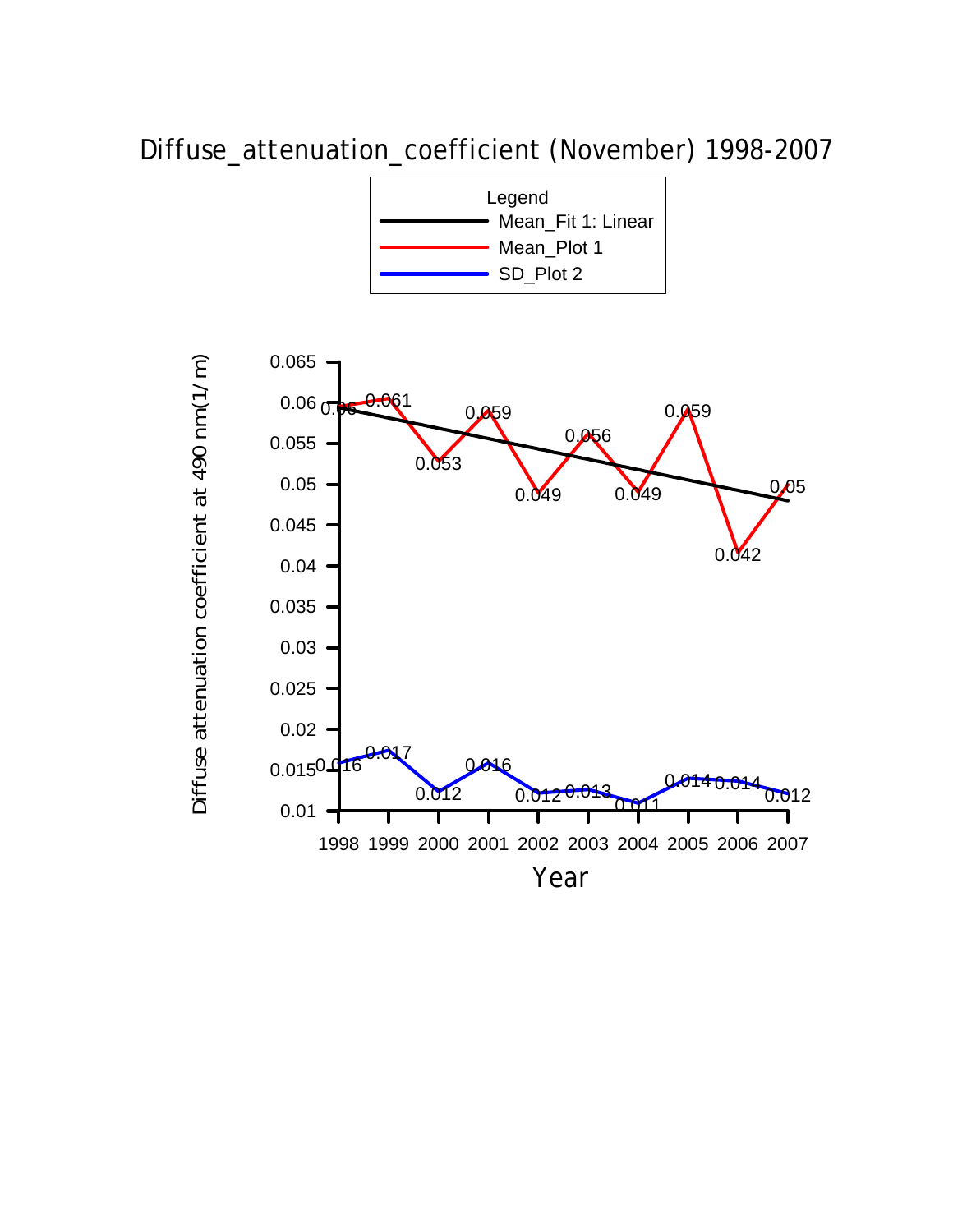### Diffuse\_attenuation\_coefficient (December) 1998-2007





| Period |          | Diffuse_attenuation_coefficient_at_490_nm<br>(1/m) |          |          |          |  |
|--------|----------|----------------------------------------------------|----------|----------|----------|--|
| Year   | Month    | Min                                                | Max      | Avq      | Sd       |  |
| 1998   | December | 0.032021                                           | 0.097967 | 0.059619 | 0.014045 |  |
| 1999   | December | 0.032592                                           | 0.095049 | 0.054238 | 0.014819 |  |
| 2000   | December | 0.036627                                           | 0.091577 | 0.053139 | 0.012558 |  |
| 2001   | December | 0.038975                                           | 0.083850 | 0.055523 | 0.010375 |  |
| 2002   | December | 0.033085                                           | 0.094695 | 0.04851  | 0.010529 |  |
| 2003   | December | 0.035791                                           | 0.093283 | 0.053997 | 0.011535 |  |
| 2004   | December | 0.033880                                           | 0.096421 | 0.049199 | 0.012203 |  |
| 2005   | December | 0.044176                                           | 0.095704 | 0.059201 | 0.010836 |  |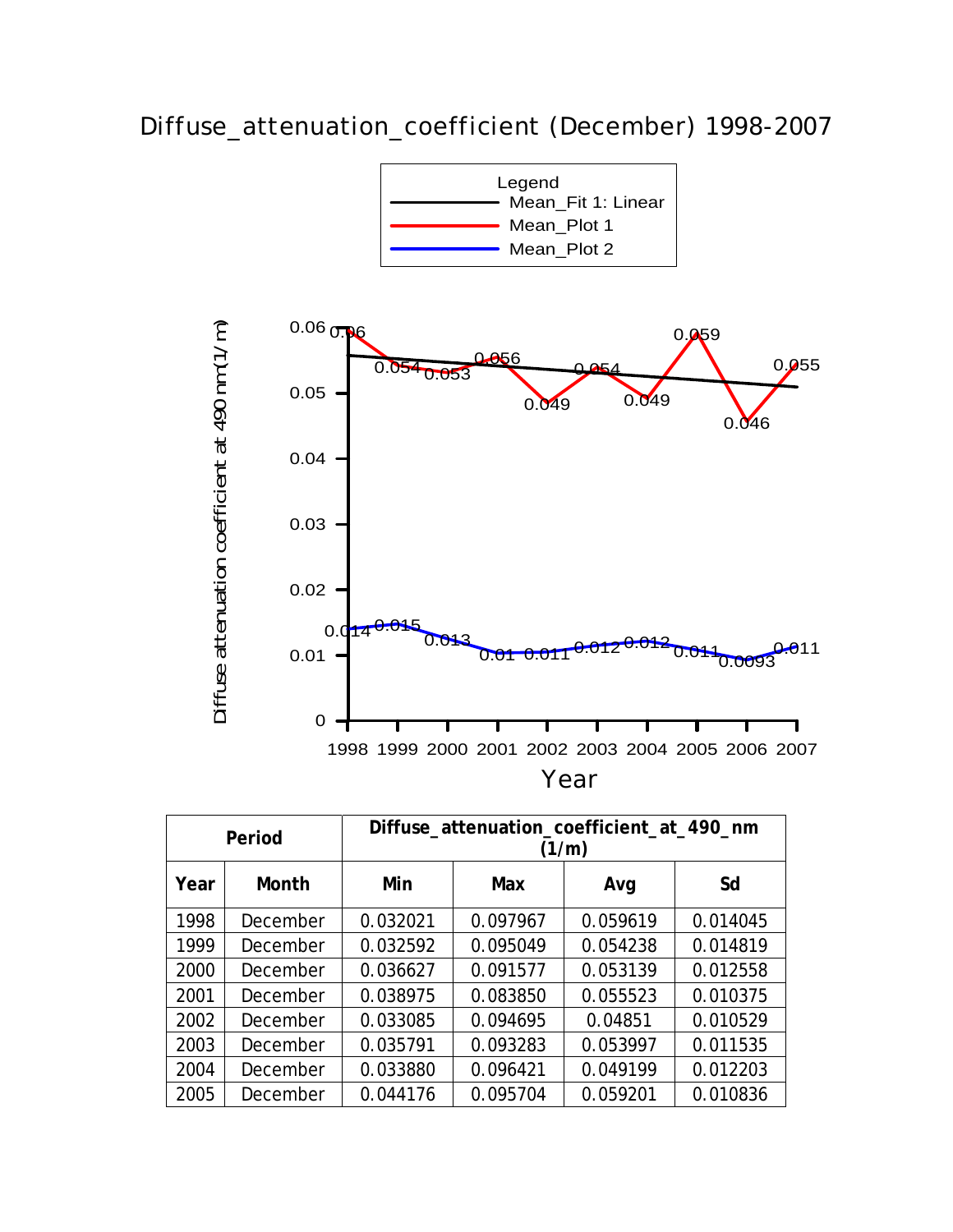

Highest Diffuse Attenuation Coefficient at 490 nm August=0.09225(1/m)

|           |    | Month_Name Month_no. Diffuse Attenuation Coefficient at 490 nm (1/m) |
|-----------|----|----------------------------------------------------------------------|
| January   |    | 0.05345                                                              |
| February  | 2  | 0.04866                                                              |
| March     | 3  | 0.04629                                                              |
| April     | 4  | 0.04643                                                              |
| May       | 5  | 0.05864                                                              |
| June      | 6  | 0.07089                                                              |
| July      |    | 0.09063                                                              |
| August    | 8  | 0.09225                                                              |
| September | 9  | 0.08489                                                              |
| October   | 10 | 0.07164                                                              |
| November  | 11 | 0.05371                                                              |
| December  | 12 | 0.05337                                                              |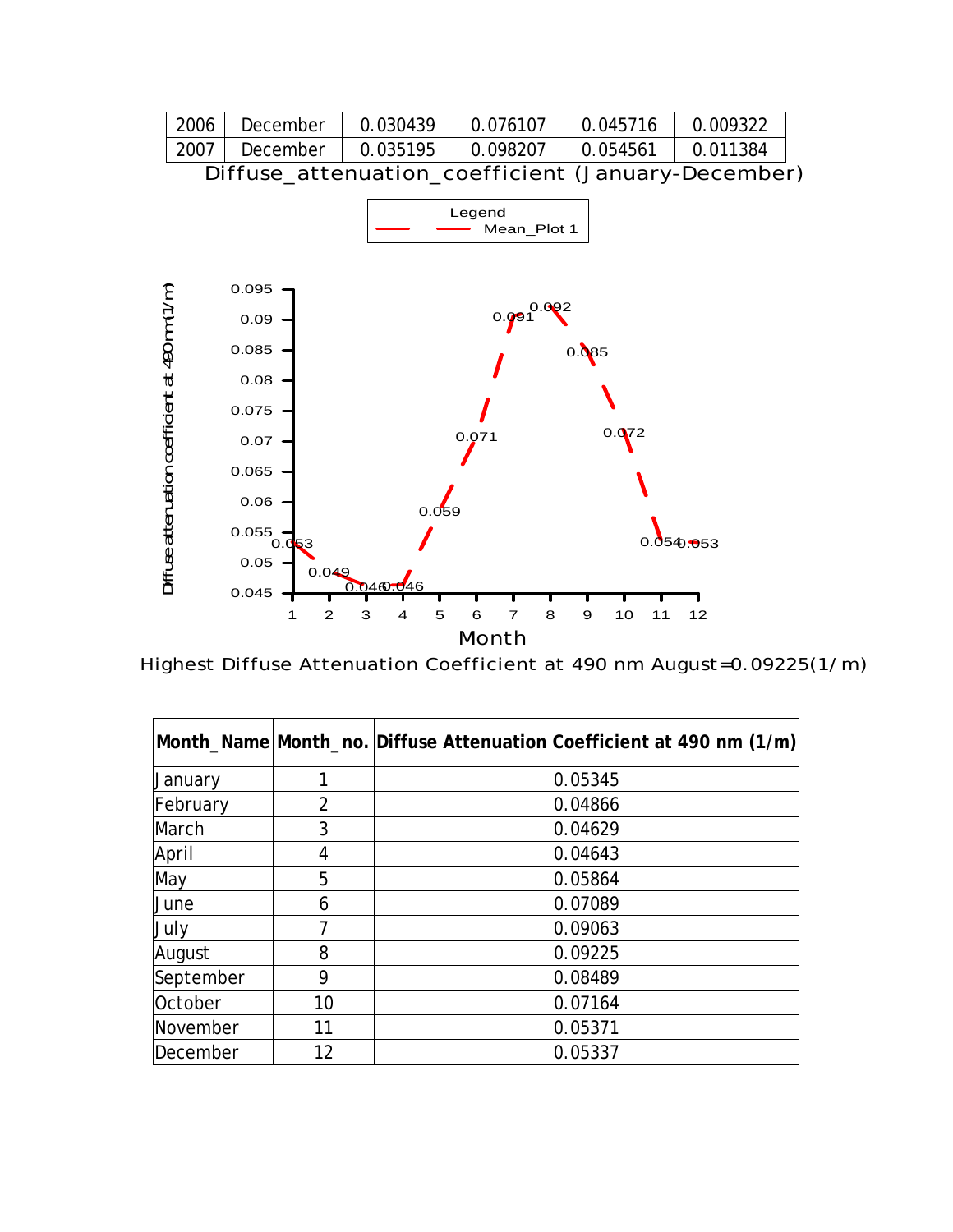

| Highest Diffuse Attenuation Coefficient at 490 nm August 2002 |  |  |  |
|---------------------------------------------------------------|--|--|--|
|                                                               |  |  |  |

| Period |      |         | Diffuse_attenuation_coefficient_at_490_nm<br>(1/m) |          |          |          |
|--------|------|---------|----------------------------------------------------|----------|----------|----------|
| Obs.   | Year | Month   | Min                                                | Max      | Avg      | Sd       |
|        | 1998 | January | 0.033516                                           | 0.091622 | 0.045254 | 0.012144 |
| 2      | 1999 | January | 0.036858                                           | 0.092091 | 0.056072 | 0.013218 |
| 3      | 2000 | January | 0.036587                                           | 0.093614 | 0.056118 | 0.012385 |
| 4      | 2001 | January | 0.035728                                           | 0.097765 | 0.054646 | 0.011911 |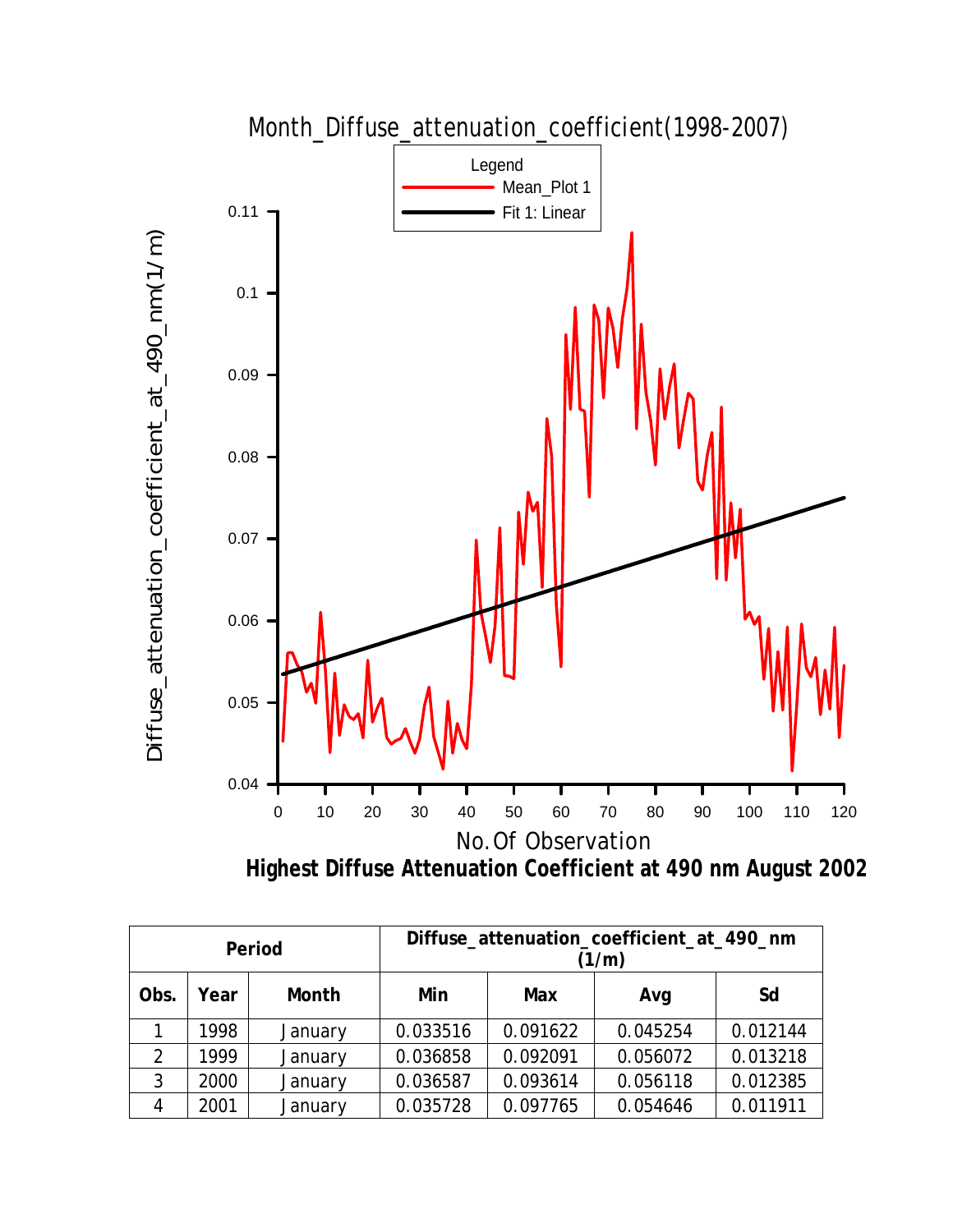| 5              | 2002 | January  | 0.032991 | 0.097995 | 0.053752 | 0.013187 |
|----------------|------|----------|----------|----------|----------|----------|
| 6              | 2003 | January  | 0.035396 | 0.096081 | 0.051245 | 0.010157 |
| $\overline{7}$ | 2004 | January  | 0.034989 | 0.091911 | 0.052374 | 0.010647 |
| 8              | 2005 | January  | 0.033303 | 0.090585 | 0.049904 | 0.011599 |
| 9              | 2006 | January  | 0.040731 | 0.098458 | 0.061052 | 0.011682 |
| 10             | 2007 | January  | 0.036191 | 0.096535 | 0.054035 | 0.012019 |
| 11             | 1998 | February | 0.029388 | 0.082276 | 0.043869 | 0.009341 |
| 12             | 1999 | February | 0.041445 | 0.093926 | 0.05361  | 0.009937 |
| 13             | 2000 | February | 0.034177 | 0.095620 | 0.04597  | 0.012043 |
| 14             | 2001 | February | 0.038898 | 0.084403 | 0.049741 | 0.00942  |
| 15             | 2002 | February | 0.035574 | 0.080716 | 0.048327 | 0.008088 |
| 16             | 2003 | February | 0.037166 | 0.094000 | 0.047915 | 0.008793 |
| 17             | 2004 | February | 0.038477 | 0.088955 | 0.048668 | 0.007615 |
| 18             | 2005 | February | 0.033111 | 0.092872 | 0.045666 | 0.009929 |
| 19             | 2006 | February | 0.039340 | 0.097842 | 0.055183 | 0.010429 |
| 20             | 2007 | February | 0.031238 | 0.096430 | 0.047611 | 0.011201 |
| 21             | 1998 | March    | 0.032518 | 0.095208 | 0.049319 | 0.010552 |
| 22             | 1999 | March    | 0.036451 | 0.091847 | 0.050551 | 0.010539 |
| 23             | 2000 | March    | 0.032099 | 0.088981 | 0.045725 | 0.009996 |
| 24             | 2001 | March    | 0.032752 | 0.078189 | 0.044929 | 0.007379 |
| 25             | 2002 | March    | 0.035651 | 0.089753 | 0.045371 | 0.008233 |
| 26             | 2003 | March    | 0.034882 | 0.089674 | 0.045617 | 0.00933  |
| 27             | 2004 | March    | 0.037922 | 0.081536 | 0.046849 | 0.00699  |
| 28             | 2005 | March    | 0.035230 | 0.080764 | 0.045204 | 0.007937 |
| 29             | 2006 | March    | 0.032544 | 0.092426 | 0.043798 | 0.007967 |
| 30             | 2007 | March    | 0.034171 | 0.078335 | 0.045531 | 0.007104 |
| 31             | 1998 | April    | 0.031085 | 0.094602 | 0.04959  | 0.011888 |
| 32             | 1999 | April    | 0.033595 | 0.099899 | 0.051913 | 0.017088 |
| 33             | 2000 | April    | 0.024199 | 0.079724 | 0.045826 | 0.008967 |
| 34             | 2001 | April    | 0.023400 | 0.080661 | 0.043827 | 0.0103   |
| 35             | 2002 | April    | 0.025334 | 0.078767 | 0.041833 | 0.010591 |
| 36             | 2003 | April    | 0.029414 | 0.095021 | 0.050196 | 0.011796 |
| 37             | 2004 | April    | 0.029809 | 0.080962 | 0.043807 | 0.010354 |
| 38             | 2005 | April    | 0.028401 | 0.091210 | 0.047484 | 0.011487 |
| 39             | 2006 | April    | 0.030800 | 0.071339 | 0.045438 | 0.008378 |
| 40             | 2007 | April    | 0.020600 | 0.081496 | 0.044347 | 0.009887 |
| 41             | 1998 | May      | 0.017801 | 0.169010 | 0.052268 | 0.024371 |
| 42             | 1999 | May      | 0.027401 | 0.230912 | 0.069864 | 0.040482 |
| 43             | 2000 | May      | 0.030454 | 0.250588 | 0.061086 | 0.044317 |
| 44             | 2001 | May      | 0.027701 | 0.238351 | 0.058079 | 0.037954 |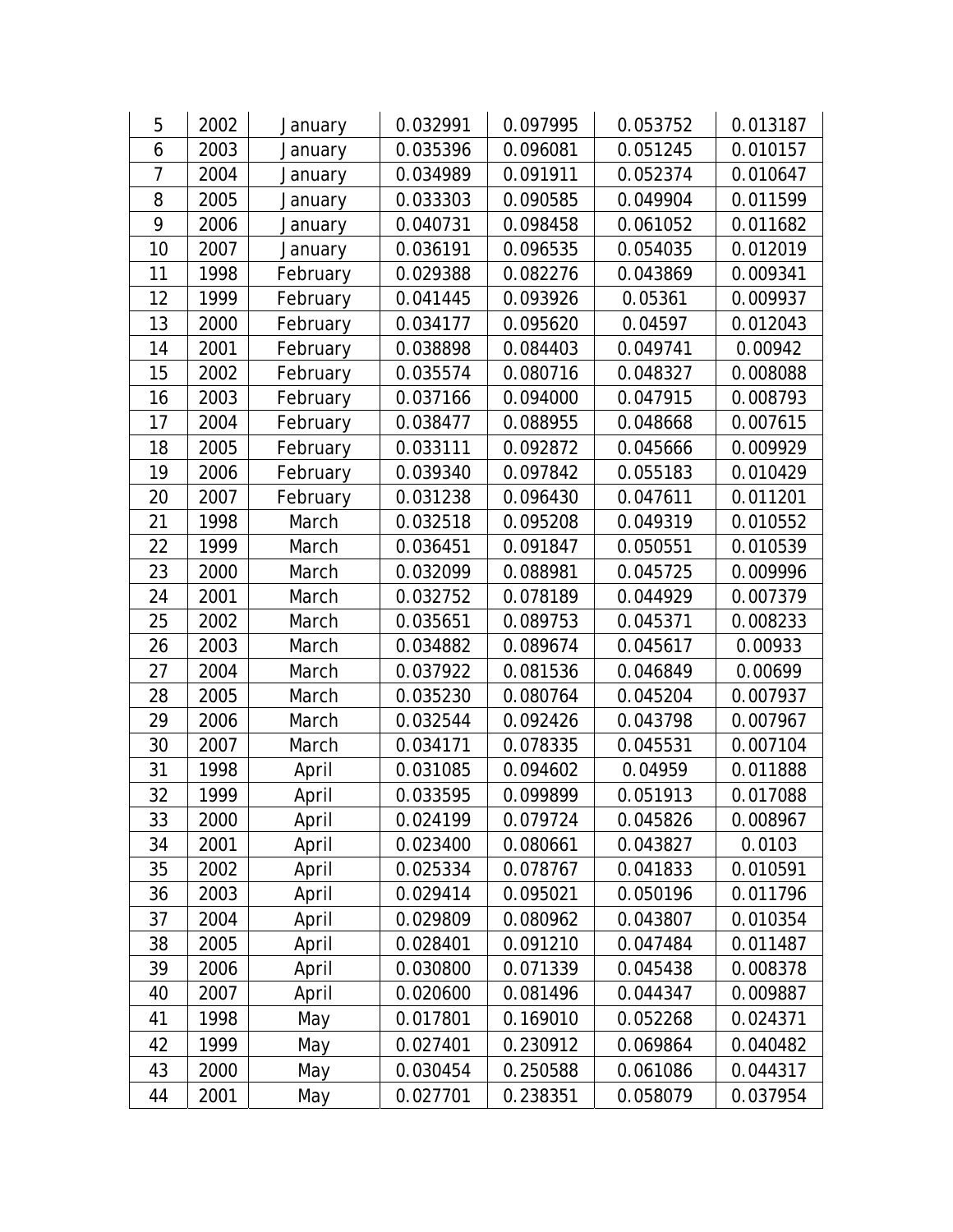| 45 | 2002 | May       | 0.026795 | 0.245813 | 0.054872  | 0.043752 |
|----|------|-----------|----------|----------|-----------|----------|
| 46 | 2003 | May       | 0.023944 | 0.302476 | 0.059405  | 0.052241 |
| 47 | 2004 | May       | 0.034400 | 0.335812 | 0.071372  | 0.056301 |
| 48 | 2005 | May       | 0.028068 | 0.246199 | 0.053282  | 0.03367  |
| 49 | 2006 | May       | 0.020200 | 0.224211 | 0.053225  | 0.037789 |
| 50 | 2007 | May       | 0.026726 | 0.211884 | 0.052904  | 0.033612 |
| 51 | 1998 | June      | 0.032024 | 0.347483 | 0.073283  | 0.058932 |
| 52 | 1999 | June      | 0.028401 | 0.299904 | 0.06688   | 0.053433 |
| 53 | 2000 | June      | 0.029599 | 0.276301 | 0.075714  | 0.048845 |
| 54 | 2001 | June      | 0.026400 | 0.237208 | 0.073358  | 0.048438 |
| 55 | 2002 | June      | 0.033401 | 0.404036 | 0.074487  | 0.061917 |
| 56 | 2003 | June      | 0.023201 | 0.353990 | 0.064059  | 0.055214 |
| 57 | 2004 | June      | 0.035767 | 0.659813 | 0.084694  | 0.086544 |
| 58 | 2005 | June      | 0.032800 | 0.216510 | 0.080089  | 0.047702 |
| 59 | 2006 | June      | 0.029824 | 0.255808 | 0.061957  | 0.050515 |
| 60 | 2007 | June      | 0.025725 | 0.254331 | 0.054354  | 0.037401 |
| 61 | 1998 | July      | 0.035452 | 0.344393 | 0.094979  | 0.066646 |
| 62 | 1999 | July      | 0.031550 | 0.320324 | 0.085787  | 0.05766  |
| 63 | 2000 | July      | 0.036201 | 0.503557 | 0.098274  | 0.086404 |
| 64 | 2001 | July      | 0.022400 | 0.276980 | 0.0858253 | 0.056168 |
| 65 | 2002 | July      | 0.031000 | 0.349604 | 0.085596  | 0.070063 |
| 66 | 2003 | July      | 0.032134 | 0.269576 | 0.075076  | 0.051516 |
| 67 | 2004 | July      | 0.035334 | 0.308716 | 0.09859   | 0.061283 |
| 68 | 2005 | July      | 0.034800 | 0.333807 | 0.096698  | 0.094063 |
| 69 | 2006 | July      | 0.026695 | 0.575256 | 0.087208  | 0.083338 |
| 70 | 2007 | July      | 0.031826 | 0.341732 | 0.098224  | 0.076971 |
| 71 | 1998 | August    | 0.034948 | 0.269549 | 0.09572   | 0.051925 |
| 72 | 1999 | August    | 0.027753 | 0.376944 | 0.090916  | 0.069292 |
| 73 | 2000 | August    | 0.034325 | 0.373959 | 0.096862  | 0.069013 |
| 74 | 2001 | August    | 0.034255 | 0.379991 | 0.100624  | 0.076741 |
| 75 | 2002 | August    | 0.031500 | 0.429897 | 0.107434  | 0.094608 |
| 76 | 2003 | August    | 0.031000 | 0.398130 | 0.083428  | 0.073436 |
| 77 | 2004 | August    | 0.035016 | 0.338793 | 0.096233  | 0.075033 |
| 78 | 2005 | August    | 0.030997 | 0.334102 | 0.087898  | 0.059761 |
| 79 | 2006 | August    | 0.026473 | 0.549478 | 0.084431  | 0.084244 |
| 80 | 2007 | August    | 0.026297 | 0.320450 | 0.078997  | 0.063877 |
| 81 | 1998 | September | 0.027401 | 0.246006 | 0.090774  | 0.055942 |
| 82 | 1999 | September | 0.023201 | 0.267231 | 0.0846078 | 0.0567   |
| 83 | 2000 | September | 0.033199 | 0.275002 | 0.088561  | 0.054793 |
| 84 | 2001 | September | 0.031999 | 0.415173 | 0.091391  | 0.074713 |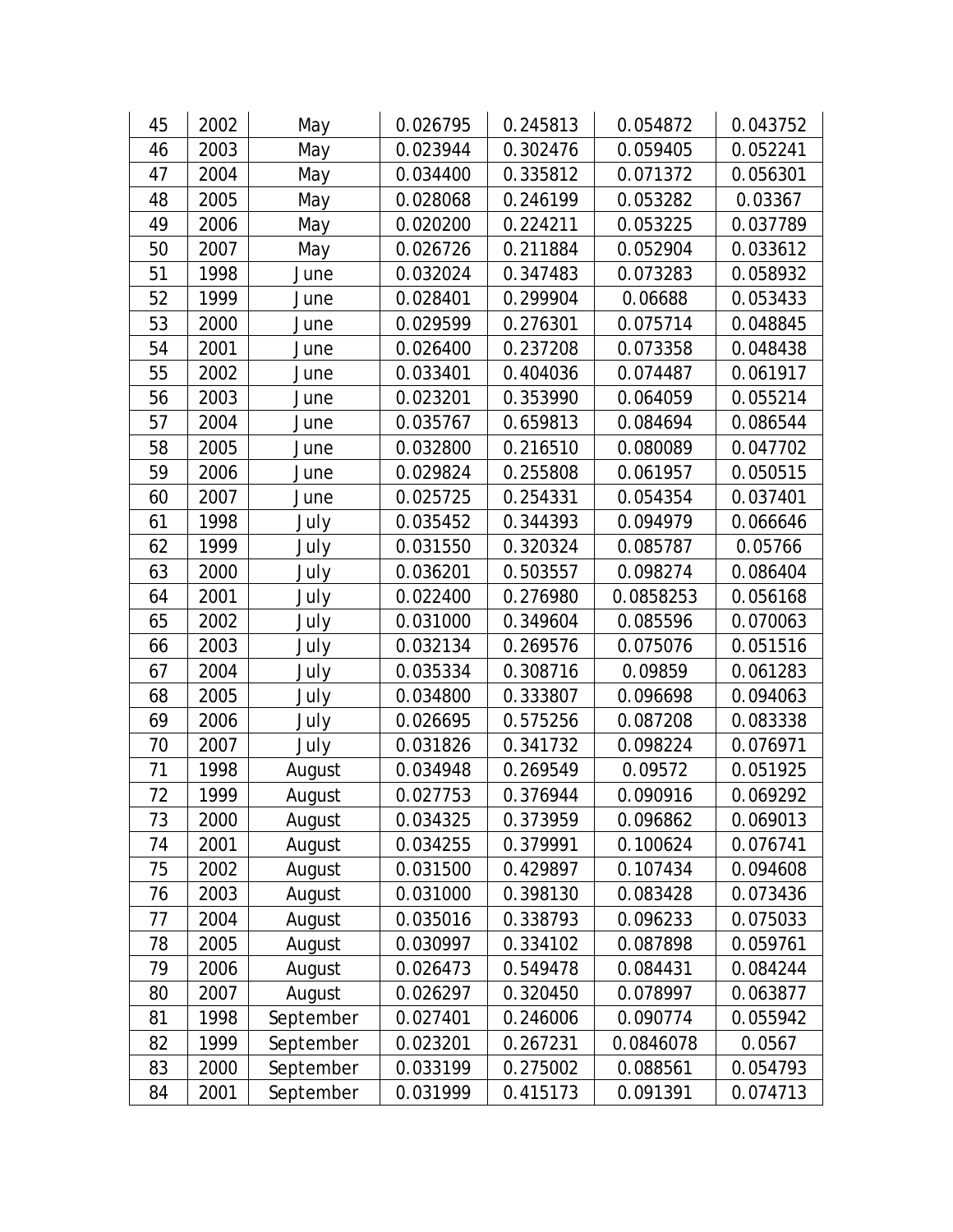| 85  | 2002 | September | 0.030921 | 0.300316 | 0.081083 | 0.057475 |
|-----|------|-----------|----------|----------|----------|----------|
| 86  | 2003 | September | 0.034753 | 0.382686 | 0.084567 | 0.06533  |
| 87  | 2004 | September | 0.033199 | 0.360655 | 0.087799 | 0.066506 |
| 88  | 2005 | September | 0.035599 | 0.294651 | 0.08709  | 0.051599 |
| 89  | 2006 | September | 0.029187 | 0.384947 | 0.07705  | 0.054193 |
| 90  | 2007 | September | 0.031905 | 0.350051 | 0.075948 | 0.062009 |
| 91  | 1998 | October   | 0.032232 | 0.214017 | 0.08023  | 0.041486 |
| 92  | 1999 | October   | 0.038602 | 0.285230 | 0.08302  | 0.046128 |
| 93  | 2000 | October   | 0.034780 | 0.296683 | 0.065106 | 0.03891  |
| 94  | 2001 | October   | 0.041384 | 0.278616 | 0.086102 | 0.045082 |
| 95  | 2002 | October   | 0.029874 | 0.197561 | 0.064936 | 0.037951 |
| 96  | 2003 | October   | 0.036717 | 0.225159 | 0.074411 | 0.040354 |
| 97  | 2004 | October   | 0.029792 | 0.228589 | 0.067665 | 0.043251 |
| 98  | 2005 | October   | 0.035900 | 0.222238 | 0.073638 | 0.040456 |
| 99  | 2006 | October   | 0.029135 | 0.261367 | 0.060176 | 0.040109 |
| 100 | 2007 | October   | 0.028633 | 0.287988 | 0.061082 | 0.040406 |
| 101 | 1998 | November  | 0.034627 | 0.094546 | 0.059527 | 0.015895 |
| 102 | 1999 | November  | 0.033313 | 0.095198 | 0.060533 | 0.017432 |
| 103 | 2000 | November  | 0.032900 | 0.096222 | 0.052836 | 0.012386 |
| 104 | 2001 | November  | 0.035438 | 0.097861 | 0.059072 | 0.015917 |
| 105 | 2002 | November  | 0.029001 | 0.086602 | 0.04895  | 0.012214 |
| 106 | 2003 | November  | 0.033980 | 0.088684 | 0.056234 | 0.012631 |
| 107 | 2004 | November  | 0.032317 | 0.080266 | 0.049061 | 0.010976 |
| 108 | 2005 | November  | 0.039998 | 0.095095 | 0.059248 | 0.014017 |
| 109 | 2006 | November  | 0.022590 | 0.088034 | 0.041636 | 0.013682 |
| 110 | 2007 | November  | 0.034800 | 0.095883 | 0.049971 | 0.012143 |
| 111 | 1998 | December  | 0.032021 | 0.097967 | 0.059619 | 0.014045 |
| 112 | 1999 | December  | 0.032592 | 0.095049 | 0.054238 | 0.014819 |
| 113 | 2000 | December  | 0.036627 | 0.091577 | 0.053139 | 0.012558 |
| 114 | 2001 | December  | 0.038975 | 0.083850 | 0.055523 | 0.010375 |
| 115 | 2002 | December  | 0.033085 | 0.094695 | 0.04851  | 0.010529 |
| 116 | 2003 | December  | 0.035791 | 0.093283 | 0.053997 | 0.011535 |
| 117 | 2004 | December  | 0.033880 | 0.096421 | 0.049199 | 0.012203 |
| 118 | 2005 | December  | 0.044176 | 0.095704 | 0.059201 | 0.010836 |
| 119 | 2006 | December  | 0.030439 | 0.076107 | 0.045716 | 0.009322 |
| 120 | 2007 | December  | 0.035195 | 0.098207 | 0.054561 | 0.011384 |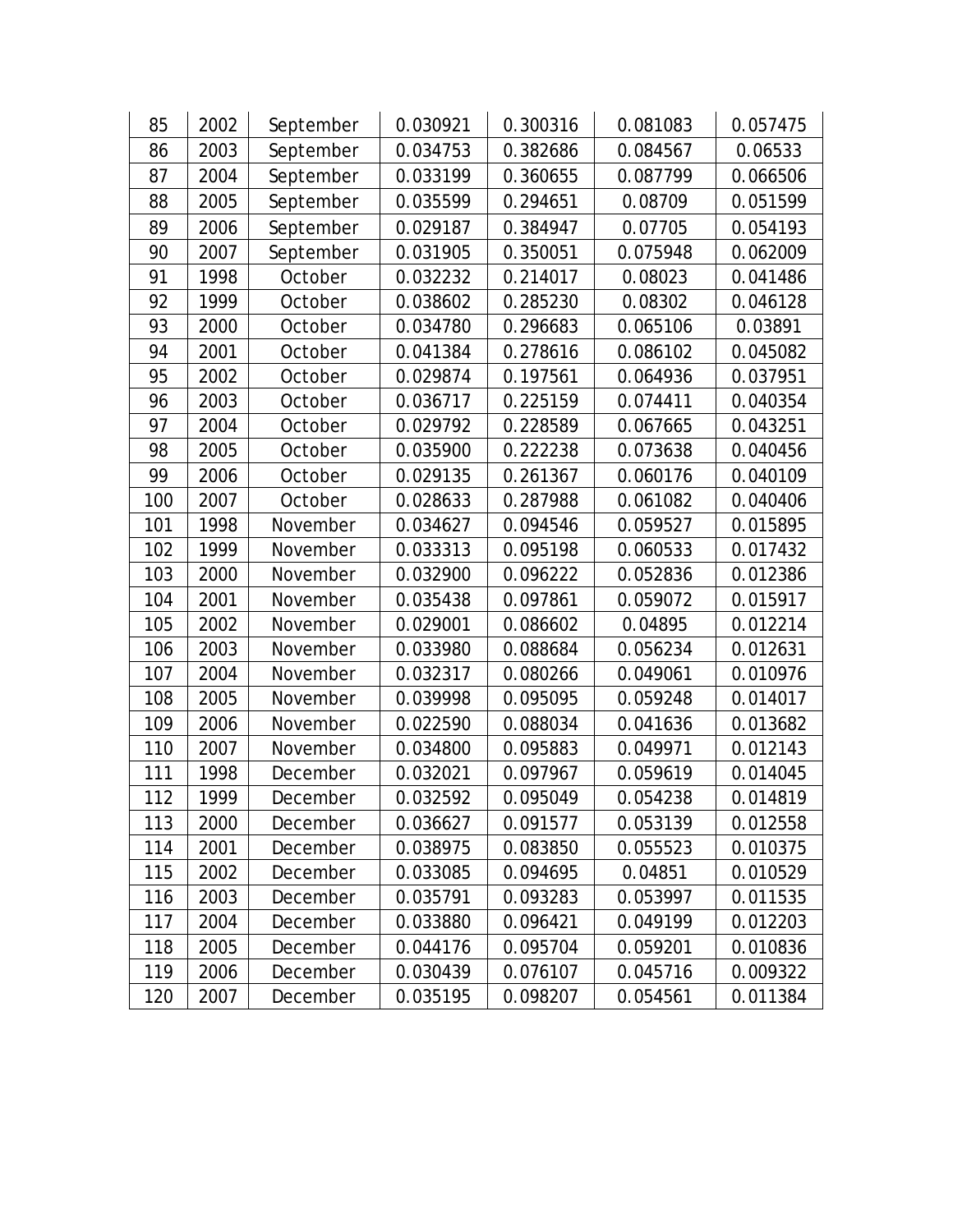Diffuse\_attenuation\_coefficient (May-October) 1998-2007



Diffuse attenuation coefficient at 490 nm(1/m)

Diffuse attenuation coefficient at 490 nm(1/m)